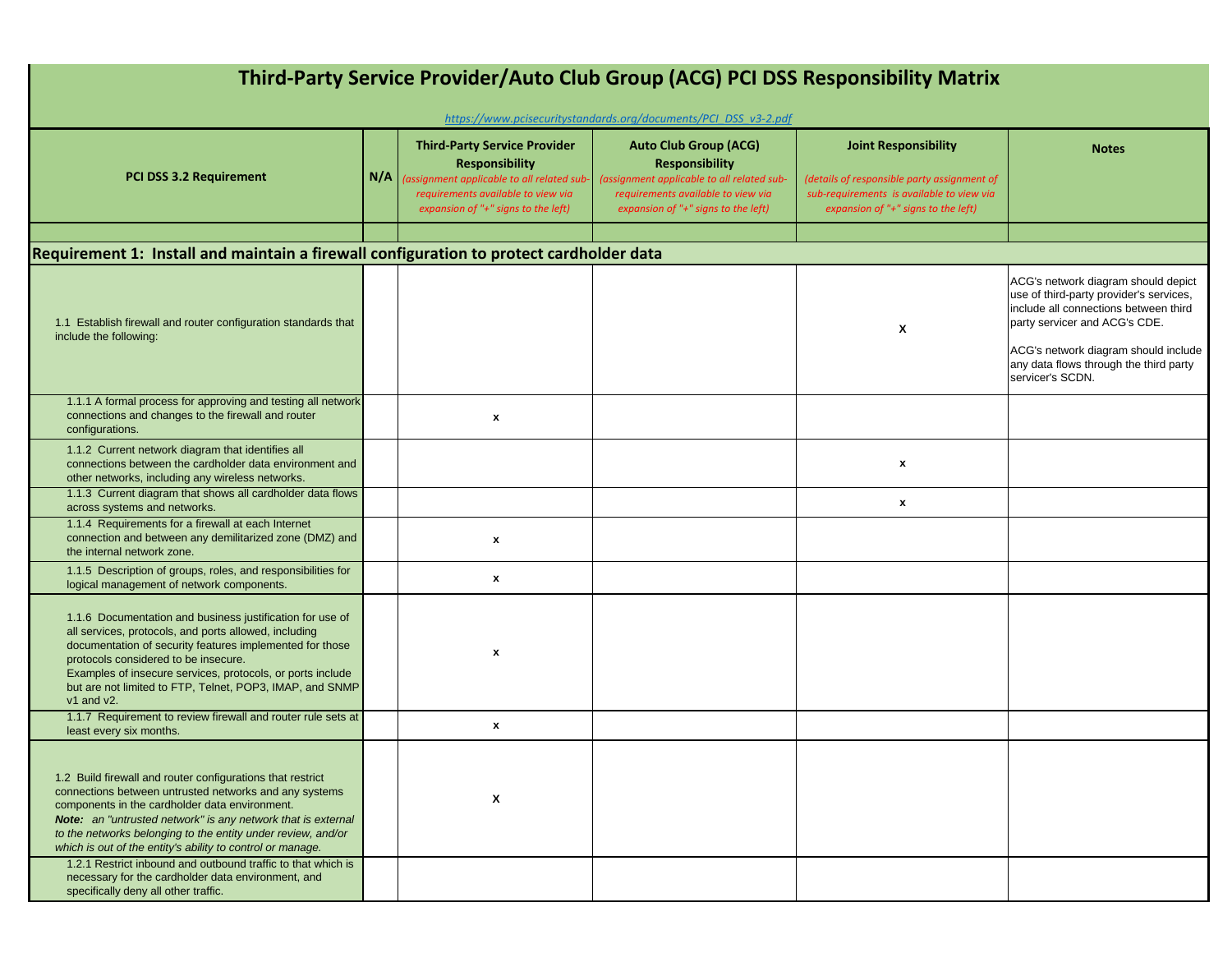| Third-Party Service Provider/Auto Club Group (ACG) PCI DSS Responsibility Matrix<br>https://www.pcisecuritystandards.org/documents/PCI DSS v3-2.pdf                                                                                                                                                                                                                                                                                                                                                                           |     |                                                                                                                                                                                         |                                                                                                                                                                                      |                                                                                                                                                                |              |  |  |
|-------------------------------------------------------------------------------------------------------------------------------------------------------------------------------------------------------------------------------------------------------------------------------------------------------------------------------------------------------------------------------------------------------------------------------------------------------------------------------------------------------------------------------|-----|-----------------------------------------------------------------------------------------------------------------------------------------------------------------------------------------|--------------------------------------------------------------------------------------------------------------------------------------------------------------------------------------|----------------------------------------------------------------------------------------------------------------------------------------------------------------|--------------|--|--|
| PCI DSS 3.2 Requirement                                                                                                                                                                                                                                                                                                                                                                                                                                                                                                       | N/A | <b>Third-Party Service Provider</b><br><b>Responsibility</b><br>(assignment applicable to all related sub-<br>requirements available to view via<br>expansion of "+" signs to the left) | <b>Auto Club Group (ACG)</b><br><b>Responsibility</b><br>(assignment applicable to all related sub-<br>requirements available to view via<br>expansion of " $+$ " signs to the left) | <b>Joint Responsibility</b><br>(details of responsible party assignment of<br>sub-requirements is available to view via<br>expansion of "+" signs to the left) | <b>Notes</b> |  |  |
|                                                                                                                                                                                                                                                                                                                                                                                                                                                                                                                               |     |                                                                                                                                                                                         |                                                                                                                                                                                      |                                                                                                                                                                |              |  |  |
| 1.2.2 Secure and synchronize router configuration files.                                                                                                                                                                                                                                                                                                                                                                                                                                                                      |     |                                                                                                                                                                                         |                                                                                                                                                                                      |                                                                                                                                                                |              |  |  |
| 1.2.3 Install perimeter firewalls between all wireless<br>networks and the cardholder data environment, and<br>configure these firewalls to deny or, if traffic is necessary<br>for business purposes, permit only authorized traffic<br>between the wireless environment and the cardholder data<br>environment.                                                                                                                                                                                                             |     |                                                                                                                                                                                         |                                                                                                                                                                                      |                                                                                                                                                                |              |  |  |
| 1.3 Prohibit direct public access between the Internet and<br>any system component in the cardholder data environment.                                                                                                                                                                                                                                                                                                                                                                                                        |     | X                                                                                                                                                                                       |                                                                                                                                                                                      |                                                                                                                                                                |              |  |  |
| 1.3.1 Implement a DMZ to limit inbound traffic to only<br>system components that provide authorized publicly<br>accessible services, protocols, and ports.                                                                                                                                                                                                                                                                                                                                                                    |     |                                                                                                                                                                                         |                                                                                                                                                                                      |                                                                                                                                                                |              |  |  |
| 1.3.2 Limit inbound Internet traffic to IP addresses within<br>the DMZ.                                                                                                                                                                                                                                                                                                                                                                                                                                                       |     |                                                                                                                                                                                         |                                                                                                                                                                                      |                                                                                                                                                                |              |  |  |
| 1.3.3 Implement anti-spoofing measures to detect and<br>block forged source IP addresses from entering the<br>network. (For example, block traffic originating from the<br>Internet with an internal source address.)                                                                                                                                                                                                                                                                                                         |     |                                                                                                                                                                                         |                                                                                                                                                                                      |                                                                                                                                                                |              |  |  |
| 1.3.4 Do not allow unauthorized outbound traffic from the<br>cardholder data environment to the Internet.                                                                                                                                                                                                                                                                                                                                                                                                                     |     |                                                                                                                                                                                         |                                                                                                                                                                                      |                                                                                                                                                                |              |  |  |
| 1.3.5 Permit only "established" connections into the<br>network.                                                                                                                                                                                                                                                                                                                                                                                                                                                              |     |                                                                                                                                                                                         |                                                                                                                                                                                      |                                                                                                                                                                |              |  |  |
| 1.3.6 Place system components that store cardholder data<br>(such as a database) in an internal network zone,<br>segregated from the DMZ and other untrusted networks.                                                                                                                                                                                                                                                                                                                                                        |     |                                                                                                                                                                                         |                                                                                                                                                                                      |                                                                                                                                                                |              |  |  |
| 1.3.7 Do not disclose private IP addresses and routing<br>information to unauthorized parties.                                                                                                                                                                                                                                                                                                                                                                                                                                |     |                                                                                                                                                                                         |                                                                                                                                                                                      |                                                                                                                                                                |              |  |  |
| 1.4 Install personal firewall software on any mobile and/or<br>employee-owned devices that connect to the Internet when<br>outside the network (for example, laptops used by<br>employees), and which are also used to access the network.<br>Firewall configurations include:<br>• Specific configuration settings are defined for personal<br>firewall software.<br>• Personal firewall software is actively running.<br>• Personal firewall software is not alterable by users of<br>mobile and/or employee-owned devices. |     | X                                                                                                                                                                                       |                                                                                                                                                                                      |                                                                                                                                                                |              |  |  |
| 1.5 Ensure that security policies and operational procedures<br>for managing firewalls are documented, in use, and known to<br>all affected parties.<br>Requirement 2: Do not use vendor-supplied defaults for system passwords and other security parameters                                                                                                                                                                                                                                                                 |     | X                                                                                                                                                                                       |                                                                                                                                                                                      |                                                                                                                                                                |              |  |  |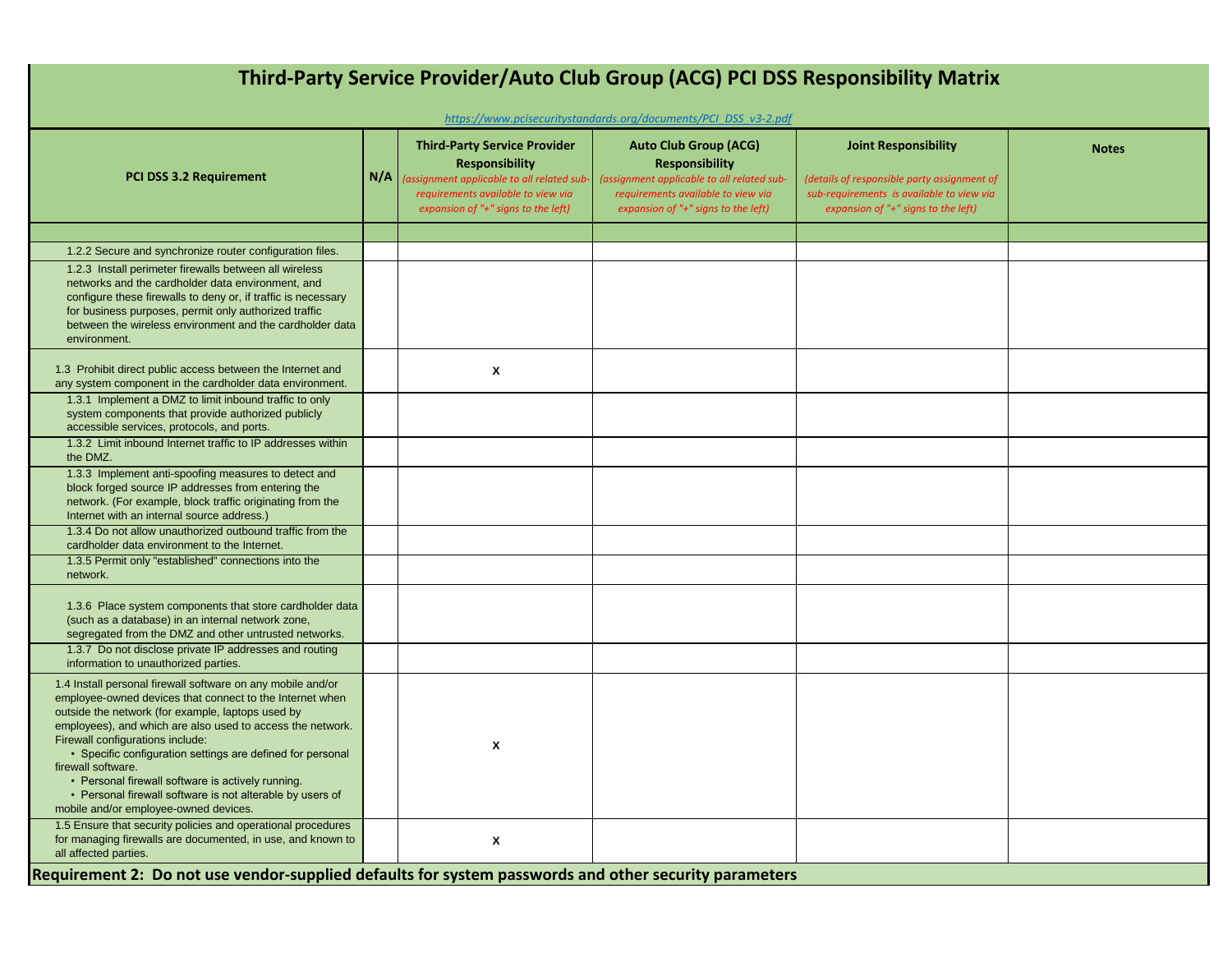| Third-Party Service Provider/Auto Club Group (ACG) PCI DSS Responsibility Matrix<br>https://www.pcisecuritystandards.org/documents/PCI DSS v3-2.pdf                                                                                                                                                                                                                                                                                                                                                                                    |     |                                                                                                                                                                                         |                                                                                                                                                                                  |                                                                                                                                                                |              |  |  |
|----------------------------------------------------------------------------------------------------------------------------------------------------------------------------------------------------------------------------------------------------------------------------------------------------------------------------------------------------------------------------------------------------------------------------------------------------------------------------------------------------------------------------------------|-----|-----------------------------------------------------------------------------------------------------------------------------------------------------------------------------------------|----------------------------------------------------------------------------------------------------------------------------------------------------------------------------------|----------------------------------------------------------------------------------------------------------------------------------------------------------------|--------------|--|--|
| <b>PCI DSS 3.2 Requirement</b>                                                                                                                                                                                                                                                                                                                                                                                                                                                                                                         | N/A | <b>Third-Party Service Provider</b><br><b>Responsibility</b><br>(assignment applicable to all related sub-<br>requirements available to view via<br>expansion of "+" signs to the left) | <b>Auto Club Group (ACG)</b><br><b>Responsibility</b><br>(assignment applicable to all related sub-<br>requirements available to view via<br>expansion of "+" signs to the left) | <b>Joint Responsibility</b><br>(details of responsible party assignment of<br>sub-requirements is available to view via<br>expansion of "+" signs to the left) | <b>Notes</b> |  |  |
| 2.1 Always change vendor-supplied defaults and remove or<br>disable unnecessary default accounts before installing a<br>system on the network.<br>This applies to ALL default passwords, including but not<br>limited to those used by operating systems, software that<br>provides security services, application and system accounts,<br>point-of-sale (POS) terminals, Simple Network Management<br>Protocol (SNMP) community strings, etc.).                                                                                       |     | $\boldsymbol{\mathsf{x}}$                                                                                                                                                               |                                                                                                                                                                                  |                                                                                                                                                                |              |  |  |
| 2.1.1 For wireless environments connected to the<br>cardholder data environment or transmitting cardholder<br>data, change ALL wireless vendor defaults at installation,<br>including but not limited to default wireless encryption keys,<br>passwords, and SNMP community strings.                                                                                                                                                                                                                                                   |     |                                                                                                                                                                                         |                                                                                                                                                                                  |                                                                                                                                                                |              |  |  |
| 2.2 Develop configuration standards for all system<br>components. Assure that these standards address all known<br>security vulnerabilities and are consistent with industry-<br>accepted system hardening standards. Sources of industry-<br>accepted system hardening standards may include, but are<br>not limited to: • Center for Internet Security (CIS) •<br>International Organization for Standardization (ISO) .<br>SysAdmin Audit Network Security (SANS) Institute • National<br>Institute of Standards Technology (NIST). |     | $\boldsymbol{\mathsf{x}}$                                                                                                                                                               |                                                                                                                                                                                  |                                                                                                                                                                |              |  |  |
| 2.2.1 Implement only one primary function per server to<br>prevent functions that require different security levels from<br>co-existing on the same server. (For example, web servers,<br>database servers, and DNS should be implemented on<br>separate servers.)<br>Note: Where virtualization technologies are in use,<br>implement only one primary function per virtual system<br>component                                                                                                                                       |     |                                                                                                                                                                                         |                                                                                                                                                                                  |                                                                                                                                                                |              |  |  |
| 2.2.2 Enable only necessary services, protocols, daemons,<br>etc., as required for the function of the system.                                                                                                                                                                                                                                                                                                                                                                                                                         |     |                                                                                                                                                                                         |                                                                                                                                                                                  |                                                                                                                                                                |              |  |  |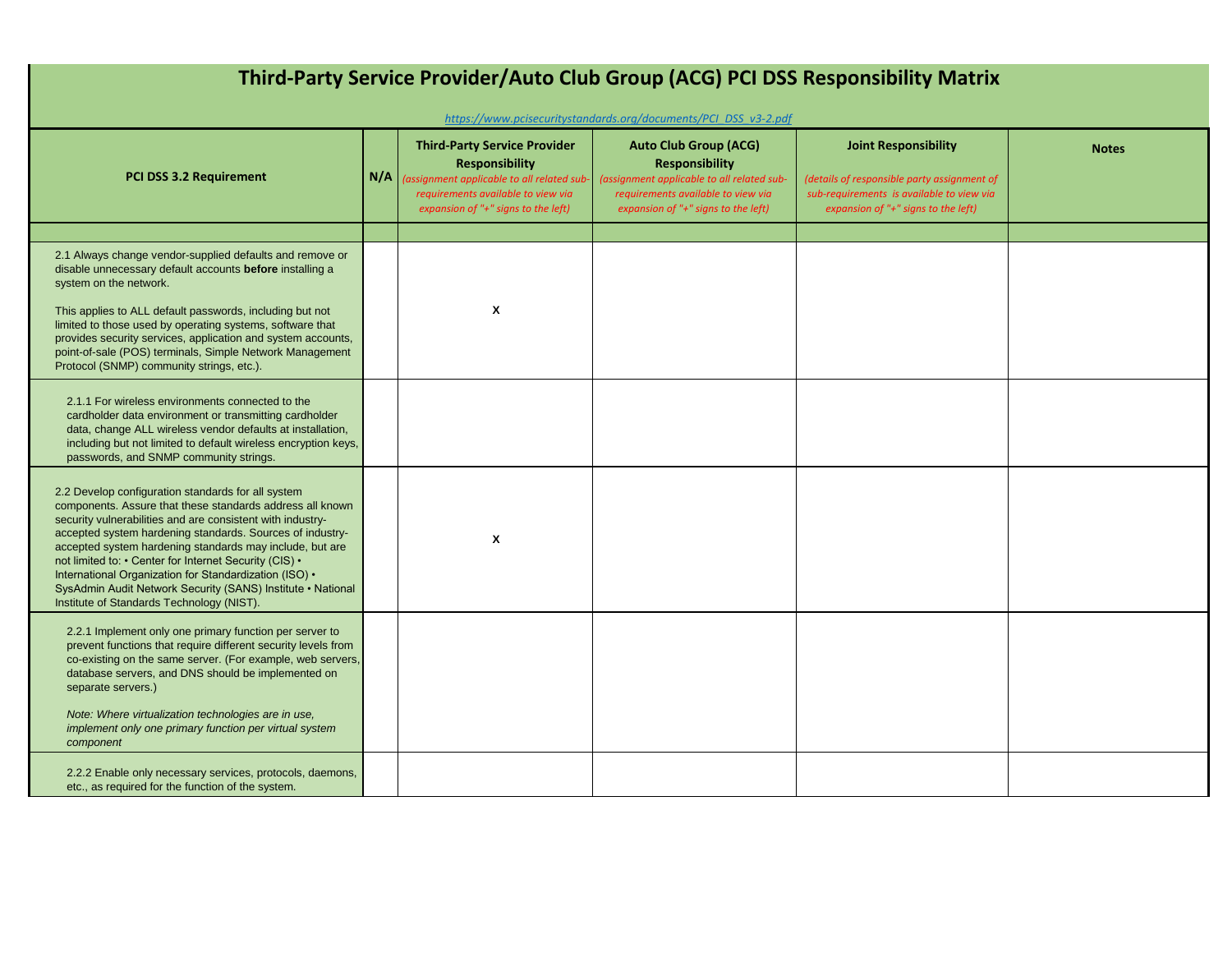| Third-Party Service Provider/Auto Club Group (ACG) PCI DSS Responsibility Matrix<br>https://www.pcisecuritystandards.org/documents/PCI DSS v3-2.pdf                                                                                                                                                                                                                                                                                                                                                                                                                        |     |                                                                                                                                                                                         |                                                                                                                                                                                  |                                                                                                                                                                |              |  |  |
|----------------------------------------------------------------------------------------------------------------------------------------------------------------------------------------------------------------------------------------------------------------------------------------------------------------------------------------------------------------------------------------------------------------------------------------------------------------------------------------------------------------------------------------------------------------------------|-----|-----------------------------------------------------------------------------------------------------------------------------------------------------------------------------------------|----------------------------------------------------------------------------------------------------------------------------------------------------------------------------------|----------------------------------------------------------------------------------------------------------------------------------------------------------------|--------------|--|--|
| PCI DSS 3.2 Requirement                                                                                                                                                                                                                                                                                                                                                                                                                                                                                                                                                    | N/A | <b>Third-Party Service Provider</b><br><b>Responsibility</b><br>(assignment applicable to all related sub-<br>requirements available to view via<br>expansion of "+" signs to the left) | <b>Auto Club Group (ACG)</b><br><b>Responsibility</b><br>(assignment applicable to all related sub-<br>requirements available to view via<br>expansion of "+" signs to the left) | <b>Joint Responsibility</b><br>(details of responsible party assignment of<br>sub-requirements is available to view via<br>expansion of "+" signs to the left) | <b>Notes</b> |  |  |
| 2.2.3 Implement additional security features for any<br>required services, protocols, or daemons that are<br>considered to be insecure-for example, use secured<br>technologies such as SSH, S-FTP, SSL, or IPSec VPN to<br>protect insecure services such as NetBIOS, file-sharing,<br>Telnet, FTP, etc.<br>Where SSL/early TLS is used, the requirement in Appendix<br>A2 apply.<br>2.2.4 Configure system security parameters to prevent<br>misuse.<br>2.2.5 Remove all unnecessary functionality, such as<br>scripts, drivers, features, subsystems, file systems, and |     |                                                                                                                                                                                         |                                                                                                                                                                                  |                                                                                                                                                                |              |  |  |
| unnecessary web servers.<br>2.3 Encrypt all non-console administrative access using<br>strong cryptography. Use technologies such as SSH, VPN, or<br>SSL/TLS for web-based management and other non-console<br>administrative access.<br>Where SSL/early TLS is used, the requirement in Appendix<br>A2 apply.<br>2.4 Maintain an inventory of system components that are in                                                                                                                                                                                               |     | X                                                                                                                                                                                       |                                                                                                                                                                                  |                                                                                                                                                                |              |  |  |
| scope for PCI DSS.<br>2.5 Ensure that security policies and operational procedures<br>for managing vendor defaults and other security parameters                                                                                                                                                                                                                                                                                                                                                                                                                           |     | $\mathbf{x}$<br>$\boldsymbol{x}$                                                                                                                                                        |                                                                                                                                                                                  |                                                                                                                                                                |              |  |  |
| are documented, in use, and known to all affected parties.<br>2.6 Shared hosting providers must protect each entity's<br>hosted environment and cardholder data. These providers<br>must meet specific requirements as detailed in Appendix A1:<br>Additional PCI DSS Requirements for Shared Hosting<br>Providers.<br>Requirement 3: Protect stored cardholder data                                                                                                                                                                                                       |     | Χ                                                                                                                                                                                       |                                                                                                                                                                                  |                                                                                                                                                                |              |  |  |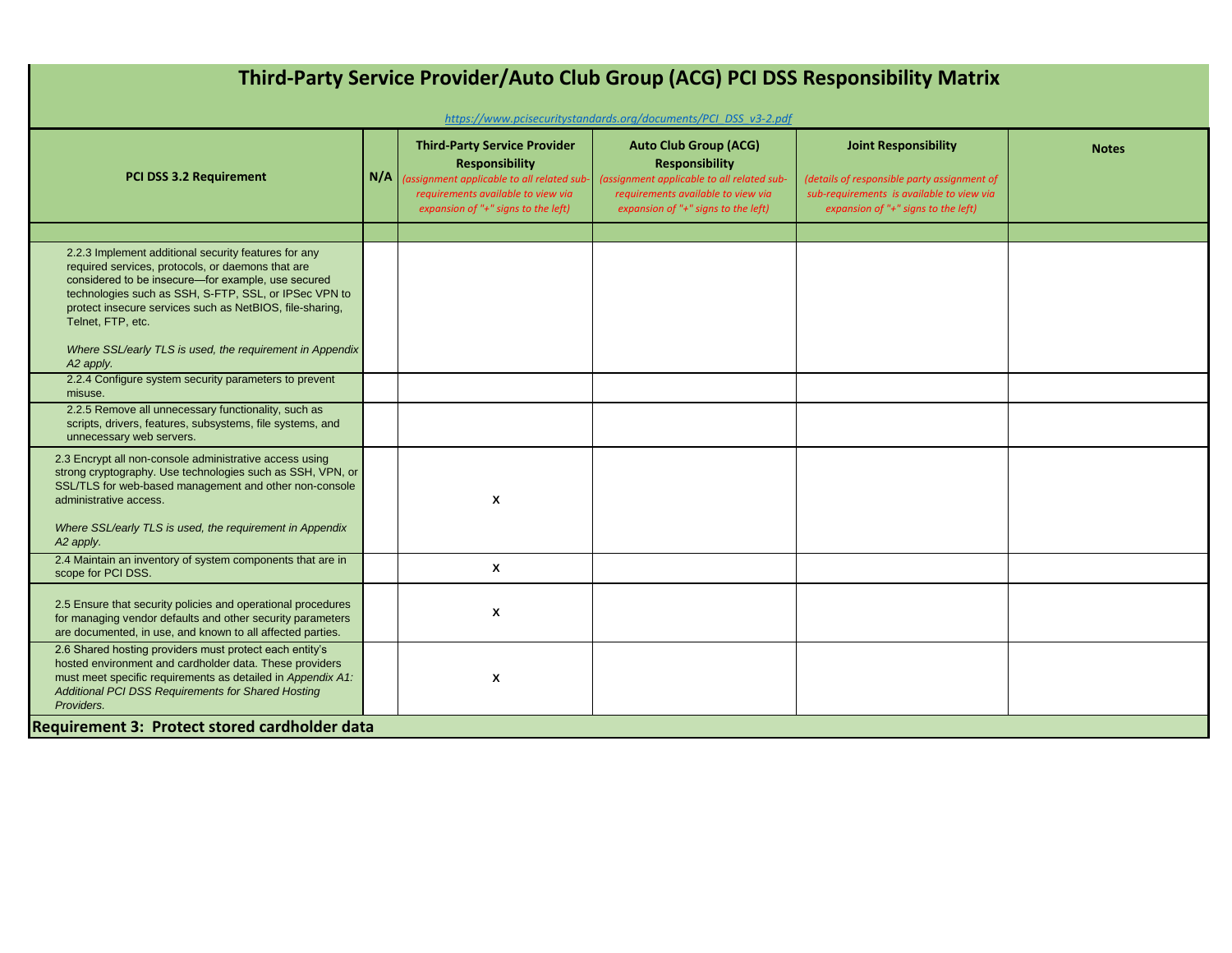| Third-Party Service Provider/Auto Club Group (ACG) PCI DSS Responsibility Matrix<br>https://www.pcisecuritystandards.org/documents/PCI_DSS_v3-2.pdf                                                                                                                                                                                                                                                                                                                                                                                                                                                        |     |                                                                                                                                                                                        |                                                                                                                                                                                  |                                                                                                                                                                |              |  |  |
|------------------------------------------------------------------------------------------------------------------------------------------------------------------------------------------------------------------------------------------------------------------------------------------------------------------------------------------------------------------------------------------------------------------------------------------------------------------------------------------------------------------------------------------------------------------------------------------------------------|-----|----------------------------------------------------------------------------------------------------------------------------------------------------------------------------------------|----------------------------------------------------------------------------------------------------------------------------------------------------------------------------------|----------------------------------------------------------------------------------------------------------------------------------------------------------------|--------------|--|--|
| <b>PCI DSS 3.2 Requirement</b>                                                                                                                                                                                                                                                                                                                                                                                                                                                                                                                                                                             | N/A | <b>Third-Party Service Provider</b><br><b>Responsibility</b><br>(assignment applicable to all related sub<br>requirements available to view via<br>expansion of "+" signs to the left) | <b>Auto Club Group (ACG)</b><br><b>Responsibility</b><br>(assignment applicable to all related sub-<br>requirements available to view via<br>expansion of "+" signs to the left) | <b>Joint Responsibility</b><br>(details of responsible party assignment of<br>sub-requirements is available to view via<br>expansion of "+" signs to the left) | <b>Notes</b> |  |  |
|                                                                                                                                                                                                                                                                                                                                                                                                                                                                                                                                                                                                            |     |                                                                                                                                                                                        |                                                                                                                                                                                  |                                                                                                                                                                |              |  |  |
| 3.1 Keep cardholder data storage to a minimum by<br>implementing data retention and disposal policies, procedures<br>and processes that include at least the following for all<br>cardholder data (CHD) storage:<br>- Limiting data storage amount and retention time to that<br>which is required for legal, regulatory, and business<br>requirements<br>- Processes for secure deletion of data when no longer<br>needed<br>· Specific retention requirements for cardholder data<br>A quarterly process for identifying and securely deleting<br>stored cardholder data that exceeds defined retention. |     |                                                                                                                                                                                        | X                                                                                                                                                                                |                                                                                                                                                                |              |  |  |
| 3.2 Do not store sensitive authentication data after<br>authorization (even if encrypted). If sensitive authentication<br>data is received, render all data unrecoverable upon<br>completion of the authorization process.<br>It is permissible for issuers and companies that support<br>issuing services to store sensitive authentication data if:<br>- There is a business justification and<br>- The data is stored securely<br>Sensitive authentication data includes the data as cited in the<br>following Requirements 3.2.1 through 3.2.3.                                                        |     |                                                                                                                                                                                        | X                                                                                                                                                                                |                                                                                                                                                                |              |  |  |
| 3.2.1 Do not store the full contents of any track (from the<br>magnetic stripe located on the back of a card, equivalent<br>data contained on a chip, or elsewhere). This data is<br>alternatively called full track, track, track 1, track 2, and<br>magnetic-stripe data.                                                                                                                                                                                                                                                                                                                                |     |                                                                                                                                                                                        | X                                                                                                                                                                                |                                                                                                                                                                |              |  |  |
| 3.2.2 Do not store the card verification code or value (three-<br>digit or four-digit number printed on the front or back of a<br>payment card) used to verify card not-present transactions.                                                                                                                                                                                                                                                                                                                                                                                                              |     |                                                                                                                                                                                        |                                                                                                                                                                                  |                                                                                                                                                                |              |  |  |
| 3.2.3 Do not store the personal identification number (PIN)<br>or the encrypted PIN block.                                                                                                                                                                                                                                                                                                                                                                                                                                                                                                                 |     |                                                                                                                                                                                        |                                                                                                                                                                                  |                                                                                                                                                                |              |  |  |
| 3.3 Mask PAN when displayed (the first six and last four digits<br>are the maximum number of digits to be displayed), such that<br>only personnel with a legitimate business need can see more<br>than the first six/last four digits of the PAN.                                                                                                                                                                                                                                                                                                                                                          |     |                                                                                                                                                                                        | X                                                                                                                                                                                |                                                                                                                                                                |              |  |  |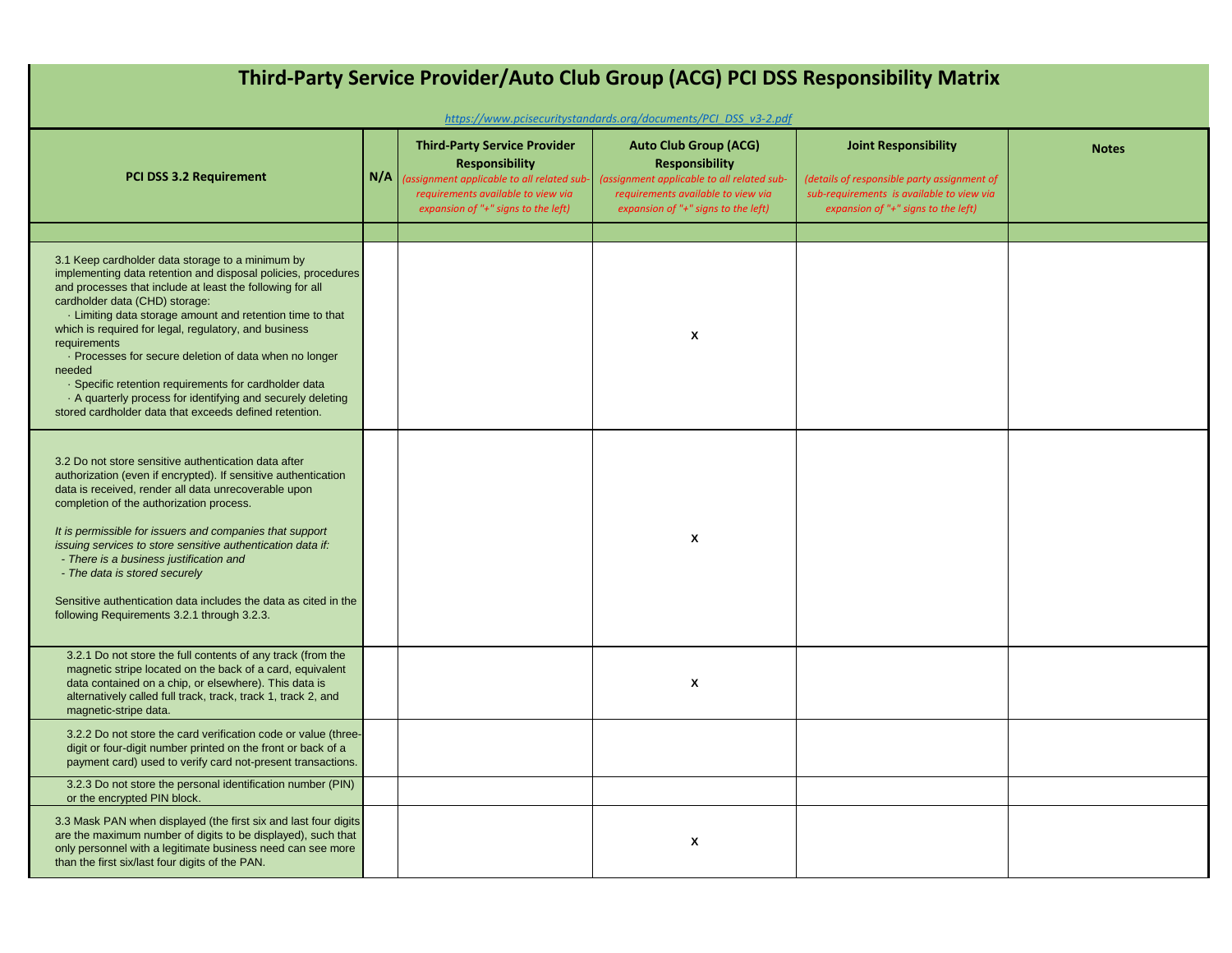| Third-Party Service Provider/Auto Club Group (ACG) PCI DSS Responsibility Matrix<br>https://www.pcisecuritystandards.org/documents/PCI_DSS_v3-2.pdf                                                                                                                                                                                                                                                                                                                                                                                                           |     |                                                                                                                                                                                         |                                                                                                                                                                                  |                                                                                                                                                                |              |  |  |  |
|---------------------------------------------------------------------------------------------------------------------------------------------------------------------------------------------------------------------------------------------------------------------------------------------------------------------------------------------------------------------------------------------------------------------------------------------------------------------------------------------------------------------------------------------------------------|-----|-----------------------------------------------------------------------------------------------------------------------------------------------------------------------------------------|----------------------------------------------------------------------------------------------------------------------------------------------------------------------------------|----------------------------------------------------------------------------------------------------------------------------------------------------------------|--------------|--|--|--|
| <b>PCI DSS 3.2 Requirement</b>                                                                                                                                                                                                                                                                                                                                                                                                                                                                                                                                | N/A | <b>Third-Party Service Provider</b><br><b>Responsibility</b><br>(assignment applicable to all related sub-<br>requirements available to view via<br>expansion of "+" signs to the left) | <b>Auto Club Group (ACG)</b><br><b>Responsibility</b><br>(assignment applicable to all related sub-<br>requirements available to view via<br>expansion of "+" signs to the left) | <b>Joint Responsibility</b><br>(details of responsible party assignment of<br>sub-requirements is available to view via<br>expansion of "+" signs to the left) | <b>Notes</b> |  |  |  |
|                                                                                                                                                                                                                                                                                                                                                                                                                                                                                                                                                               |     |                                                                                                                                                                                         |                                                                                                                                                                                  |                                                                                                                                                                |              |  |  |  |
| 3.4 Render PAN unreadable anywhere it is stored (including<br>on portable digital media, backup media, and in logs) by using<br>any of the following approaches: One-way hashes based on<br>strong cryptography, (hash must be of the entire PAN) .<br>Truncation (hashing cannot be used to replace the truncated<br>segment of PAN) · Index tokens and pads (pads must be<br>securely stored) · Strong cryptography with associated key-<br>management processes and procedures.                                                                            |     |                                                                                                                                                                                         | X                                                                                                                                                                                |                                                                                                                                                                |              |  |  |  |
| 3.4.1 If disk encryption is used (rather than file or column-<br>level database encryption), logical access must be<br>managed separately and independently of native operating<br>system authentication and access control mechanisms (for<br>example, by not using local user account databases or<br>general network login credentials). Decryption keys must<br>not be associated with user accounts.                                                                                                                                                     |     |                                                                                                                                                                                         |                                                                                                                                                                                  |                                                                                                                                                                |              |  |  |  |
| 3.5 Document and implement procedures to protect keys<br>used to secure stored cardholder data against disclosure and<br>misuse:                                                                                                                                                                                                                                                                                                                                                                                                                              |     |                                                                                                                                                                                         |                                                                                                                                                                                  | X                                                                                                                                                              |              |  |  |  |
| 3.5.1 Additional requirement for service providers<br>only: Maintain a documented description of the<br>cryptographic architecture that includes:<br>- Details of all algorithms, protocols, and keys used for the<br>protection of cardholder data, including key strength and<br>expiry date. Restrict access to cryptographic keys to the<br>fewest number of custodians necessary.<br>- Description of the key usage for each key<br>- Inventory of any HSMs and other SCDs used for key<br>management                                                    |     | X                                                                                                                                                                                       |                                                                                                                                                                                  |                                                                                                                                                                |              |  |  |  |
| 3.5.2 Restrict access to cryptographic keys to the fewest<br>number of custodians necessary.                                                                                                                                                                                                                                                                                                                                                                                                                                                                  |     |                                                                                                                                                                                         | χ                                                                                                                                                                                |                                                                                                                                                                |              |  |  |  |
| 3.5.3 Store secret and private keys used to encrypt/decrypt<br>cardholder data in one (or more) of the following forms at<br>all times:<br>- Encrypted with a key-encrypting key that is at least as<br>strong as the data-encrypting key, and that is stored<br>separately from the data encrypting key<br>- Within a secure cryptographic device (such as a host<br>security module (HSM) or PTS-approved point-of-<br>interaction device)<br>- As at least two full-length key components or key<br>shares, in accordance with an industry accepted method |     |                                                                                                                                                                                         | χ                                                                                                                                                                                |                                                                                                                                                                |              |  |  |  |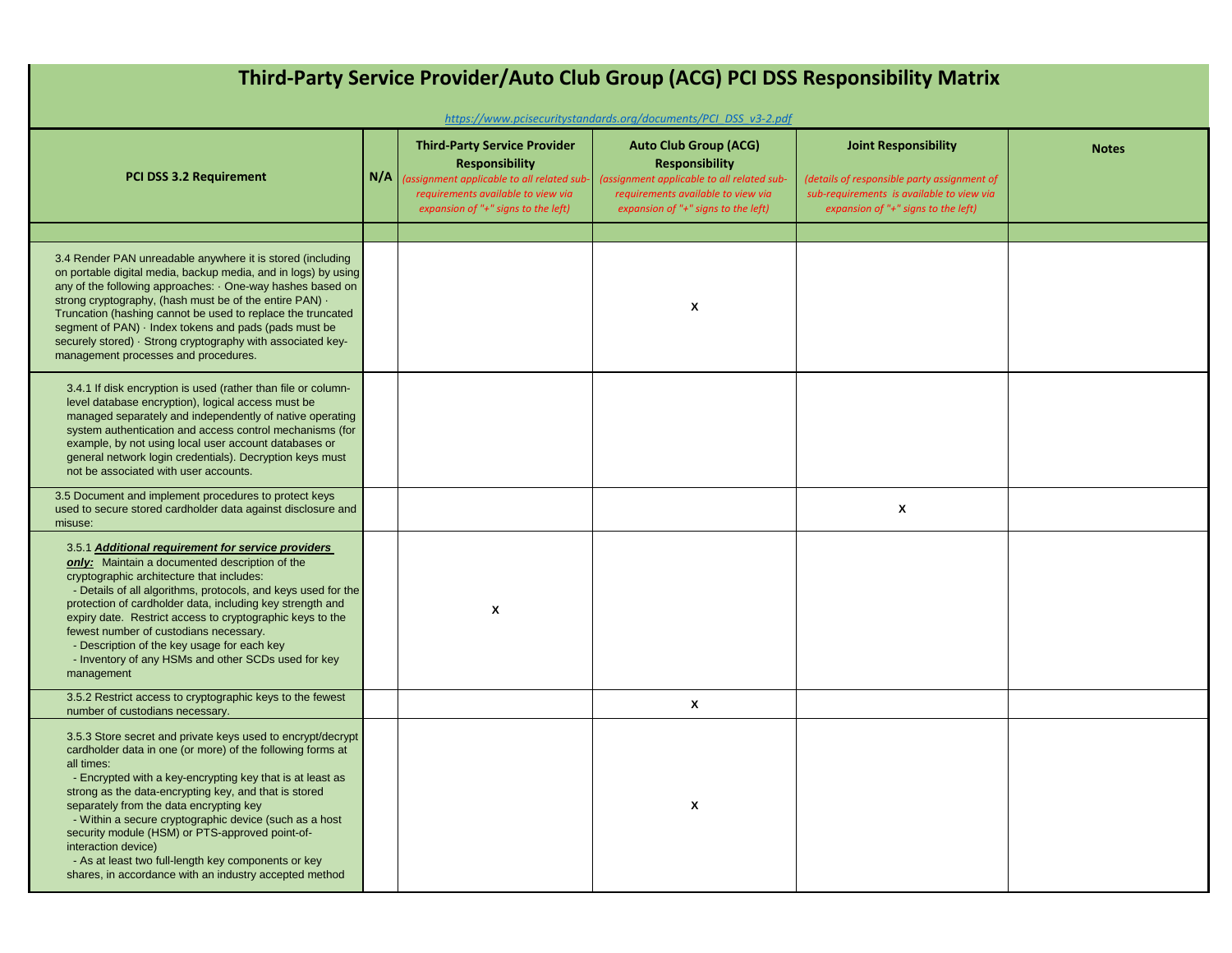| Third-Party Service Provider/Auto Club Group (ACG) PCI DSS Responsibility Matrix<br>https://www.pcisecuritystandards.org/documents/PCI_DSS_v3-2.pdf                                                                                                                                                                                                                                                                   |     |                                                                                                                                                                                        |                                                                                                                                                                                  |                                                                                                                                                                |              |  |  |
|-----------------------------------------------------------------------------------------------------------------------------------------------------------------------------------------------------------------------------------------------------------------------------------------------------------------------------------------------------------------------------------------------------------------------|-----|----------------------------------------------------------------------------------------------------------------------------------------------------------------------------------------|----------------------------------------------------------------------------------------------------------------------------------------------------------------------------------|----------------------------------------------------------------------------------------------------------------------------------------------------------------|--------------|--|--|
| <b>PCI DSS 3.2 Requirement</b>                                                                                                                                                                                                                                                                                                                                                                                        | N/A | <b>Third-Party Service Provider</b><br><b>Responsibility</b><br>assignment applicable to all related sub-<br>requirements available to view via<br>expansion of "+" signs to the left) | <b>Auto Club Group (ACG)</b><br><b>Responsibility</b><br>(assignment applicable to all related sub-<br>requirements available to view via<br>expansion of "+" signs to the left) | <b>Joint Responsibility</b><br>(details of responsible party assignment of<br>sub-requirements is available to view via<br>expansion of "+" signs to the left) | <b>Notes</b> |  |  |
| 3.5.4 Store cryptographic keys in the fewest possible<br>locations.                                                                                                                                                                                                                                                                                                                                                   |     |                                                                                                                                                                                        | X                                                                                                                                                                                |                                                                                                                                                                |              |  |  |
| 3.6 Fully document and implement all key-management<br>processes and procedures for cryptographic keys used for<br>encryption of cardholder data, including the following:                                                                                                                                                                                                                                            |     |                                                                                                                                                                                        | X                                                                                                                                                                                |                                                                                                                                                                |              |  |  |
| 3.6.1 Generation of strong cryptographic keys                                                                                                                                                                                                                                                                                                                                                                         |     |                                                                                                                                                                                        |                                                                                                                                                                                  |                                                                                                                                                                |              |  |  |
| 3.6.2 Secure cryptographic key distribution                                                                                                                                                                                                                                                                                                                                                                           |     |                                                                                                                                                                                        |                                                                                                                                                                                  |                                                                                                                                                                |              |  |  |
| 3.6.3 Secure cryptographic key storage                                                                                                                                                                                                                                                                                                                                                                                |     |                                                                                                                                                                                        |                                                                                                                                                                                  |                                                                                                                                                                |              |  |  |
| 3.6.4 Cryptographic key changes for keys that have<br>reached the end of their crypto period (for example, after a<br>defined period of time has passed and/or after a certain<br>amount of cipher text has been produced by a given key),<br>as defined by the associated application vendor or key<br>owner, and based on industry best practices and guidelines<br>(for example, NIST Special Publication 800-57). |     |                                                                                                                                                                                        |                                                                                                                                                                                  |                                                                                                                                                                |              |  |  |
| 3.6.5 Retirement or replacement (for example, archiving,<br>destruction, and/or revocation) of keys as deemed<br>necessary when the integrity of the key has been<br>weakened (for example, departure of an employee with<br>knowledge of a clear-text key component), or keys are<br>suspected of being compromised.                                                                                                 |     |                                                                                                                                                                                        |                                                                                                                                                                                  |                                                                                                                                                                |              |  |  |
| 3.6.6 If manual clear-text cryptographic key-management<br>operations are used, these operations must be managed<br>using split knowledge and dual control.                                                                                                                                                                                                                                                           |     |                                                                                                                                                                                        |                                                                                                                                                                                  |                                                                                                                                                                |              |  |  |
| 3.6.7 Prevention of unauthorized substitution of                                                                                                                                                                                                                                                                                                                                                                      |     |                                                                                                                                                                                        |                                                                                                                                                                                  |                                                                                                                                                                |              |  |  |
| cryptographic keys.<br>3.6.8 Requirement for cryptographic key custodians to<br>formally acknowledge that they understand and accept their<br>key-custodian responsibilities.                                                                                                                                                                                                                                         |     |                                                                                                                                                                                        |                                                                                                                                                                                  |                                                                                                                                                                |              |  |  |
| 3.7 Ensure that security policies and operational procedures<br>for protecting stored cardholder data are documented, in use,<br>and known to all affected parties.                                                                                                                                                                                                                                                   |     |                                                                                                                                                                                        | X                                                                                                                                                                                |                                                                                                                                                                |              |  |  |
| Requirement 4: Encrypt transmission of cardholder data across open, public networks                                                                                                                                                                                                                                                                                                                                   |     |                                                                                                                                                                                        |                                                                                                                                                                                  |                                                                                                                                                                |              |  |  |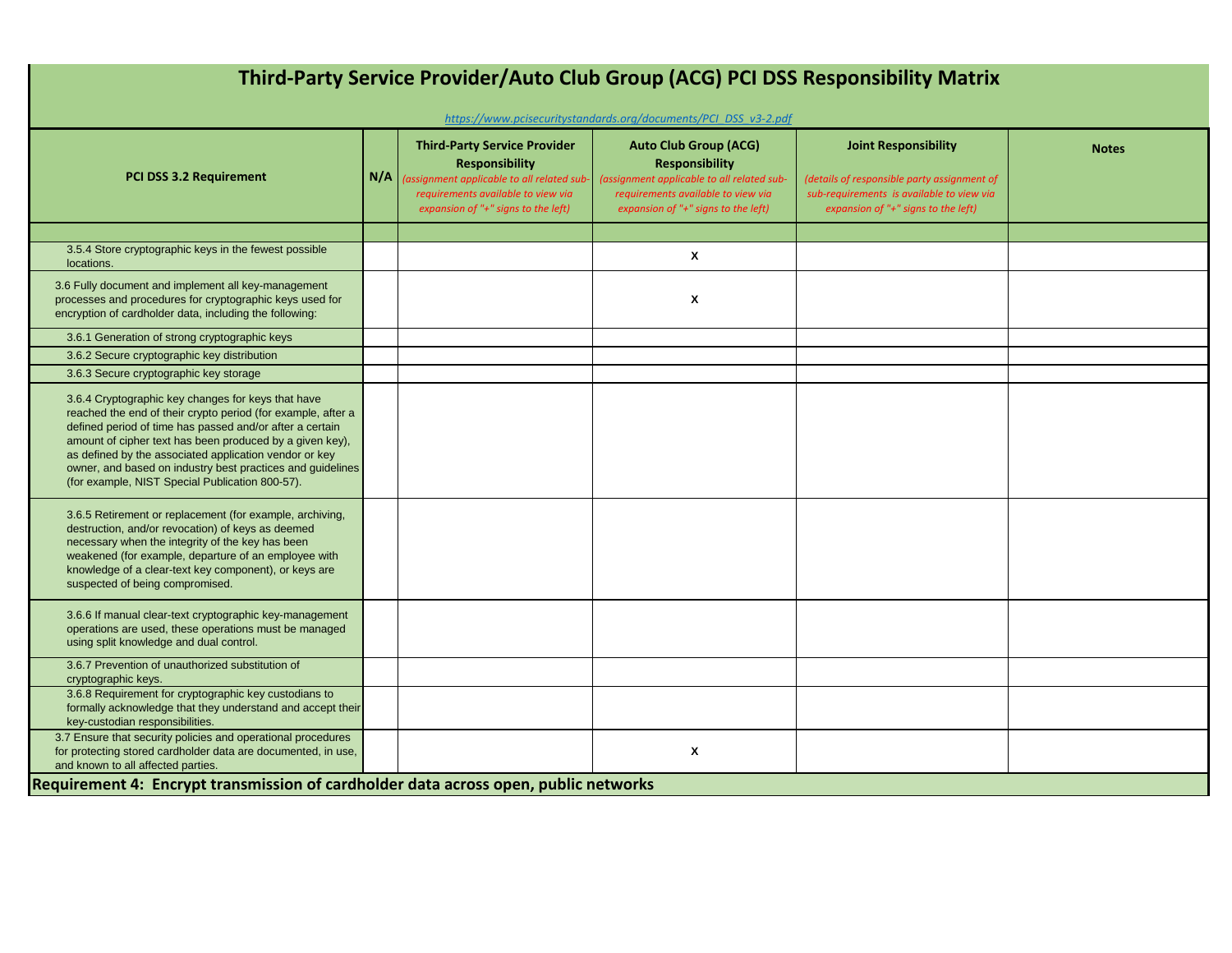| Third-Party Service Provider/Auto Club Group (ACG) PCI DSS Responsibility Matrix                                                                                                                                                                                                                                                                                                                                                                                                                                        |     |                                                                                                                                                                                         |                                                                                                                                                                                  |                                                                                                                                                                |              |  |  |  |
|-------------------------------------------------------------------------------------------------------------------------------------------------------------------------------------------------------------------------------------------------------------------------------------------------------------------------------------------------------------------------------------------------------------------------------------------------------------------------------------------------------------------------|-----|-----------------------------------------------------------------------------------------------------------------------------------------------------------------------------------------|----------------------------------------------------------------------------------------------------------------------------------------------------------------------------------|----------------------------------------------------------------------------------------------------------------------------------------------------------------|--------------|--|--|--|
| https://www.pcisecuritystandards.org/documents/PCI DSS v3-2.pdf                                                                                                                                                                                                                                                                                                                                                                                                                                                         |     |                                                                                                                                                                                         |                                                                                                                                                                                  |                                                                                                                                                                |              |  |  |  |
| <b>PCI DSS 3.2 Requirement</b>                                                                                                                                                                                                                                                                                                                                                                                                                                                                                          | N/A | <b>Third-Party Service Provider</b><br><b>Responsibility</b><br>(assignment applicable to all related sub-<br>requirements available to view via<br>expansion of "+" signs to the left) | <b>Auto Club Group (ACG)</b><br><b>Responsibility</b><br>(assignment applicable to all related sub-<br>requirements available to view via<br>expansion of "+" signs to the left) | <b>Joint Responsibility</b><br>(details of responsible party assignment of<br>sub-requirements is available to view via<br>expansion of "+" signs to the left) | <b>Notes</b> |  |  |  |
|                                                                                                                                                                                                                                                                                                                                                                                                                                                                                                                         |     |                                                                                                                                                                                         |                                                                                                                                                                                  |                                                                                                                                                                |              |  |  |  |
| 4.1 Use strong cryptography and security protocols (for<br>example, SSL/TLS, IPSEC, SSH, etc.) to safeguard sensitive<br>cardholder data during transmission over open, public<br>networks, including the following:<br>- Only trusted keys and certificates are accepted.<br>- The protocol in use only supports secure versions or<br>configurations.<br>- The encryption strength is appropriate for the encryption<br>methodology in use.<br>Where SSL/early TLS is used, the requirements in Appendix<br>A2 apply. |     |                                                                                                                                                                                         |                                                                                                                                                                                  | X                                                                                                                                                              |              |  |  |  |
| 4.1.1 Ensure wireless networks transmitting cardholder<br>data or connected to the cardholder data environment, use<br>industry best practices (for example, IEEE 802.11i) to<br>implement strong encryption for authentication and<br>transmission.                                                                                                                                                                                                                                                                    |     |                                                                                                                                                                                         |                                                                                                                                                                                  | X                                                                                                                                                              |              |  |  |  |
| 4.2 Never send unprotected PANs by end-user messaging<br>technologies (for example, e-mail, instant messaging, chat,<br>$etc.$ ).                                                                                                                                                                                                                                                                                                                                                                                       |     |                                                                                                                                                                                         | X                                                                                                                                                                                |                                                                                                                                                                |              |  |  |  |
| 4.3 Ensure that security policies and operational procedures<br>for encrypting transmissions of cardholder data are<br>documented, in use, and known to all affected parties.                                                                                                                                                                                                                                                                                                                                           |     |                                                                                                                                                                                         | X                                                                                                                                                                                |                                                                                                                                                                |              |  |  |  |
| Requirement 5: Protect all systems against malware and regularly update anti-virus software or programs                                                                                                                                                                                                                                                                                                                                                                                                                 |     |                                                                                                                                                                                         |                                                                                                                                                                                  |                                                                                                                                                                |              |  |  |  |
| 5.1 Deploy anti-virus software on all systems commonly<br>affected by malicious software (particularly personal<br>computers and servers).                                                                                                                                                                                                                                                                                                                                                                              |     | X                                                                                                                                                                                       |                                                                                                                                                                                  |                                                                                                                                                                |              |  |  |  |
| 5.1.1 Ensure that anti-virus programs are capable of<br>detecting, removing, and protecting against all known types<br>of malicious software.                                                                                                                                                                                                                                                                                                                                                                           |     |                                                                                                                                                                                         |                                                                                                                                                                                  |                                                                                                                                                                |              |  |  |  |
| 5.1.2 For systems considered to be not commonly affected<br>by malicious software, perform periodic evaluations to<br>identify and evaluate evolving malware threats in order to<br>confirm whether such systems continue to not require anti-<br>virus software.                                                                                                                                                                                                                                                       |     |                                                                                                                                                                                         |                                                                                                                                                                                  |                                                                                                                                                                |              |  |  |  |
| 5.2 Ensure that all anti-virus mechanisms are maintained as<br>follows: Are kept current, Perform periodic scans .<br>Generate audit logs which are retained per PCI DSS<br>Requirement 10.7.                                                                                                                                                                                                                                                                                                                           |     | X                                                                                                                                                                                       |                                                                                                                                                                                  |                                                                                                                                                                |              |  |  |  |
| 5.3 Ensure that anti-virus mechanisms are actively running<br>and cannot be disabled or altered by users, unless specifically<br>authorized by management on a case-by-case basis for a<br>limited time period.                                                                                                                                                                                                                                                                                                         |     | X                                                                                                                                                                                       |                                                                                                                                                                                  |                                                                                                                                                                |              |  |  |  |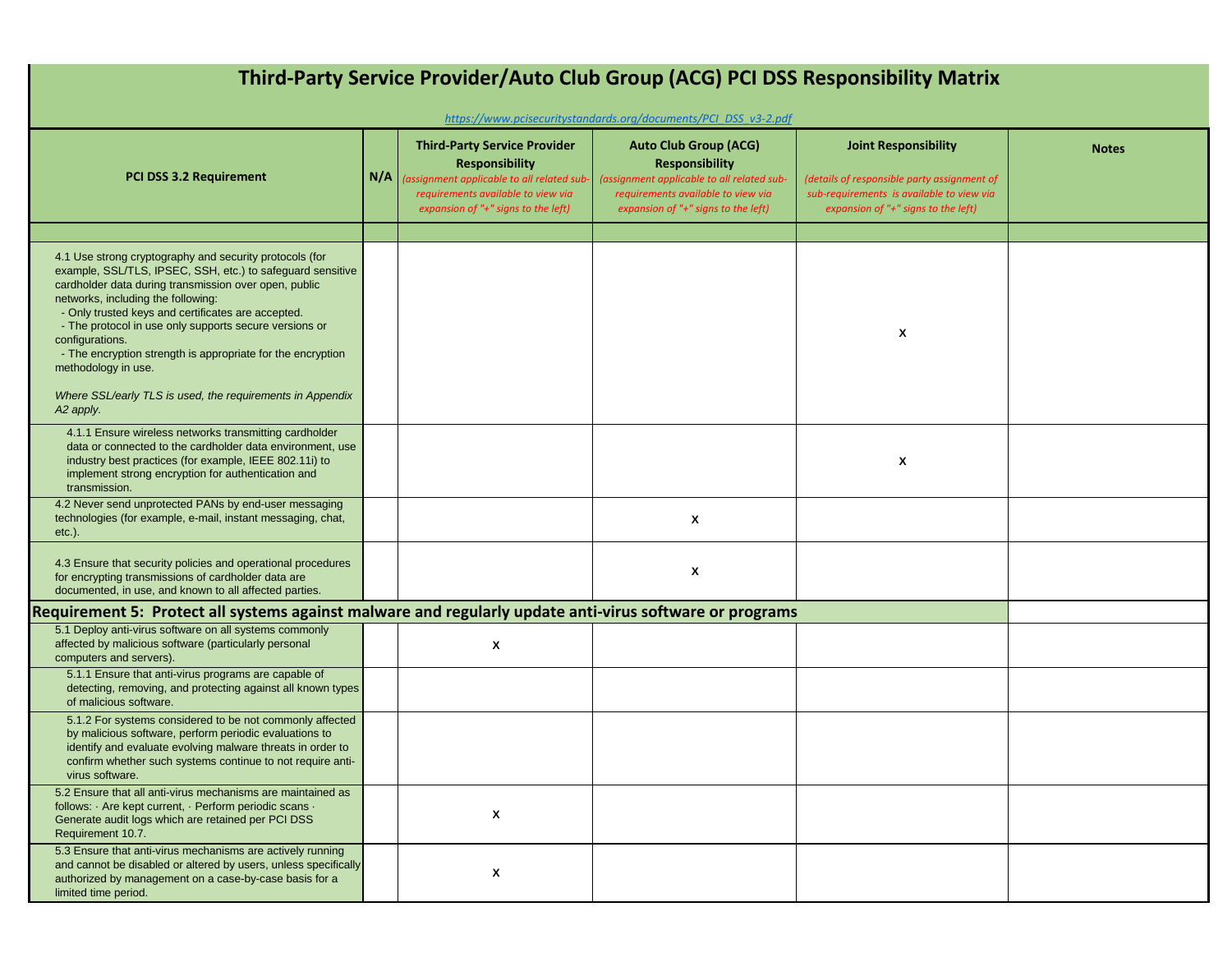| Third-Party Service Provider/Auto Club Group (ACG) PCI DSS Responsibility Matrix                                                                                                                                                                                                                                                                                                       |     |                                                                                                                                                                                         |                                                                                                                                                                                  |                                                                                                                                                                |                                                                                                                                                                                                                                                                                                            |  |  |
|----------------------------------------------------------------------------------------------------------------------------------------------------------------------------------------------------------------------------------------------------------------------------------------------------------------------------------------------------------------------------------------|-----|-----------------------------------------------------------------------------------------------------------------------------------------------------------------------------------------|----------------------------------------------------------------------------------------------------------------------------------------------------------------------------------|----------------------------------------------------------------------------------------------------------------------------------------------------------------|------------------------------------------------------------------------------------------------------------------------------------------------------------------------------------------------------------------------------------------------------------------------------------------------------------|--|--|
|                                                                                                                                                                                                                                                                                                                                                                                        |     |                                                                                                                                                                                         | https://www.pcisecuritystandards.org/documents/PCI DSS v3-2.pdf                                                                                                                  |                                                                                                                                                                |                                                                                                                                                                                                                                                                                                            |  |  |
| PCI DSS 3.2 Requirement                                                                                                                                                                                                                                                                                                                                                                | N/A | <b>Third-Party Service Provider</b><br><b>Responsibility</b><br>(assignment applicable to all related sub-<br>requirements available to view via<br>expansion of "+" signs to the left) | <b>Auto Club Group (ACG)</b><br><b>Responsibility</b><br>(assignment applicable to all related sub-<br>requirements available to view via<br>expansion of "+" signs to the left) | <b>Joint Responsibility</b><br>(details of responsible party assignment of<br>sub-requirements is available to view via<br>expansion of "+" signs to the left) | <b>Notes</b>                                                                                                                                                                                                                                                                                               |  |  |
|                                                                                                                                                                                                                                                                                                                                                                                        |     |                                                                                                                                                                                         |                                                                                                                                                                                  |                                                                                                                                                                |                                                                                                                                                                                                                                                                                                            |  |  |
| 5.4 Ensure that security policies and operational procedures<br>for protecting systems against malware are documented, in<br>use, and known to all affected parties.                                                                                                                                                                                                                   |     | X                                                                                                                                                                                       |                                                                                                                                                                                  |                                                                                                                                                                |                                                                                                                                                                                                                                                                                                            |  |  |
| <b>Requirement 6: Develop and maintain secure systems and applications</b>                                                                                                                                                                                                                                                                                                             |     |                                                                                                                                                                                         |                                                                                                                                                                                  |                                                                                                                                                                |                                                                                                                                                                                                                                                                                                            |  |  |
| 6.1 Establish a process to identify security vulnerabilities,<br>using reputable outside sources for security vulnerability<br>information, and assign a risk ranking (for example, as "high,"<br>"medium," or "low") to newly discovered security<br>vulnerabilities.                                                                                                                 |     | X                                                                                                                                                                                       |                                                                                                                                                                                  |                                                                                                                                                                |                                                                                                                                                                                                                                                                                                            |  |  |
| 6.2 Ensure that all system components and software are<br>protected from known vulnerabilities by installing applicable<br>vendor supplied security patches. Install critical security<br>patches within one month of release.                                                                                                                                                         |     | X                                                                                                                                                                                       |                                                                                                                                                                                  |                                                                                                                                                                |                                                                                                                                                                                                                                                                                                            |  |  |
| 6.3 Develop internal and external software applications<br>(including web-based administrative access to applications)<br>securely, as follows:<br>- In accordance with PCI DSS (for example, secure<br>authentication and logging)<br>- Based on industry standards and/or best practices.<br>- Incorporating information security throughout the software-<br>development life cycle |     |                                                                                                                                                                                         |                                                                                                                                                                                  | X                                                                                                                                                              | LACG must ensure that all<br>executable content transmitted<br>over third party provider services<br>and handling credit card data is<br>developed in accordance with PCI<br>DSS, based on best practices and<br>incorporating information security<br>throughout the software-<br>development life cycle. |  |  |
| 6.3.1 Remove development, test and/or custom application<br>accounts, user IDs, and passwords before applications<br>become active or are released to customers.                                                                                                                                                                                                                       |     | X                                                                                                                                                                                       |                                                                                                                                                                                  |                                                                                                                                                                |                                                                                                                                                                                                                                                                                                            |  |  |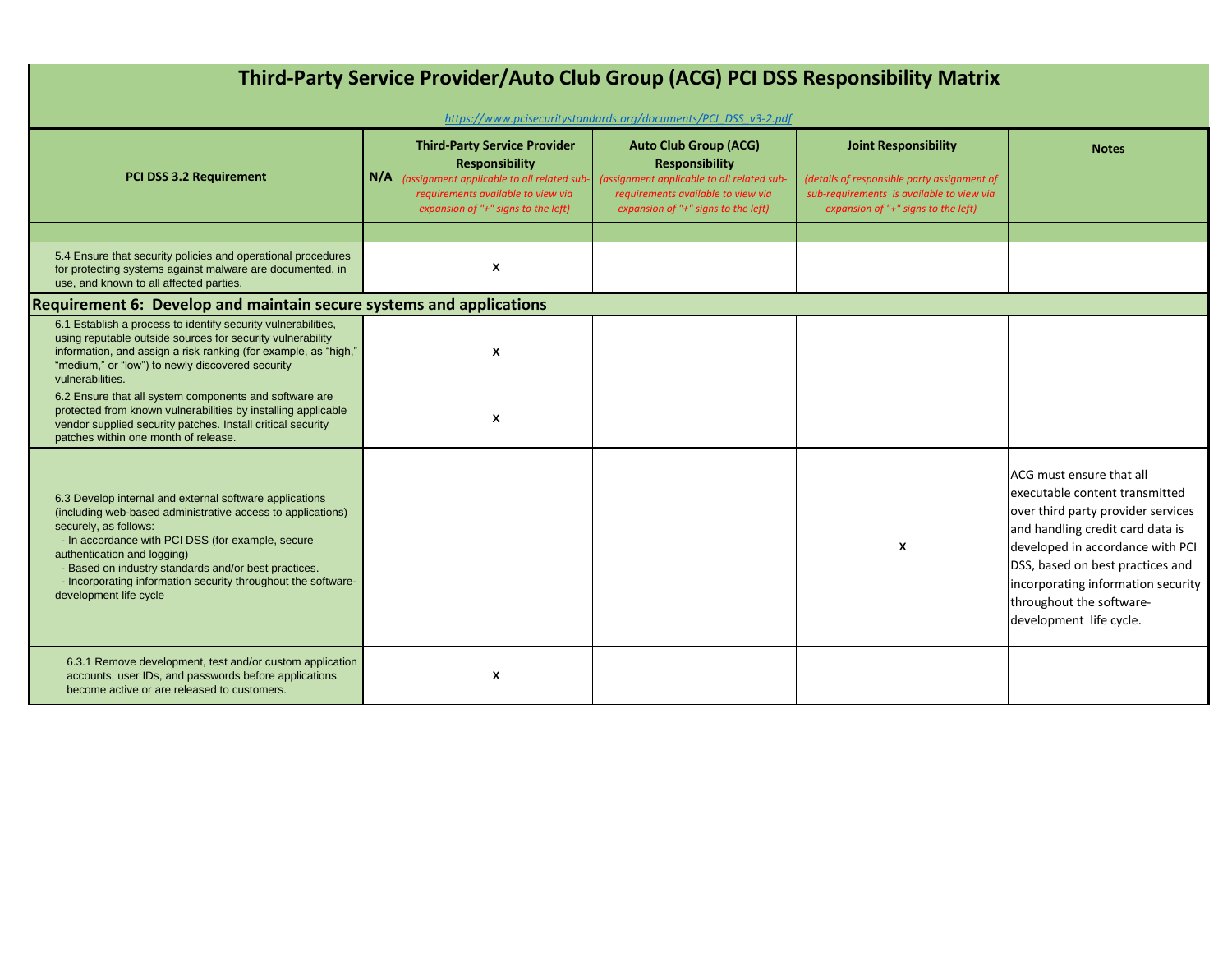| Third-Party Service Provider/Auto Club Group (ACG) PCI DSS Responsibility Matrix<br>https://www.pcisecuritystandards.org/documents/PCI DSS v3-2.pdf                                                                                                                                                                                                                                                                                                                                                                                                                                                                                                       |     |                                                                                                                                                                                       |                                                                                                                                                                                      |                                                                                                                                                                |                                                                                                                                                                                                                   |  |  |
|-----------------------------------------------------------------------------------------------------------------------------------------------------------------------------------------------------------------------------------------------------------------------------------------------------------------------------------------------------------------------------------------------------------------------------------------------------------------------------------------------------------------------------------------------------------------------------------------------------------------------------------------------------------|-----|---------------------------------------------------------------------------------------------------------------------------------------------------------------------------------------|--------------------------------------------------------------------------------------------------------------------------------------------------------------------------------------|----------------------------------------------------------------------------------------------------------------------------------------------------------------|-------------------------------------------------------------------------------------------------------------------------------------------------------------------------------------------------------------------|--|--|
| <b>PCI DSS 3.2 Requirement</b>                                                                                                                                                                                                                                                                                                                                                                                                                                                                                                                                                                                                                            | N/A | <b>Third-Party Service Provider</b><br><b>Responsibility</b><br>assignment applicable to all related sub<br>requirements available to view via<br>expansion of "+" signs to the left) | <b>Auto Club Group (ACG)</b><br><b>Responsibility</b><br>(assignment applicable to all related sub-<br>requirements available to view via<br>expansion of " $+$ " signs to the left) | <b>Joint Responsibility</b><br>(details of responsible party assignment of<br>sub-requirements is available to view via<br>expansion of "+" signs to the left) | <b>Notes</b>                                                                                                                                                                                                      |  |  |
|                                                                                                                                                                                                                                                                                                                                                                                                                                                                                                                                                                                                                                                           |     |                                                                                                                                                                                       |                                                                                                                                                                                      |                                                                                                                                                                |                                                                                                                                                                                                                   |  |  |
| 6.3.2 Review custom code prior to release to production or<br>customers in order to identify any potential coding<br>vulnerability (using either manual or automated processes)<br>to include at least the following: - Code changes are<br>reviewed by individuals other than the originating code<br>author, and by individuals knowledgeable about code-<br>review techniques and secure coding practices.<br>- Code reviews ensure code is developed according to<br>secure coding guidelines<br>- Appropriate corrections are implemented prior to<br>release.<br>- Code-review results are reviewed and approved by<br>management prior to release. |     |                                                                                                                                                                                       |                                                                                                                                                                                      | X                                                                                                                                                              | ACG must review their own<br>executable content transmitted<br>over third party provider services<br>prior to release to production or<br>customers in order to identify any<br>potential coding vulnerabilities. |  |  |
| 6.4 Follow change control processes and procedures for all<br>changes to system components. The processes must include<br>the following:                                                                                                                                                                                                                                                                                                                                                                                                                                                                                                                  |     |                                                                                                                                                                                       |                                                                                                                                                                                      | X                                                                                                                                                              | ACG is responsible for change<br>control processes and procedures<br>described in this section for all<br>executable content created which<br>handles PCI data and is served by a<br>third-party servicer's SCDN. |  |  |
| 6.4.1 Separate development/test environments from<br>production environments, and enforce the separation with<br>access controls.                                                                                                                                                                                                                                                                                                                                                                                                                                                                                                                         |     |                                                                                                                                                                                       |                                                                                                                                                                                      | X                                                                                                                                                              |                                                                                                                                                                                                                   |  |  |
| 6.4.2 Separation of duties between development/test and<br>production environments                                                                                                                                                                                                                                                                                                                                                                                                                                                                                                                                                                        |     |                                                                                                                                                                                       |                                                                                                                                                                                      | X                                                                                                                                                              |                                                                                                                                                                                                                   |  |  |
| 6.4.3 Production data (live PANs) are not used for testing<br>or development                                                                                                                                                                                                                                                                                                                                                                                                                                                                                                                                                                              |     |                                                                                                                                                                                       |                                                                                                                                                                                      | X                                                                                                                                                              |                                                                                                                                                                                                                   |  |  |
| 6.4.4 Removal of test data and accounts from system<br>components before the system becomes active / goes into<br>production                                                                                                                                                                                                                                                                                                                                                                                                                                                                                                                              |     |                                                                                                                                                                                       |                                                                                                                                                                                      | X                                                                                                                                                              |                                                                                                                                                                                                                   |  |  |
| 6.4.5 Change control procedures must include the<br>following:                                                                                                                                                                                                                                                                                                                                                                                                                                                                                                                                                                                            |     |                                                                                                                                                                                       |                                                                                                                                                                                      | X                                                                                                                                                              |                                                                                                                                                                                                                   |  |  |
| 6.4.5.1 Documentation of impact.                                                                                                                                                                                                                                                                                                                                                                                                                                                                                                                                                                                                                          |     |                                                                                                                                                                                       |                                                                                                                                                                                      | X                                                                                                                                                              |                                                                                                                                                                                                                   |  |  |
| 6.4.5.2 Documented change approval by authorized<br>parties.                                                                                                                                                                                                                                                                                                                                                                                                                                                                                                                                                                                              |     |                                                                                                                                                                                       |                                                                                                                                                                                      | X                                                                                                                                                              |                                                                                                                                                                                                                   |  |  |
| 6.4.5.3 Functionality testing to verify that the change<br>does not adversely impact the security of the system.                                                                                                                                                                                                                                                                                                                                                                                                                                                                                                                                          |     |                                                                                                                                                                                       |                                                                                                                                                                                      | X                                                                                                                                                              |                                                                                                                                                                                                                   |  |  |
| 6.4.5.4 Back-out procedures.                                                                                                                                                                                                                                                                                                                                                                                                                                                                                                                                                                                                                              |     |                                                                                                                                                                                       |                                                                                                                                                                                      | X                                                                                                                                                              |                                                                                                                                                                                                                   |  |  |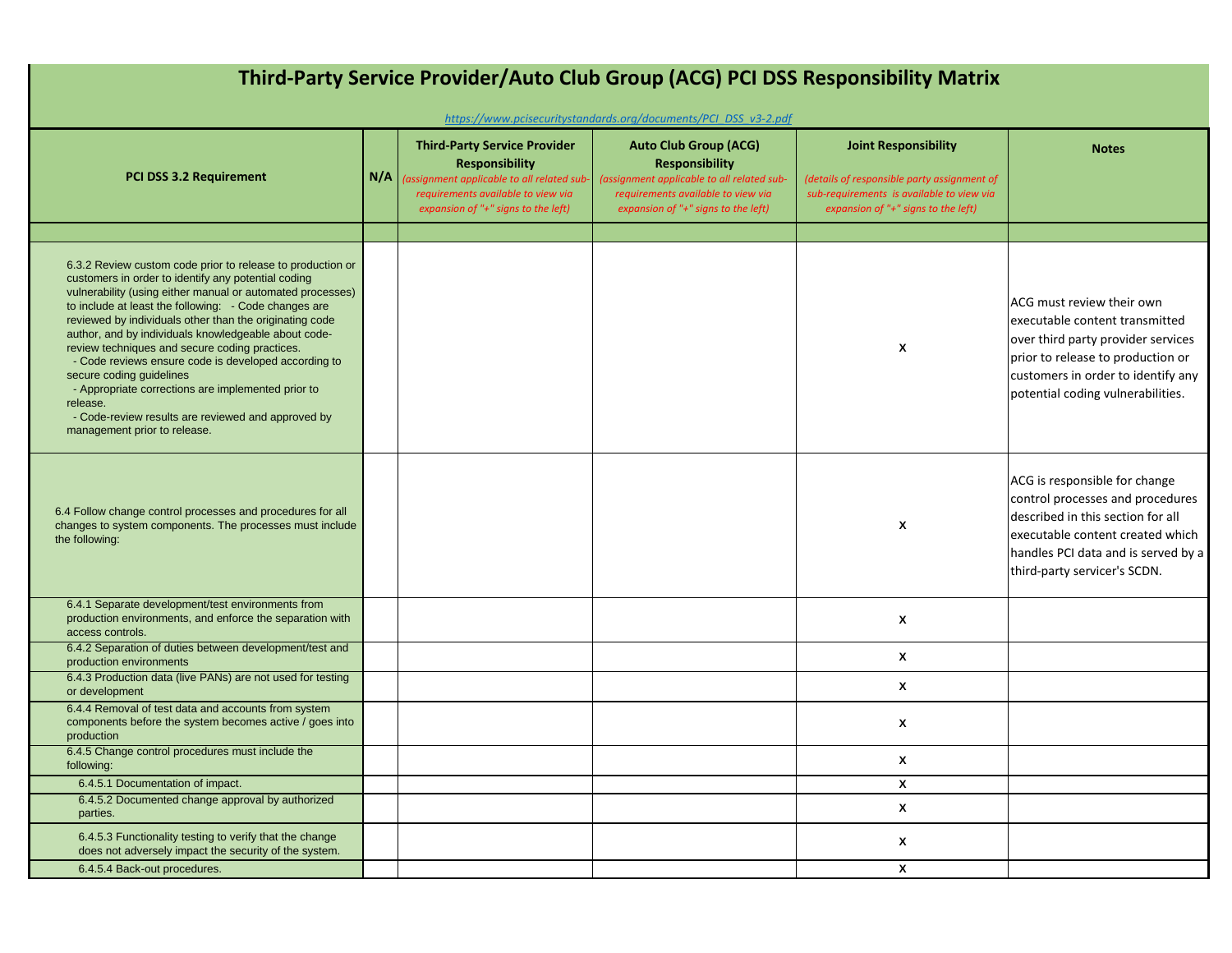| Third-Party Service Provider/Auto Club Group (ACG) PCI DSS Responsibility Matrix                                                                                                                                                                                                                                                                                                                       |     |                                                                                                                                                                                         |                                                                                                                                                                                  |                                                                                                                                                                |                                                                                                                                                                                                                    |  |  |
|--------------------------------------------------------------------------------------------------------------------------------------------------------------------------------------------------------------------------------------------------------------------------------------------------------------------------------------------------------------------------------------------------------|-----|-----------------------------------------------------------------------------------------------------------------------------------------------------------------------------------------|----------------------------------------------------------------------------------------------------------------------------------------------------------------------------------|----------------------------------------------------------------------------------------------------------------------------------------------------------------|--------------------------------------------------------------------------------------------------------------------------------------------------------------------------------------------------------------------|--|--|
|                                                                                                                                                                                                                                                                                                                                                                                                        |     |                                                                                                                                                                                         | https://www.pcisecuritystandards.org/documents/PCI DSS v3-2.pdf                                                                                                                  |                                                                                                                                                                |                                                                                                                                                                                                                    |  |  |
| <b>PCI DSS 3.2 Requirement</b>                                                                                                                                                                                                                                                                                                                                                                         | N/A | <b>Third-Party Service Provider</b><br><b>Responsibility</b><br>(assignment applicable to all related sub-<br>requirements available to view via<br>expansion of "+" signs to the left) | <b>Auto Club Group (ACG)</b><br><b>Responsibility</b><br>(assignment applicable to all related sub-<br>requirements available to view via<br>expansion of "+" signs to the left) | <b>Joint Responsibility</b><br>(details of responsible party assignment of<br>sub-requirements is available to view via<br>expansion of "+" signs to the left) | <b>Notes</b>                                                                                                                                                                                                       |  |  |
|                                                                                                                                                                                                                                                                                                                                                                                                        |     |                                                                                                                                                                                         |                                                                                                                                                                                  |                                                                                                                                                                |                                                                                                                                                                                                                    |  |  |
| 6.4.6 Upon completion of a significant change, all relevant<br>PCI DSS requirements must be implemented on all new or<br>changed systems and networks, and documentation<br>updated as applicable.                                                                                                                                                                                                     |     |                                                                                                                                                                                         |                                                                                                                                                                                  | $\boldsymbol{\mathsf{x}}$                                                                                                                                      |                                                                                                                                                                                                                    |  |  |
| 6.5 Address common coding vulnerabilities in software-<br>development processes as follows:<br>Train developers in secure coding techniques, including<br>how to avoid common coding vulnerabilities, and<br>understanding how sensitive data is handled in memory.<br>Develop applications based on secure coding guidelines.                                                                         |     |                                                                                                                                                                                         |                                                                                                                                                                                  | X                                                                                                                                                              | ACG is responsible for addressing<br>common coding vulnerabilities<br>described in this section for all<br>executable content created which<br>handles PCI data and is served by a<br>third-party servicer's SCDN. |  |  |
| 6.5.1 Injection flaws, particularly SQL injection. Also<br>consider OS Command Injection, LDAP and XPath<br>injection flaws as well as other injection flaws.                                                                                                                                                                                                                                          |     |                                                                                                                                                                                         |                                                                                                                                                                                  | X                                                                                                                                                              |                                                                                                                                                                                                                    |  |  |
| 6.5.2 Buffer overflows                                                                                                                                                                                                                                                                                                                                                                                 |     |                                                                                                                                                                                         |                                                                                                                                                                                  | X                                                                                                                                                              |                                                                                                                                                                                                                    |  |  |
| 6.5.3 Insecure cryptographic storage                                                                                                                                                                                                                                                                                                                                                                   |     |                                                                                                                                                                                         |                                                                                                                                                                                  | X                                                                                                                                                              |                                                                                                                                                                                                                    |  |  |
| 6.5.4 Insecure communications                                                                                                                                                                                                                                                                                                                                                                          |     |                                                                                                                                                                                         |                                                                                                                                                                                  | $\pmb{\mathsf{X}}$                                                                                                                                             |                                                                                                                                                                                                                    |  |  |
| 6.5.5 Improper error handling                                                                                                                                                                                                                                                                                                                                                                          |     |                                                                                                                                                                                         |                                                                                                                                                                                  | $\boldsymbol{x}$                                                                                                                                               |                                                                                                                                                                                                                    |  |  |
| 6.5.6 All "high risk" vulnerabilities identified in the<br>vulnerability identification process (as defined in PCI DSS<br>Requirement 6.1).                                                                                                                                                                                                                                                            |     |                                                                                                                                                                                         |                                                                                                                                                                                  | X                                                                                                                                                              |                                                                                                                                                                                                                    |  |  |
| 6.5.7 Cross-site scripting (XSS)                                                                                                                                                                                                                                                                                                                                                                       |     |                                                                                                                                                                                         |                                                                                                                                                                                  | $\mathbf{x}$                                                                                                                                                   |                                                                                                                                                                                                                    |  |  |
| 6.5.8 Improper access control (such as insecure direct<br>object references, failure to restrict URL access, directory<br>traversal, and failure to restrict user access to functions).                                                                                                                                                                                                                |     |                                                                                                                                                                                         |                                                                                                                                                                                  | X                                                                                                                                                              |                                                                                                                                                                                                                    |  |  |
| 6.5.9 Cross-site request forgery (CSRF)                                                                                                                                                                                                                                                                                                                                                                |     |                                                                                                                                                                                         |                                                                                                                                                                                  | X                                                                                                                                                              |                                                                                                                                                                                                                    |  |  |
| 6.5.10 Broken authentication and session management                                                                                                                                                                                                                                                                                                                                                    |     |                                                                                                                                                                                         |                                                                                                                                                                                  | $\mathbf{x}$                                                                                                                                                   |                                                                                                                                                                                                                    |  |  |
| 6.6 For public-facing web applications, address new threats<br>and vulnerabilities on an ongoing basis and ensure these<br>applications are protected against known attacks by either of<br>the following methods: · Reviewing public-facing web<br>applications via manual or automated application vulnerability<br>security assessment tools or methods, at least annually and<br>after any changes |     |                                                                                                                                                                                         |                                                                                                                                                                                  | X                                                                                                                                                              | ACG is responsible for addressing<br>threats and vulnerabilities on an<br>ongoing basis for all executable<br>content created which handles PCI<br>data and is served by a third-party<br>servicer's SCDN.         |  |  |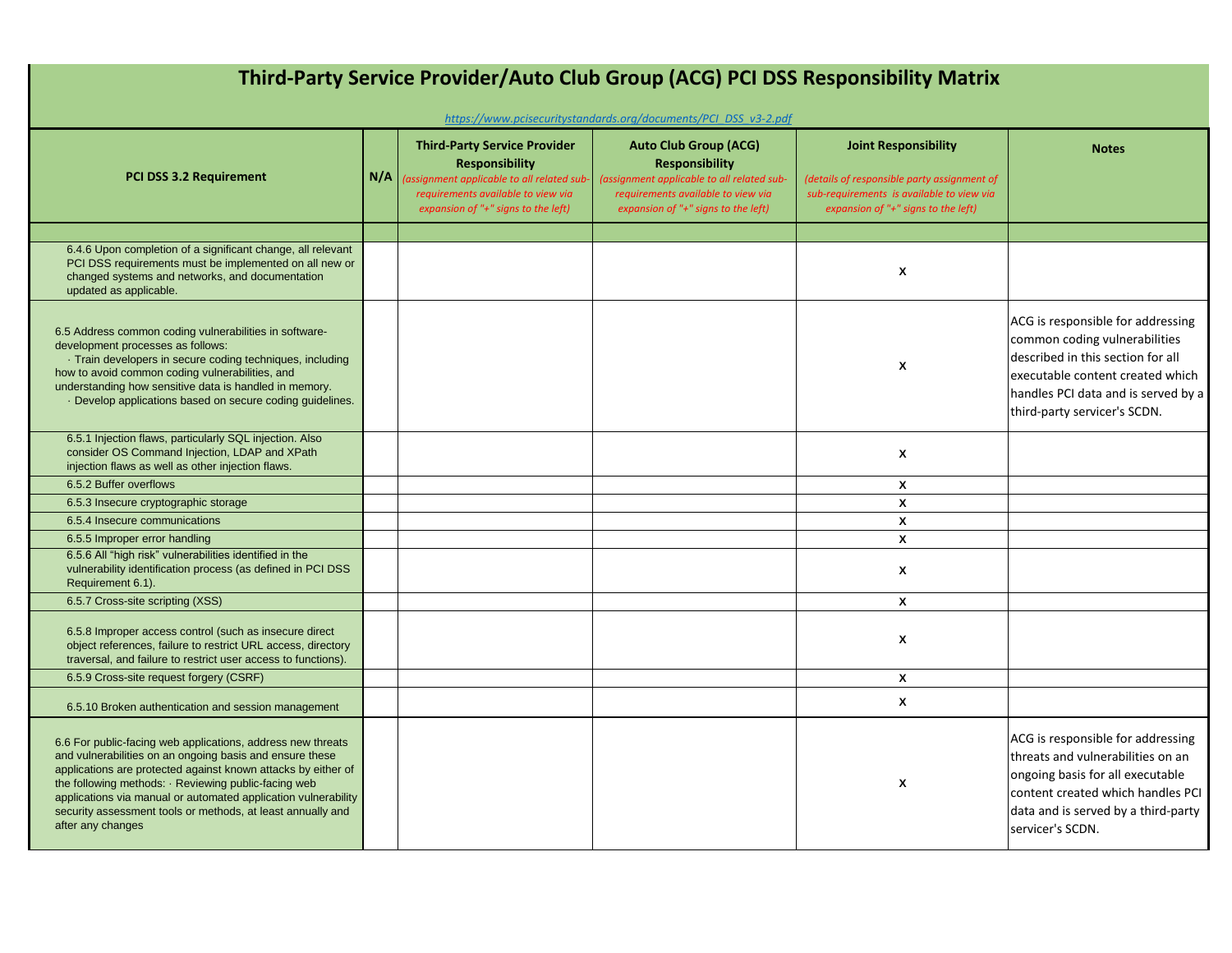| Third-Party Service Provider/Auto Club Group (ACG) PCI DSS Responsibility Matrix                                                                                                                                                                                   |     |                                                                                                                                                                                         |                                                                                                                                                                                  |                                                                                                                                                                |                                                                                                                                                                                              |  |
|--------------------------------------------------------------------------------------------------------------------------------------------------------------------------------------------------------------------------------------------------------------------|-----|-----------------------------------------------------------------------------------------------------------------------------------------------------------------------------------------|----------------------------------------------------------------------------------------------------------------------------------------------------------------------------------|----------------------------------------------------------------------------------------------------------------------------------------------------------------|----------------------------------------------------------------------------------------------------------------------------------------------------------------------------------------------|--|
|                                                                                                                                                                                                                                                                    |     |                                                                                                                                                                                         | https://www.pcisecuritystandards.org/documents/PCI DSS v3-2.pdf                                                                                                                  |                                                                                                                                                                |                                                                                                                                                                                              |  |
| <b>PCI DSS 3.2 Requirement</b>                                                                                                                                                                                                                                     | N/A | <b>Third-Party Service Provider</b><br><b>Responsibility</b><br>(assignment applicable to all related sub-<br>requirements available to view via<br>expansion of "+" signs to the left) | <b>Auto Club Group (ACG)</b><br><b>Responsibility</b><br>(assignment applicable to all related sub-<br>requirements available to view via<br>expansion of "+" signs to the left) | <b>Joint Responsibility</b><br>(details of responsible party assignment of<br>sub-requirements is available to view via<br>expansion of "+" signs to the left) | <b>Notes</b>                                                                                                                                                                                 |  |
|                                                                                                                                                                                                                                                                    |     |                                                                                                                                                                                         |                                                                                                                                                                                  |                                                                                                                                                                |                                                                                                                                                                                              |  |
| 6.7 Ensure that security policies and operational procedures<br>for developing and maintaining secure systems and<br>applications are documented, in use, and known to all<br>affected parties.                                                                    |     |                                                                                                                                                                                         |                                                                                                                                                                                  | X                                                                                                                                                              | ACG is responsible for security<br>policies and operational<br>procedures for all executable<br>content created which handles PCI<br>data and is served by a third-party<br>servicer's SCDN. |  |
| Requirement 7: Restrict access to cardholder data by business need to know                                                                                                                                                                                         |     |                                                                                                                                                                                         |                                                                                                                                                                                  |                                                                                                                                                                |                                                                                                                                                                                              |  |
| 7.1 Limit access to system components and cardholder data<br>to only those individuals whose job requires such access.                                                                                                                                             |     |                                                                                                                                                                                         |                                                                                                                                                                                  | X                                                                                                                                                              |                                                                                                                                                                                              |  |
| 7.1.1 Define access needs for each role, including: .<br>System components and data resources that each role<br>needs to access for their job function $\cdot$ Level of privilege<br>required (for example, user, administrator, etc.) for<br>accessing resources. |     |                                                                                                                                                                                         |                                                                                                                                                                                  | X                                                                                                                                                              |                                                                                                                                                                                              |  |
| 7.1.2 Restrict access to privileged user IDs to least<br>privileges necessary to perform job responsibilities.                                                                                                                                                     |     |                                                                                                                                                                                         |                                                                                                                                                                                  | X                                                                                                                                                              |                                                                                                                                                                                              |  |
| 7.1.3 Assign access based on individual personnel's job<br>classification and function.                                                                                                                                                                            |     |                                                                                                                                                                                         |                                                                                                                                                                                  | X                                                                                                                                                              |                                                                                                                                                                                              |  |
| 7.1.4 Require documented approval by authorized parties<br>specifying required privileges.                                                                                                                                                                         |     |                                                                                                                                                                                         |                                                                                                                                                                                  | X                                                                                                                                                              |                                                                                                                                                                                              |  |
| 7.2 Establish an access control system for systems<br>components that restricts access based on a user's need to<br>know, and is set to "deny all" unless specifically allowed. This<br>access control system must include the following:                          |     |                                                                                                                                                                                         |                                                                                                                                                                                  | X                                                                                                                                                              |                                                                                                                                                                                              |  |
| 7.2.1 Coverage of all system components                                                                                                                                                                                                                            |     |                                                                                                                                                                                         |                                                                                                                                                                                  | X                                                                                                                                                              |                                                                                                                                                                                              |  |
| 7.2.2 Assignment of privileges to individuals based on job<br>classification and function.                                                                                                                                                                         |     |                                                                                                                                                                                         |                                                                                                                                                                                  | X                                                                                                                                                              |                                                                                                                                                                                              |  |
| 7.2.3 Default "deny-all" setting.                                                                                                                                                                                                                                  |     |                                                                                                                                                                                         |                                                                                                                                                                                  | $\mathbf{x}$                                                                                                                                                   |                                                                                                                                                                                              |  |
| 7.3 Ensure that security policies and operational procedures<br>for restricting access to cardholder data are documented, in<br>use, and known to all affected parties.                                                                                            |     |                                                                                                                                                                                         |                                                                                                                                                                                  | X                                                                                                                                                              |                                                                                                                                                                                              |  |
| Requirement 8: Identify and authenticate access to system components                                                                                                                                                                                               |     |                                                                                                                                                                                         |                                                                                                                                                                                  |                                                                                                                                                                |                                                                                                                                                                                              |  |
| 8.1 Define and implement policies and procedures to ensure<br>proper user identification management for non-consumer<br>users and administrators on all system components as<br>follows:                                                                           |     |                                                                                                                                                                                         |                                                                                                                                                                                  | X                                                                                                                                                              |                                                                                                                                                                                              |  |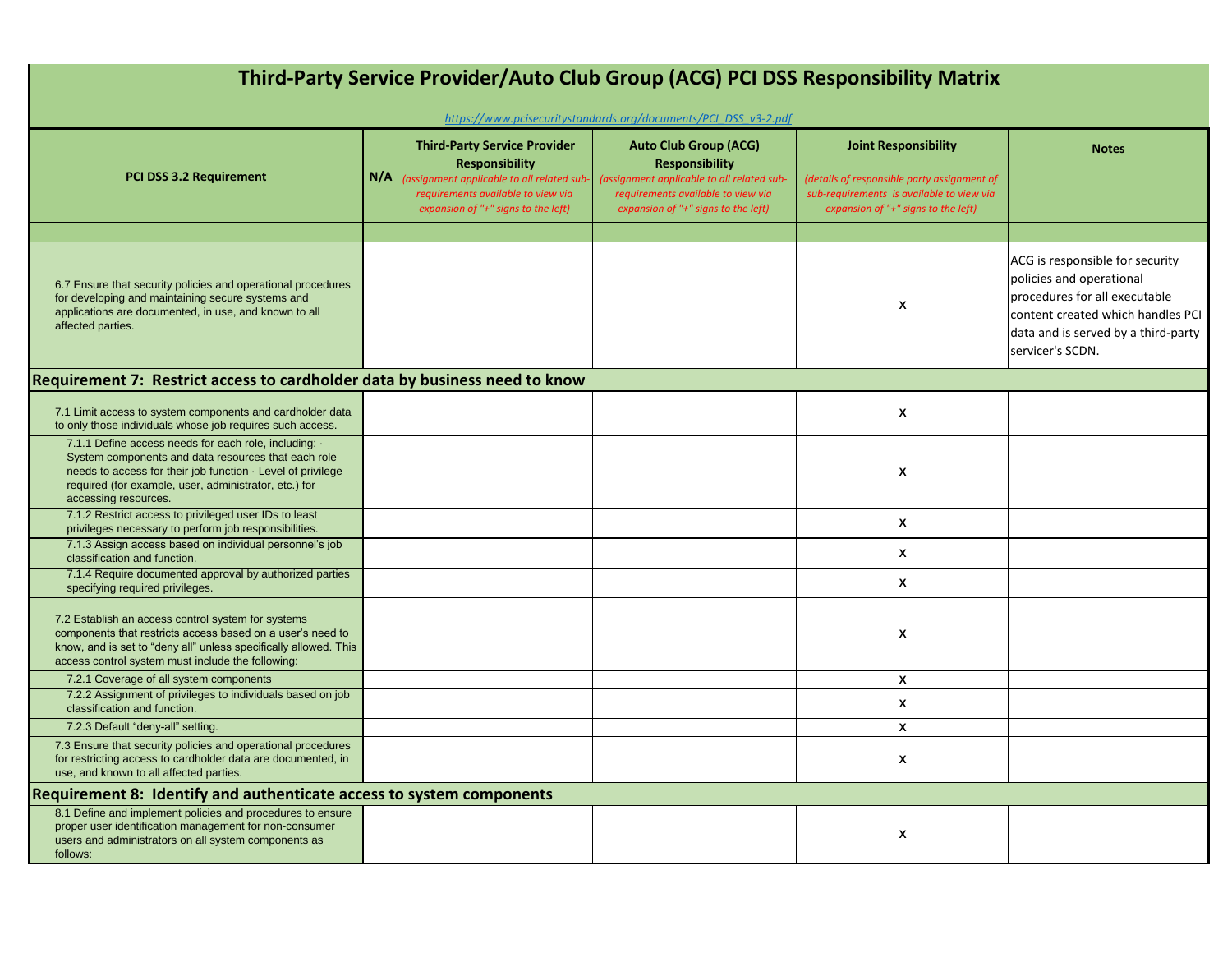| Third-Party Service Provider/Auto Club Group (ACG) PCI DSS Responsibility Matrix<br>https://www.pcisecuritystandards.org/documents/PCI DSS v3-2.pdf                                                                                                                                                                                                                                                                    |     |                                                                                                                                                                                        |                                                                                                                                                                                  |                                                                                                                                                                |              |  |  |
|------------------------------------------------------------------------------------------------------------------------------------------------------------------------------------------------------------------------------------------------------------------------------------------------------------------------------------------------------------------------------------------------------------------------|-----|----------------------------------------------------------------------------------------------------------------------------------------------------------------------------------------|----------------------------------------------------------------------------------------------------------------------------------------------------------------------------------|----------------------------------------------------------------------------------------------------------------------------------------------------------------|--------------|--|--|
| PCI DSS 3.2 Requirement                                                                                                                                                                                                                                                                                                                                                                                                | N/A | <b>Third-Party Service Provider</b><br><b>Responsibility</b><br>(assignment applicable to all related sub<br>requirements available to view via<br>expansion of "+" signs to the left) | <b>Auto Club Group (ACG)</b><br><b>Responsibility</b><br>(assignment applicable to all related sub-<br>requirements available to view via<br>expansion of "+" signs to the left) | <b>Joint Responsibility</b><br>(details of responsible party assignment of<br>sub-requirements is available to view via<br>expansion of "+" signs to the left) | <b>Notes</b> |  |  |
|                                                                                                                                                                                                                                                                                                                                                                                                                        |     |                                                                                                                                                                                        |                                                                                                                                                                                  |                                                                                                                                                                |              |  |  |
| 8.1.1 Assign all users a unique ID before allowing them to<br>access system components or cardholder data.                                                                                                                                                                                                                                                                                                             |     |                                                                                                                                                                                        |                                                                                                                                                                                  | X                                                                                                                                                              |              |  |  |
| 8.1.2 Control addition, deletion, and modification of user<br>IDs, credentials, and other identifier objects.                                                                                                                                                                                                                                                                                                          |     |                                                                                                                                                                                        |                                                                                                                                                                                  | X                                                                                                                                                              |              |  |  |
| 8.1.3 Immediately revoke access for any terminated users.                                                                                                                                                                                                                                                                                                                                                              |     |                                                                                                                                                                                        |                                                                                                                                                                                  | X                                                                                                                                                              |              |  |  |
| 8.1.4 Remove/disable inactive user accounts at least every<br>90 days.                                                                                                                                                                                                                                                                                                                                                 |     |                                                                                                                                                                                        |                                                                                                                                                                                  | X                                                                                                                                                              |              |  |  |
| 8.1.5 Manage IDs used by vendors to access, support, or<br>maintain system components via remote access as follows:<br>o Enabled only during the time period needed and<br>disabled when not in use.<br>o Monitored when in use.                                                                                                                                                                                       |     |                                                                                                                                                                                        | X                                                                                                                                                                                |                                                                                                                                                                |              |  |  |
| 8.1.6 Limit repeated access attempts by locking out the<br>user ID after not more than six attempts.                                                                                                                                                                                                                                                                                                                   |     |                                                                                                                                                                                        |                                                                                                                                                                                  | X                                                                                                                                                              |              |  |  |
| 8.1.7 Set the lockout duration to a minimum of 30 minutes<br>or until an administrator enables the user ID.                                                                                                                                                                                                                                                                                                            |     | X                                                                                                                                                                                      |                                                                                                                                                                                  |                                                                                                                                                                |              |  |  |
| 8.1.8 If a session has been idle for more than 15 minutes.<br>require the user to re-authenticate to re-activate the<br>terminal or session.                                                                                                                                                                                                                                                                           |     |                                                                                                                                                                                        |                                                                                                                                                                                  | X                                                                                                                                                              |              |  |  |
| 8.2 In addition to assigning a unique ID, ensure proper user-<br>authentication management for non-consumer users and<br>administrators on all system components by employing at<br>least one of the following methods to authenticate all users: .<br>Something you know, such as a password or passphrase .<br>Something you have, such as a token device or smart card .<br>Something you are, such as a biometric. |     |                                                                                                                                                                                        |                                                                                                                                                                                  | X                                                                                                                                                              |              |  |  |
| 8.2.1 Using strong cryptography, render all authentication<br>credentials (such as passwords/phrases) unreadable<br>during transmission and storage on all system components                                                                                                                                                                                                                                           |     | X                                                                                                                                                                                      |                                                                                                                                                                                  |                                                                                                                                                                |              |  |  |
| 8.2.2 Verify user identity before modifying any<br>authentication credential-for example, performing<br>password resets, provisioning new tokens, or generating<br>new keys.                                                                                                                                                                                                                                           |     | X                                                                                                                                                                                      |                                                                                                                                                                                  |                                                                                                                                                                |              |  |  |
| 8.2.3 Passwords/phrases must meet the following:<br>- Require a minimum length of at least seven characters.<br>- Contain both numeric and alphabetic characters.<br>Alternatively, the passwords/phrases must have complexity<br>and strength at least equivalent to the parameters specified<br>above.                                                                                                               |     |                                                                                                                                                                                        |                                                                                                                                                                                  | X                                                                                                                                                              |              |  |  |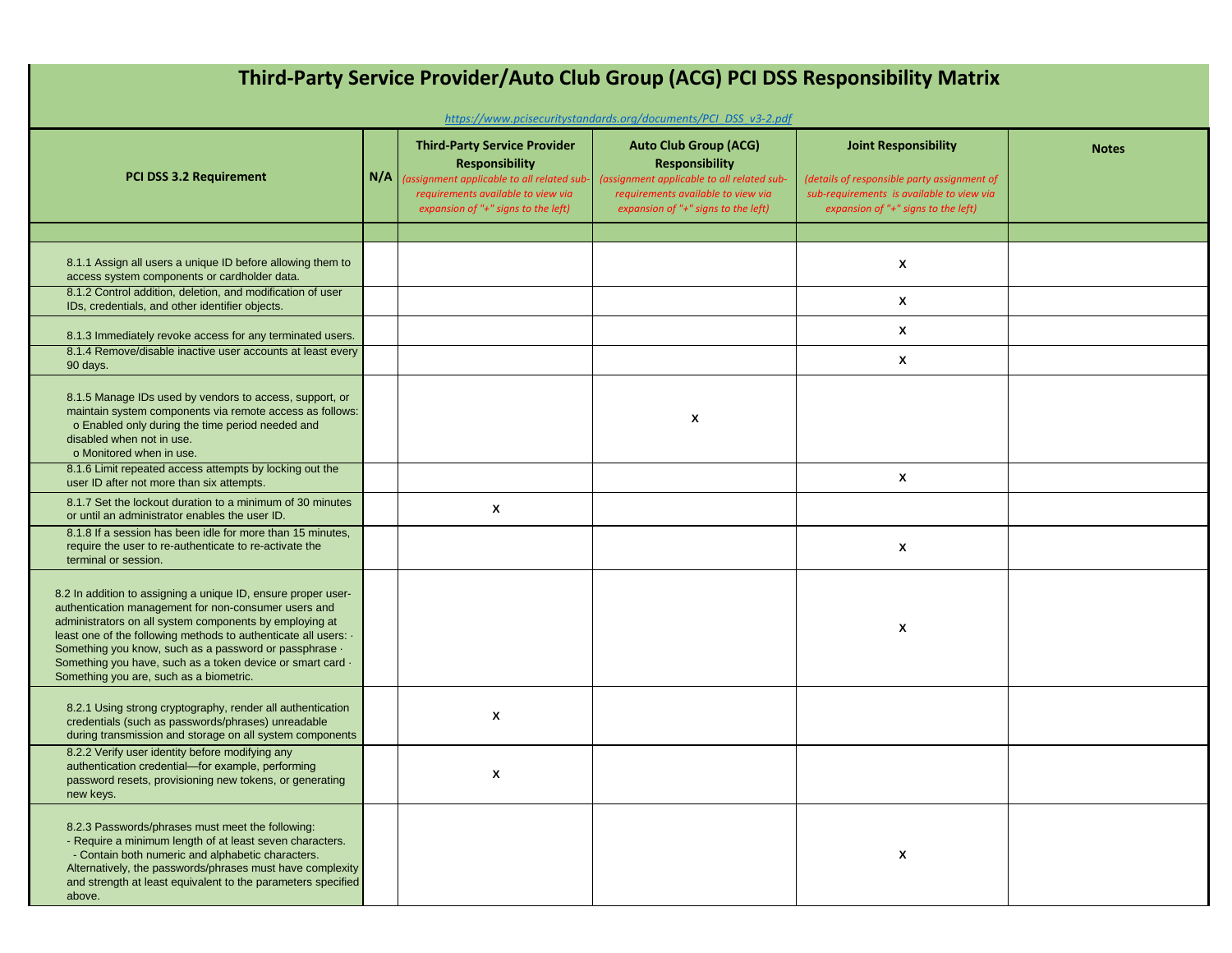| Third-Party Service Provider/Auto Club Group (ACG) PCI DSS Responsibility Matrix<br>https://www.pcisecuritystandards.org/documents/PCI_DSS_v3-2.pdf                                                                                                                                                                                                                                                                                                                                                                                                                  |     |                                                                                                                                                  |                                                                                                                                           |                                                                                                                         |              |  |  |
|----------------------------------------------------------------------------------------------------------------------------------------------------------------------------------------------------------------------------------------------------------------------------------------------------------------------------------------------------------------------------------------------------------------------------------------------------------------------------------------------------------------------------------------------------------------------|-----|--------------------------------------------------------------------------------------------------------------------------------------------------|-------------------------------------------------------------------------------------------------------------------------------------------|-------------------------------------------------------------------------------------------------------------------------|--------------|--|--|
| <b>PCI DSS 3.2 Requirement</b>                                                                                                                                                                                                                                                                                                                                                                                                                                                                                                                                       | N/A | <b>Third-Party Service Provider</b><br><b>Responsibility</b><br>(assignment applicable to all related sub-<br>requirements available to view via | <b>Auto Club Group (ACG)</b><br><b>Responsibility</b><br>(assignment applicable to all related sub-<br>requirements available to view via | <b>Joint Responsibility</b><br>(details of responsible party assignment of<br>sub-requirements is available to view via | <b>Notes</b> |  |  |
|                                                                                                                                                                                                                                                                                                                                                                                                                                                                                                                                                                      |     | expansion of "+" signs to the left)                                                                                                              | expansion of "+" signs to the left)                                                                                                       | expansion of "+" signs to the left)                                                                                     |              |  |  |
| 8.2.4 Change user passwords/passphrases at least every<br>90 days.                                                                                                                                                                                                                                                                                                                                                                                                                                                                                                   |     |                                                                                                                                                  |                                                                                                                                           | X                                                                                                                       |              |  |  |
| 8.2.5 Do not allow an individual to submit a new<br>password/phrase that is the same as any of the last four<br>passwords/phrases he or she has used.                                                                                                                                                                                                                                                                                                                                                                                                                |     | X                                                                                                                                                |                                                                                                                                           |                                                                                                                         |              |  |  |
| 8.2.6 Set passwords/phrases for first-time use and upon<br>reset to a unique value for each user, and change<br>immediately after the first                                                                                                                                                                                                                                                                                                                                                                                                                          |     | X                                                                                                                                                |                                                                                                                                           |                                                                                                                         |              |  |  |
| 8.3 Secure all individual non-console administrative access<br>and all remote access to the CDE using multi-factor<br>authentication.                                                                                                                                                                                                                                                                                                                                                                                                                                |     | X                                                                                                                                                |                                                                                                                                           |                                                                                                                         |              |  |  |
| 8.4 Document and communicate authentication procedures<br>and policies to all users including:<br>. Guidance on selecting strong authentication credentials<br>· Guidance for how users should protect their<br>authentication credentials<br>· Instructions not to reuse previously used passwords<br>Instructions to change passwords if there is any suspicion<br>the password could be compromised.                                                                                                                                                              |     |                                                                                                                                                  |                                                                                                                                           | $\boldsymbol{\mathsf{x}}$                                                                                               |              |  |  |
| 8.5 Do not use group, shared, or generic IDs, passwords, or<br>other authentication methods as follows:<br>· Generic user IDs are disabled or removed.<br>· Shared user IDs do not exist for system administration<br>and other critical functions.<br>· Shared and generic user IDs are not used to administer<br>any system components                                                                                                                                                                                                                             |     |                                                                                                                                                  |                                                                                                                                           | $\boldsymbol{\mathsf{x}}$                                                                                               |              |  |  |
| 8.5.1 Additional requirement for service providers:<br>Service providers with remote access to customer<br>premises (for example, for support of POS systems or<br>servers) must use a unique authentication credential (such<br>as a password/phrase) for each customer. Note: This<br>requirement is not intended to apply to shared hosting<br>providers accessing their own hosting environment, where<br>multiple customer environments are hosted.<br>Note: Requirement 8.5.1 is a best practice until June 30,<br>2015, after which it becomes a requirement. |     | X                                                                                                                                                |                                                                                                                                           |                                                                                                                         |              |  |  |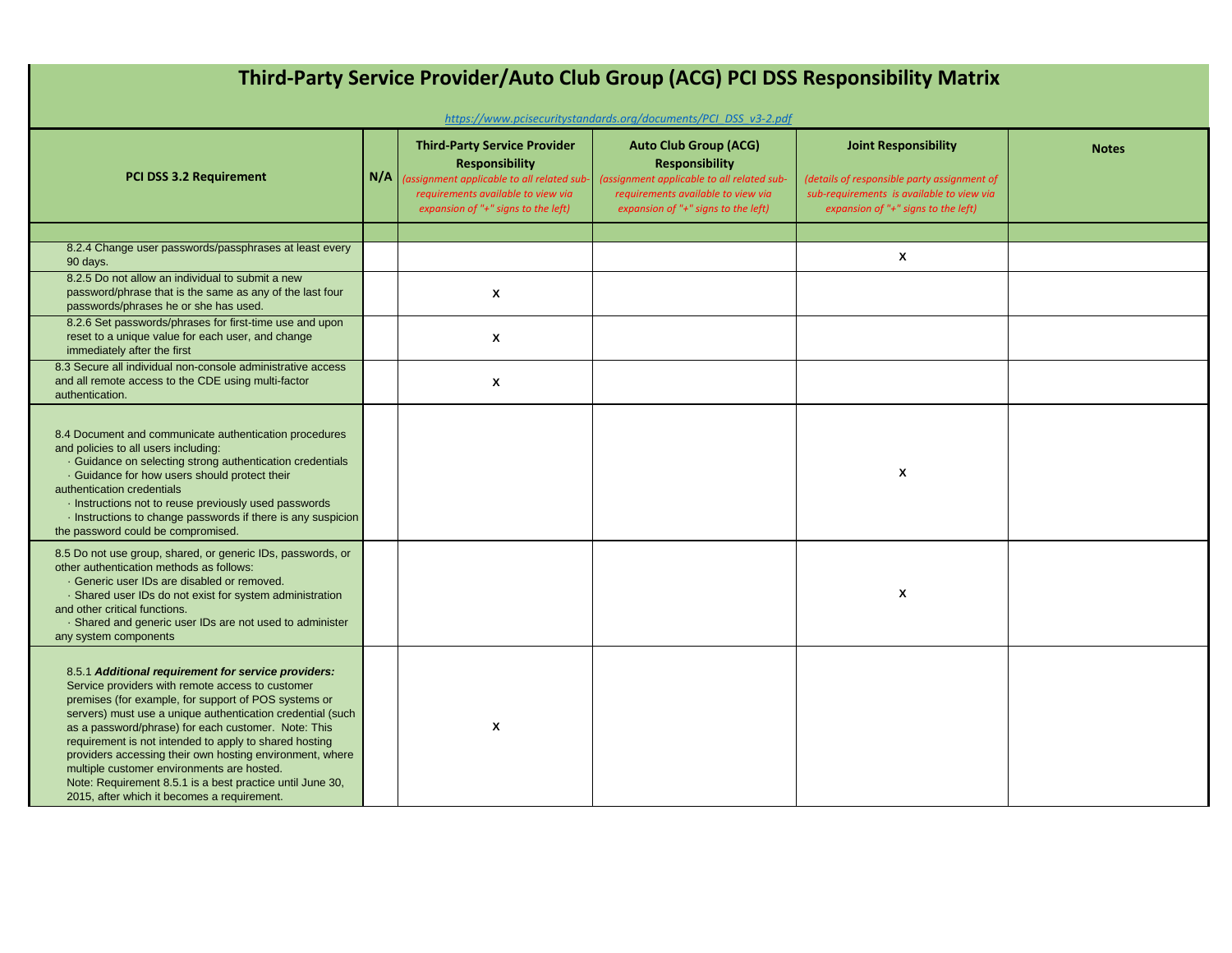| Third-Party Service Provider/Auto Club Group (ACG) PCI DSS Responsibility Matrix                                                                                                                                                                                                                                                                                                                                                                                                                                                                           |     |                                                                                                                                                                                         |                                                                                                                                                                                  |                                                                                                                                                                |                                                                                                                                                                                |  |  |
|------------------------------------------------------------------------------------------------------------------------------------------------------------------------------------------------------------------------------------------------------------------------------------------------------------------------------------------------------------------------------------------------------------------------------------------------------------------------------------------------------------------------------------------------------------|-----|-----------------------------------------------------------------------------------------------------------------------------------------------------------------------------------------|----------------------------------------------------------------------------------------------------------------------------------------------------------------------------------|----------------------------------------------------------------------------------------------------------------------------------------------------------------|--------------------------------------------------------------------------------------------------------------------------------------------------------------------------------|--|--|
| https://www.pcisecuritystandards.org/documents/PCI DSS v3-2.pdf                                                                                                                                                                                                                                                                                                                                                                                                                                                                                            |     |                                                                                                                                                                                         |                                                                                                                                                                                  |                                                                                                                                                                |                                                                                                                                                                                |  |  |
| <b>PCI DSS 3.2 Requirement</b>                                                                                                                                                                                                                                                                                                                                                                                                                                                                                                                             | N/A | <b>Third-Party Service Provider</b><br><b>Responsibility</b><br>(assignment applicable to all related sub-<br>requirements available to view via<br>expansion of "+" signs to the left) | <b>Auto Club Group (ACG)</b><br><b>Responsibility</b><br>(assignment applicable to all related sub-<br>requirements available to view via<br>expansion of "+" signs to the left) | <b>Joint Responsibility</b><br>(details of responsible party assignment of<br>sub-requirements is available to view via<br>expansion of "+" signs to the left) | <b>Notes</b>                                                                                                                                                                   |  |  |
|                                                                                                                                                                                                                                                                                                                                                                                                                                                                                                                                                            |     |                                                                                                                                                                                         |                                                                                                                                                                                  |                                                                                                                                                                |                                                                                                                                                                                |  |  |
| 8.6 Where other authentication mechanisms are used (for<br>example, physical or logical security tokens, smart cards,<br>certificates, etc.), use of these mechanisms must be assigned<br>as follows: Authentication mechanisms must be assigned to<br>an individual account and not shared among multiple<br>accounts. · Physical and/or logical controls must be in place<br>to ensure only the intended account can use that mechanism<br>to gain access.                                                                                               |     |                                                                                                                                                                                         |                                                                                                                                                                                  | X                                                                                                                                                              |                                                                                                                                                                                |  |  |
| 8.7 All access to any database containing cardholder data<br>(including access by applications, administrators, and all other<br>users) is restricted as follows: All user access to, user<br>queries of, and user actions on databases are through<br>programmatic methods. · Only database administrators have<br>the ability to directly access or query databases. Application<br>IDs for database applications can only be used by the<br>applications (and not by individual users or other non-<br>application processes).                          |     | X                                                                                                                                                                                       |                                                                                                                                                                                  |                                                                                                                                                                |                                                                                                                                                                                |  |  |
| 8.8 Ensure that security policies and operational procedures<br>for identification and authentication are documented, in use,<br>and known to all affected parties.                                                                                                                                                                                                                                                                                                                                                                                        |     |                                                                                                                                                                                         |                                                                                                                                                                                  | X                                                                                                                                                              | ACG must ensure that security policies<br>and operational procedures for<br>identification and authentication are<br>documented, in use, and known to all<br>affected parties. |  |  |
| Requirement 9: Restrict physical access to cardholder data                                                                                                                                                                                                                                                                                                                                                                                                                                                                                                 |     |                                                                                                                                                                                         |                                                                                                                                                                                  |                                                                                                                                                                |                                                                                                                                                                                |  |  |
| 9.1 Use appropriate facility entry controls to limit and monitor<br>physical access to systems in the cardholder data<br>environment.                                                                                                                                                                                                                                                                                                                                                                                                                      |     | X                                                                                                                                                                                       |                                                                                                                                                                                  |                                                                                                                                                                |                                                                                                                                                                                |  |  |
| 9.1.1 Use video cameras and/or access control<br>mechanisms to monitor individual physical access to<br>sensitive areas. Review collected data and correlate with<br>other entries. Store for at least three months, unless<br>otherwise restricted by law. Note: "Sensitive areas" refers<br>to any data center, server room or any area that houses<br>systems that store, process, or transmit cardholder data.<br>This excludes public-facing areas where only point-of sale<br>terminals are present, such as the cashier areas in a retail<br>store. |     |                                                                                                                                                                                         |                                                                                                                                                                                  |                                                                                                                                                                |                                                                                                                                                                                |  |  |
| 9.1.2 Implement physical and/or logical controls to restrict<br>access to publicly accessible network jacks.                                                                                                                                                                                                                                                                                                                                                                                                                                               |     |                                                                                                                                                                                         |                                                                                                                                                                                  |                                                                                                                                                                |                                                                                                                                                                                |  |  |
| 9.1.3 Restrict physical access to wireless access points,<br>gateways, handheld devices, networking/communications<br>hardware, and telecommunication lines.                                                                                                                                                                                                                                                                                                                                                                                               |     |                                                                                                                                                                                         |                                                                                                                                                                                  |                                                                                                                                                                |                                                                                                                                                                                |  |  |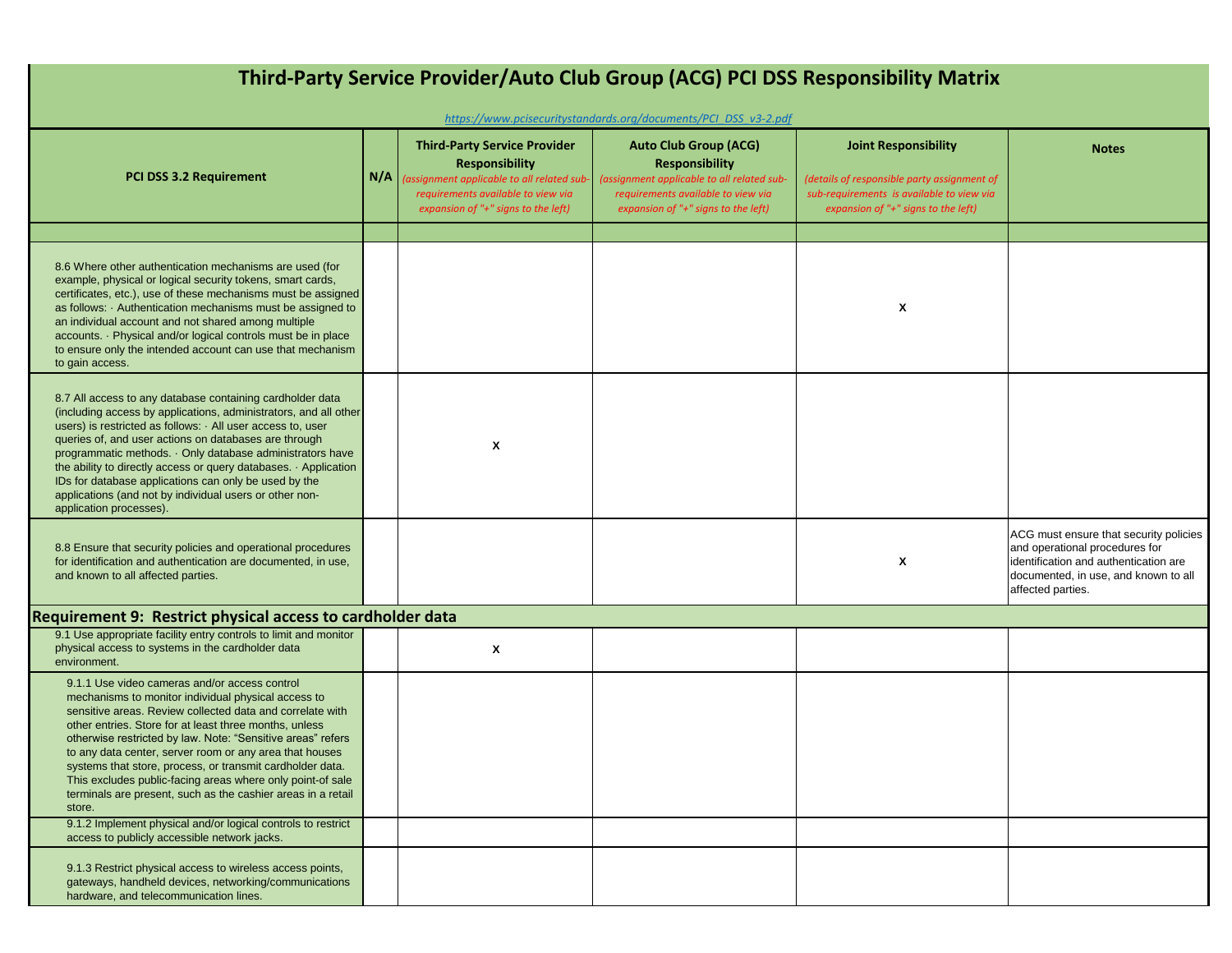| Third-Party Service Provider/Auto Club Group (ACG) PCI DSS Responsibility Matrix<br>https://www.pcisecuritystandards.org/documents/PCI_DSS_v3-2.pdf                                                                                                                                                                                                                                                                    |     |                                                                                                                                                                                        |                                                                                                                                                                                  |                                                                                                                                                                |              |  |  |
|------------------------------------------------------------------------------------------------------------------------------------------------------------------------------------------------------------------------------------------------------------------------------------------------------------------------------------------------------------------------------------------------------------------------|-----|----------------------------------------------------------------------------------------------------------------------------------------------------------------------------------------|----------------------------------------------------------------------------------------------------------------------------------------------------------------------------------|----------------------------------------------------------------------------------------------------------------------------------------------------------------|--------------|--|--|
| <b>PCI DSS 3.2 Requirement</b>                                                                                                                                                                                                                                                                                                                                                                                         | N/A | <b>Third-Party Service Provider</b><br><b>Responsibility</b><br>assignment applicable to all related sub-<br>requirements available to view via<br>expansion of "+" signs to the left) | <b>Auto Club Group (ACG)</b><br><b>Responsibility</b><br>(assignment applicable to all related sub-<br>requirements available to view via<br>expansion of "+" signs to the left) | <b>Joint Responsibility</b><br>(details of responsible party assignment of<br>sub-requirements is available to view via<br>expansion of "+" signs to the left) | <b>Notes</b> |  |  |
| 9.2 Develop procedures to easily distinguish between onsite<br>personnel and visitors, to include: I dentifying new onsite<br>personnel or visitors (for example, assigning badges) -<br>Changes to access requirements · Revoking or terminating<br>onsite personnel and expired visitor identification (such as ID<br>badges).                                                                                       |     | X                                                                                                                                                                                      |                                                                                                                                                                                  |                                                                                                                                                                |              |  |  |
| 9.3 Control physical access for onsite personnel to the<br>sensitive areas as follows: Access must be authorized and<br>based on individual job function. Access is revoked<br>immediately upon termination, and all physical access<br>mechanisms, such as keys, access cards, etc., are returned<br>or disabled.                                                                                                     |     | X                                                                                                                                                                                      |                                                                                                                                                                                  |                                                                                                                                                                |              |  |  |
| 9.4 Implement procedures to identify and authorize visitors.<br>Procedures should include the following:                                                                                                                                                                                                                                                                                                               |     | $\boldsymbol{\mathsf{x}}$                                                                                                                                                              |                                                                                                                                                                                  |                                                                                                                                                                |              |  |  |
| 9.4.1 Visitors are authorized before entering, and escorted<br>at all times within, areas where cardholder data is<br>processed or maintained.                                                                                                                                                                                                                                                                         |     |                                                                                                                                                                                        |                                                                                                                                                                                  |                                                                                                                                                                |              |  |  |
| 9.4.2 Visitors are identified and given a badge or other<br>identification that expires and that visibly distinguishes the<br>visitors from onsite personnel.                                                                                                                                                                                                                                                          |     |                                                                                                                                                                                        |                                                                                                                                                                                  |                                                                                                                                                                |              |  |  |
| 9.4.3 Visitors are asked to surrender the badge or<br>identification before leaving the facility or at the date of<br>expiration.                                                                                                                                                                                                                                                                                      |     |                                                                                                                                                                                        |                                                                                                                                                                                  |                                                                                                                                                                |              |  |  |
| 9.4.4 A visitor log is used to maintain a physical audit trail<br>of visitor activity to the facility as well as computer rooms<br>and data centers where cardholder data is stored or<br>transmitted. Document the visitor's name, the firm<br>represented, and the onsite personnel authorizing physical<br>access on the log. Retain this log for a minimum of three<br>months, unless otherwise restricted by law. |     |                                                                                                                                                                                        |                                                                                                                                                                                  |                                                                                                                                                                |              |  |  |
| 9.5 Physically secure all media.                                                                                                                                                                                                                                                                                                                                                                                       |     | $\mathbf{x}$                                                                                                                                                                           |                                                                                                                                                                                  |                                                                                                                                                                |              |  |  |
| 9.5.1 Store media backups in a secure location, preferably<br>an off-site facility, such as an alternate or backup site, or a<br>commercial storage facility. Review the location's security<br>at least annually                                                                                                                                                                                                      |     |                                                                                                                                                                                        |                                                                                                                                                                                  |                                                                                                                                                                |              |  |  |
| 9.6 Maintain strict control over the internal or external<br>distribution of any kind of media, including the following:                                                                                                                                                                                                                                                                                               |     | X                                                                                                                                                                                      |                                                                                                                                                                                  |                                                                                                                                                                |              |  |  |
| 9.6.1 Classify media so the sensitivity of the data can be<br>determined.                                                                                                                                                                                                                                                                                                                                              |     |                                                                                                                                                                                        |                                                                                                                                                                                  |                                                                                                                                                                |              |  |  |
| 9.6.2 Send the media by secured courier or other delivery<br>method that can be accurately tracked.                                                                                                                                                                                                                                                                                                                    |     |                                                                                                                                                                                        |                                                                                                                                                                                  |                                                                                                                                                                |              |  |  |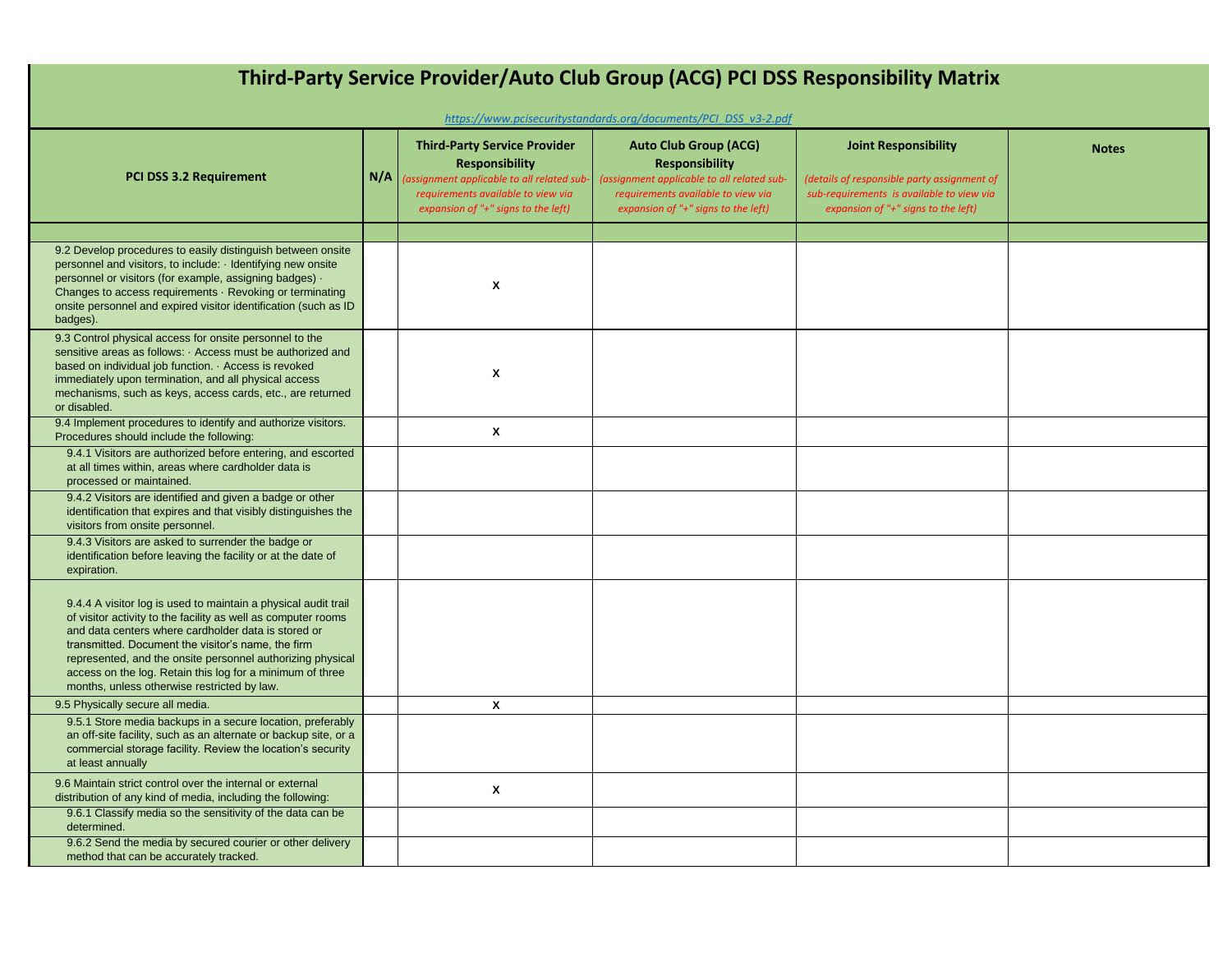| Third-Party Service Provider/Auto Club Group (ACG) PCI DSS Responsibility Matrix<br>https://www.pcisecuritystandards.org/documents/PCI DSS v3-2.pdf                                                                                                                                                                                                                                                                                                                                                                                                                                                                                                                                              |     |                                                                                                                                                                                        |                                                                                                                                                                                  |                                                                                                                                                                |              |  |  |
|--------------------------------------------------------------------------------------------------------------------------------------------------------------------------------------------------------------------------------------------------------------------------------------------------------------------------------------------------------------------------------------------------------------------------------------------------------------------------------------------------------------------------------------------------------------------------------------------------------------------------------------------------------------------------------------------------|-----|----------------------------------------------------------------------------------------------------------------------------------------------------------------------------------------|----------------------------------------------------------------------------------------------------------------------------------------------------------------------------------|----------------------------------------------------------------------------------------------------------------------------------------------------------------|--------------|--|--|
| PCI DSS 3.2 Requirement                                                                                                                                                                                                                                                                                                                                                                                                                                                                                                                                                                                                                                                                          | N/A | <b>Third-Party Service Provider</b><br><b>Responsibility</b><br>assignment applicable to all related sub-<br>requirements available to view via<br>expansion of "+" signs to the left) | <b>Auto Club Group (ACG)</b><br><b>Responsibility</b><br>(assignment applicable to all related sub-<br>requirements available to view via<br>expansion of "+" signs to the left) | <b>Joint Responsibility</b><br>(details of responsible party assignment of<br>sub-requirements is available to view via<br>expansion of "+" signs to the left) | <b>Notes</b> |  |  |
|                                                                                                                                                                                                                                                                                                                                                                                                                                                                                                                                                                                                                                                                                                  |     |                                                                                                                                                                                        |                                                                                                                                                                                  |                                                                                                                                                                |              |  |  |
| 9.6.3 Ensure management approves any and all media that<br>is moved from a secured area (including when media is<br>distributed to individuals).                                                                                                                                                                                                                                                                                                                                                                                                                                                                                                                                                 |     |                                                                                                                                                                                        |                                                                                                                                                                                  |                                                                                                                                                                |              |  |  |
| 9.7 Maintain strict control over the storage and accessibility of<br>media.                                                                                                                                                                                                                                                                                                                                                                                                                                                                                                                                                                                                                      |     | X                                                                                                                                                                                      |                                                                                                                                                                                  |                                                                                                                                                                |              |  |  |
| 9.7.1 Properly maintain inventory logs of all media and<br>conduct media inventories at least annually.                                                                                                                                                                                                                                                                                                                                                                                                                                                                                                                                                                                          |     |                                                                                                                                                                                        |                                                                                                                                                                                  |                                                                                                                                                                |              |  |  |
| 9.8 Destroy media when it is no longer needed for business or<br>legal reasons as follows:                                                                                                                                                                                                                                                                                                                                                                                                                                                                                                                                                                                                       |     | X                                                                                                                                                                                      |                                                                                                                                                                                  |                                                                                                                                                                |              |  |  |
| 9.8.1 Shred, incinerate, or pulp hardcopy materials so that<br>cardholder data cannot be reconstructed. Secure storage<br>containers used for materials that are to be destroyed.                                                                                                                                                                                                                                                                                                                                                                                                                                                                                                                |     |                                                                                                                                                                                        |                                                                                                                                                                                  |                                                                                                                                                                |              |  |  |
| 9.8.2 Render cardholder data on electronic media<br>unrecoverable so that cardholder data cannot be<br>reconstructed.                                                                                                                                                                                                                                                                                                                                                                                                                                                                                                                                                                            |     |                                                                                                                                                                                        |                                                                                                                                                                                  |                                                                                                                                                                |              |  |  |
| 9.9 Protect devices that capture payment card data via direct<br>physical interaction with the card from tampering and<br>substitution.                                                                                                                                                                                                                                                                                                                                                                                                                                                                                                                                                          |     | X                                                                                                                                                                                      |                                                                                                                                                                                  |                                                                                                                                                                |              |  |  |
| 9.9.1 Maintain an up-to-date list of devices. The list should<br>include the following: Make, model of device · Location of<br>device (for example, the address of the site or facility where<br>the device is located) - Device serial number or other<br>method of unique identification.                                                                                                                                                                                                                                                                                                                                                                                                      |     |                                                                                                                                                                                        |                                                                                                                                                                                  |                                                                                                                                                                |              |  |  |
| 9.9.2 Periodically inspect device surfaces to detect<br>tampering (for example, addition of card skimmers to<br>devices), or substitution (for example, by checking the<br>serial number or other device characteristics to verify it has<br>not been swapped with a fraudulent device).                                                                                                                                                                                                                                                                                                                                                                                                         |     |                                                                                                                                                                                        |                                                                                                                                                                                  |                                                                                                                                                                |              |  |  |
| 9.9.3 Provide training for personnel to be aware of<br>attempted tampering or replacement of devices. Training<br>should include the following: · Verify the identity of any third-<br>party persons claiming to be repair or maintenance<br>personnel, prior to granting them access to modify or<br>troubleshoot devices. · Do not install, replace, or return<br>devices without verification. · Be aware of suspicious<br>behavior around devices (for example, attempts by<br>unknown persons to unplug or open devices). Report<br>suspicious behavior and indications of device tampering or<br>substitution to appropriate personnel (for example, to a<br>manager or security officer). |     |                                                                                                                                                                                        |                                                                                                                                                                                  |                                                                                                                                                                |              |  |  |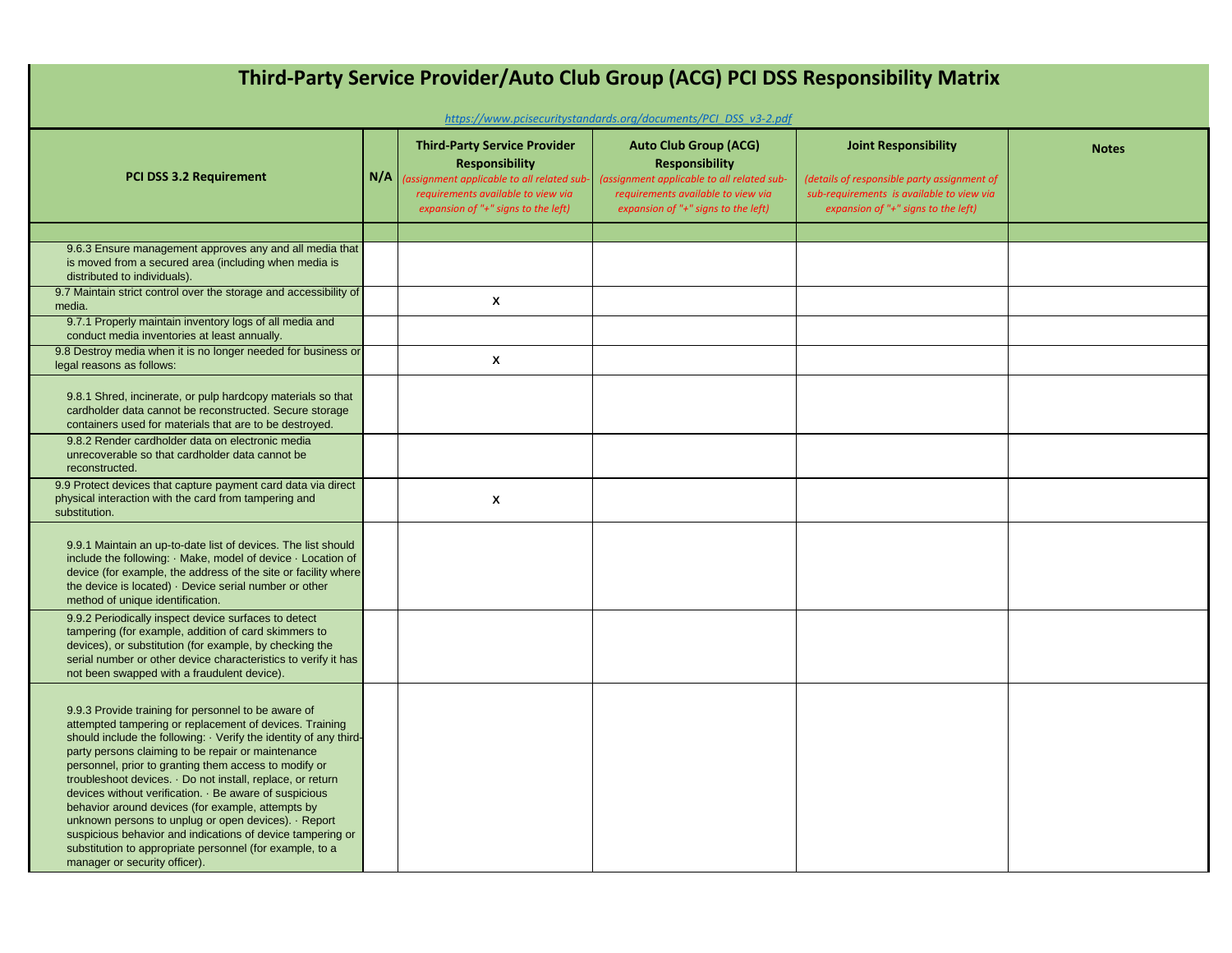| Third-Party Service Provider/Auto Club Group (ACG) PCI DSS Responsibility Matrix                                                                                                                                                                                                          |     |                                                                                                                                                                                         |                                                                                                                                                                                  |                                                                                                                                                                |              |  |  |  |
|-------------------------------------------------------------------------------------------------------------------------------------------------------------------------------------------------------------------------------------------------------------------------------------------|-----|-----------------------------------------------------------------------------------------------------------------------------------------------------------------------------------------|----------------------------------------------------------------------------------------------------------------------------------------------------------------------------------|----------------------------------------------------------------------------------------------------------------------------------------------------------------|--------------|--|--|--|
| https://www.pcisecuritystandards.org/documents/PCI DSS v3-2.pdf                                                                                                                                                                                                                           |     |                                                                                                                                                                                         |                                                                                                                                                                                  |                                                                                                                                                                |              |  |  |  |
| PCI DSS 3.2 Requirement                                                                                                                                                                                                                                                                   | N/A | <b>Third-Party Service Provider</b><br><b>Responsibility</b><br>(assignment applicable to all related sub-<br>requirements available to view via<br>expansion of "+" signs to the left) | <b>Auto Club Group (ACG)</b><br><b>Responsibility</b><br>(assignment applicable to all related sub-<br>requirements available to view via<br>expansion of "+" signs to the left) | <b>Joint Responsibility</b><br>(details of responsible party assignment of<br>sub-requirements is available to view via<br>expansion of "+" signs to the left) | <b>Notes</b> |  |  |  |
|                                                                                                                                                                                                                                                                                           |     |                                                                                                                                                                                         |                                                                                                                                                                                  |                                                                                                                                                                |              |  |  |  |
| 9.10 Ensure that security policies and operational procedures<br>for restricting physical access to cardholder data are<br>documented, in use, and known to all affected parties.                                                                                                         |     | X                                                                                                                                                                                       |                                                                                                                                                                                  |                                                                                                                                                                |              |  |  |  |
| Requirement 10: Track and monitor all access to network resources and cardholder data                                                                                                                                                                                                     |     |                                                                                                                                                                                         |                                                                                                                                                                                  |                                                                                                                                                                |              |  |  |  |
| 10.1 Implement audit trails to link all access to system<br>components to each individual user.                                                                                                                                                                                           |     | X                                                                                                                                                                                       |                                                                                                                                                                                  |                                                                                                                                                                |              |  |  |  |
| 10.2 Implement automated audit trails for all system<br>components to reconstruct the following events:                                                                                                                                                                                   |     | $\mathbf{x}$                                                                                                                                                                            |                                                                                                                                                                                  |                                                                                                                                                                |              |  |  |  |
| 10.2.1 All individual user accesses to cardholder data                                                                                                                                                                                                                                    |     |                                                                                                                                                                                         |                                                                                                                                                                                  |                                                                                                                                                                |              |  |  |  |
| 10.2.2 All actions taken by any individual with root or<br>administrative privileges                                                                                                                                                                                                      |     |                                                                                                                                                                                         |                                                                                                                                                                                  |                                                                                                                                                                |              |  |  |  |
| 10.2.3 Access to all audit trails                                                                                                                                                                                                                                                         |     |                                                                                                                                                                                         |                                                                                                                                                                                  |                                                                                                                                                                |              |  |  |  |
| 10.2.4 Invalid logical access attempts                                                                                                                                                                                                                                                    |     |                                                                                                                                                                                         |                                                                                                                                                                                  |                                                                                                                                                                |              |  |  |  |
| 10.2.5 Use of and changes to identification and<br>authentication mechanisms-including but not limited to<br>creation of new accounts and elevation of privileges-and<br>all changes, additions, or deletions to accounts with root or<br>administrative privileges                       |     |                                                                                                                                                                                         |                                                                                                                                                                                  |                                                                                                                                                                |              |  |  |  |
| 10.2.6 Initialization, stopping, or pausing of the audit logs                                                                                                                                                                                                                             |     |                                                                                                                                                                                         |                                                                                                                                                                                  |                                                                                                                                                                |              |  |  |  |
| 10.2.7 Creation and deletion of system level objects                                                                                                                                                                                                                                      |     |                                                                                                                                                                                         |                                                                                                                                                                                  |                                                                                                                                                                |              |  |  |  |
| 10.3 Record at least the following audit trail entries for all<br>system components for each event:                                                                                                                                                                                       |     | $\mathsf{x}$                                                                                                                                                                            |                                                                                                                                                                                  |                                                                                                                                                                |              |  |  |  |
| 10.3.1 User identification                                                                                                                                                                                                                                                                |     |                                                                                                                                                                                         |                                                                                                                                                                                  |                                                                                                                                                                |              |  |  |  |
| 10.3.2 Type of event                                                                                                                                                                                                                                                                      |     |                                                                                                                                                                                         |                                                                                                                                                                                  |                                                                                                                                                                |              |  |  |  |
| 10.3.3 Date and time                                                                                                                                                                                                                                                                      |     |                                                                                                                                                                                         |                                                                                                                                                                                  |                                                                                                                                                                |              |  |  |  |
| 10.3.4 Success or failure indication                                                                                                                                                                                                                                                      |     |                                                                                                                                                                                         |                                                                                                                                                                                  |                                                                                                                                                                |              |  |  |  |
| 10.3.5 Origination of event                                                                                                                                                                                                                                                               |     |                                                                                                                                                                                         |                                                                                                                                                                                  |                                                                                                                                                                |              |  |  |  |
| 10.3.6 Identity or name of affected data, system<br>component, or resource.                                                                                                                                                                                                               |     |                                                                                                                                                                                         |                                                                                                                                                                                  |                                                                                                                                                                |              |  |  |  |
| 10.4 Using time-synchronization technology, synchronize all<br>critical system clocks and times and ensure that the following<br>is implemented for acquiring, distributing, and storing time.<br>Note: One example of time synchronization technology is<br>Network Time Protocol (NTP). |     | X                                                                                                                                                                                       |                                                                                                                                                                                  |                                                                                                                                                                |              |  |  |  |
| 10.4.1 Critical systems have the correct and consistent<br>time.                                                                                                                                                                                                                          |     |                                                                                                                                                                                         |                                                                                                                                                                                  |                                                                                                                                                                |              |  |  |  |
| 10.4.2 Time data is protected.                                                                                                                                                                                                                                                            |     |                                                                                                                                                                                         |                                                                                                                                                                                  |                                                                                                                                                                |              |  |  |  |
| 10.4.3 Time settings are received from industry-accepted<br>time sources.                                                                                                                                                                                                                 |     |                                                                                                                                                                                         |                                                                                                                                                                                  |                                                                                                                                                                |              |  |  |  |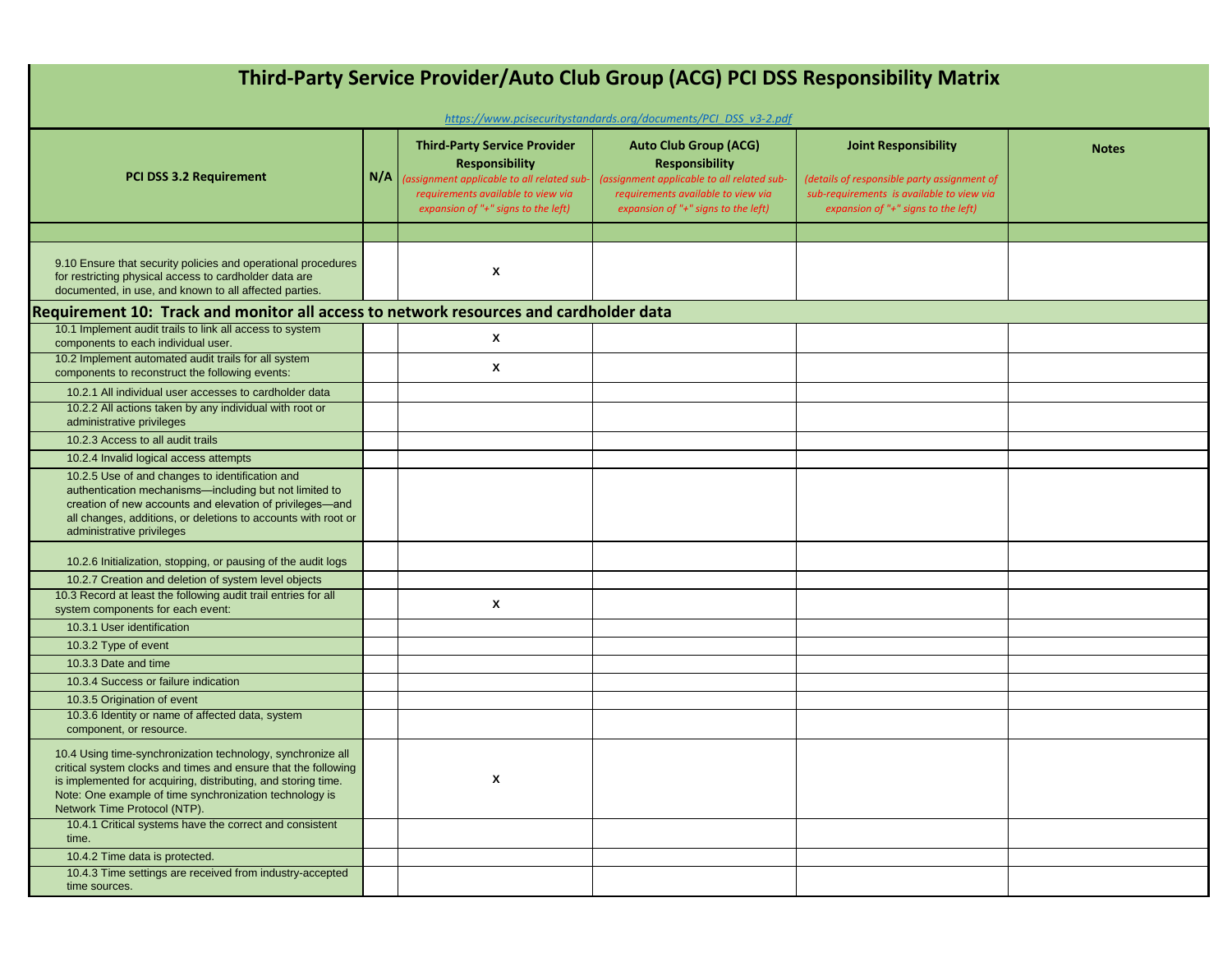| Third-Party Service Provider/Auto Club Group (ACG) PCI DSS Responsibility Matrix<br>https://www.pcisecuritystandards.org/documents/PCI_DSS_v3-2.pdf                                                                                                                                                                                                                                                                                                                                                                   |     |                                                                                                                         |                                                                                                                         |                                                                                                                                 |              |  |  |
|-----------------------------------------------------------------------------------------------------------------------------------------------------------------------------------------------------------------------------------------------------------------------------------------------------------------------------------------------------------------------------------------------------------------------------------------------------------------------------------------------------------------------|-----|-------------------------------------------------------------------------------------------------------------------------|-------------------------------------------------------------------------------------------------------------------------|---------------------------------------------------------------------------------------------------------------------------------|--------------|--|--|
|                                                                                                                                                                                                                                                                                                                                                                                                                                                                                                                       | N/A | <b>Third-Party Service Provider</b><br><b>Responsibility</b>                                                            | <b>Auto Club Group (ACG)</b><br><b>Responsibility</b>                                                                   | <b>Joint Responsibility</b>                                                                                                     | <b>Notes</b> |  |  |
| <b>PCI DSS 3.2 Requirement</b>                                                                                                                                                                                                                                                                                                                                                                                                                                                                                        |     | (assignment applicable to all related sub-<br>requirements available to view via<br>expansion of "+" signs to the left) | (assignment applicable to all related sub-<br>requirements available to view via<br>expansion of "+" signs to the left) | (details of responsible party assignment of<br>sub-requirements is available to view via<br>expansion of "+" signs to the left) |              |  |  |
|                                                                                                                                                                                                                                                                                                                                                                                                                                                                                                                       |     |                                                                                                                         |                                                                                                                         |                                                                                                                                 |              |  |  |
| 10.5 Secure audit trails so they cannot be altered.                                                                                                                                                                                                                                                                                                                                                                                                                                                                   |     | $\mathsf{x}$                                                                                                            |                                                                                                                         |                                                                                                                                 |              |  |  |
| 10.5.1 Limit viewing of audit trails to those with a job-<br>related need.                                                                                                                                                                                                                                                                                                                                                                                                                                            |     |                                                                                                                         |                                                                                                                         |                                                                                                                                 |              |  |  |
| 10.5.2 Protect audit trail files from unauthorized<br>modifications.                                                                                                                                                                                                                                                                                                                                                                                                                                                  |     |                                                                                                                         |                                                                                                                         |                                                                                                                                 |              |  |  |
| 10.5.3 Promptly back up audit trail files to a centralized log<br>server or media that is difficult to alter.                                                                                                                                                                                                                                                                                                                                                                                                         |     |                                                                                                                         |                                                                                                                         |                                                                                                                                 |              |  |  |
| 10.5.4 Write logs for external-facing technologies onto a<br>secure, centralized, internal log server or media device.                                                                                                                                                                                                                                                                                                                                                                                                |     |                                                                                                                         |                                                                                                                         |                                                                                                                                 |              |  |  |
| 10.5.5 Use file-integrity monitoring or change-detection<br>software on logs to ensure that existing log data cannot be<br>changed without generating alerts (although new data<br>being added should not cause an alert).                                                                                                                                                                                                                                                                                            |     |                                                                                                                         |                                                                                                                         |                                                                                                                                 |              |  |  |
| 10.6 Review logs and security events for all system<br>components to identify anomalies or suspicious activity. Note:<br>Log harvesting, parsing, and alerting tools may be used to<br>meet this Requirement.                                                                                                                                                                                                                                                                                                         |     |                                                                                                                         |                                                                                                                         | $\pmb{\mathsf{x}}$                                                                                                              |              |  |  |
| 10.6.1 Review the following at least daily: $\cdot$ All security<br>events · Logs of all system components that store, process,<br>or transmit CHD and/or SAD, or that could impact the<br>security of CHD and/or SAD · Logs of all critical system<br>components · Logs of all servers and system components<br>that perform security functions (for example, firewalls,<br>intrusion-detection systems/intrusion-prevention systems<br>(IDS/IPS), authentication servers, e-commerce redirection<br>servers, etc.). |     |                                                                                                                         |                                                                                                                         | $\boldsymbol{x}$                                                                                                                |              |  |  |
| 10.6.2 Review logs of all other system components<br>periodically based on the organization's policies and risk<br>management strategy, as determined by the organization's<br>annual risk assessment.                                                                                                                                                                                                                                                                                                                |     | X                                                                                                                       |                                                                                                                         |                                                                                                                                 |              |  |  |
| 10.6.3 Follow up exceptions and anomalies identified<br>during the review process.                                                                                                                                                                                                                                                                                                                                                                                                                                    |     |                                                                                                                         |                                                                                                                         | $\pmb{\mathsf{x}}$                                                                                                              |              |  |  |
| 10.7 Retain audit trail history for at least one year, with a<br>minimum of three months immediately available for analysis<br>(for example, online, archived, or restorable from backup).                                                                                                                                                                                                                                                                                                                            |     | X                                                                                                                       |                                                                                                                         |                                                                                                                                 |              |  |  |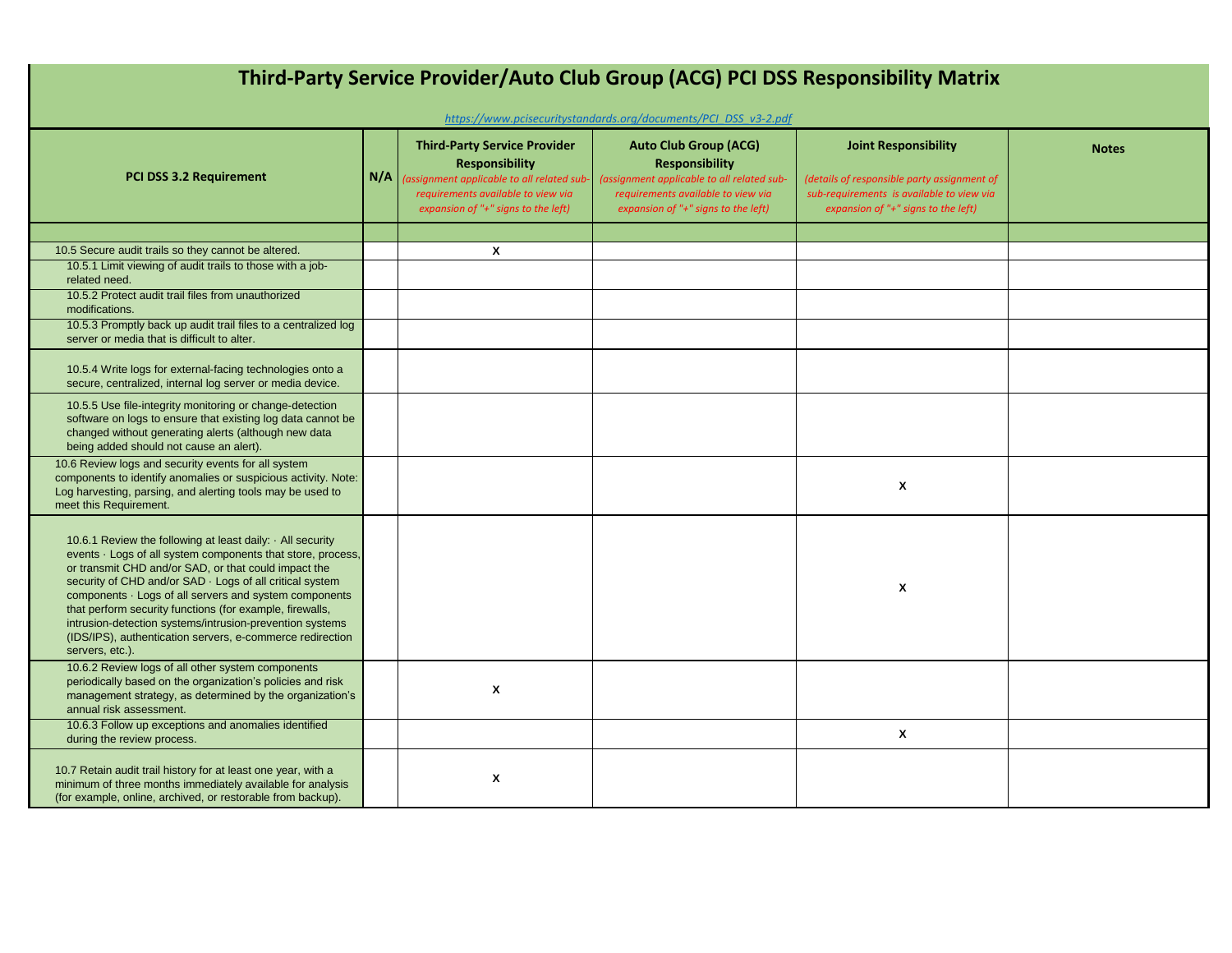| Third-Party Service Provider/Auto Club Group (ACG) PCI DSS Responsibility Matrix                                                                                                                                                                                                                                                                                                                                                                                                                                                                                                                                                                                                                                                                                                                                                  |  |                                                                                                                                                                                               |                                                                                                                                                                                                                                                     |                                                                                                                                                                |              |  |  |  |
|-----------------------------------------------------------------------------------------------------------------------------------------------------------------------------------------------------------------------------------------------------------------------------------------------------------------------------------------------------------------------------------------------------------------------------------------------------------------------------------------------------------------------------------------------------------------------------------------------------------------------------------------------------------------------------------------------------------------------------------------------------------------------------------------------------------------------------------|--|-----------------------------------------------------------------------------------------------------------------------------------------------------------------------------------------------|-----------------------------------------------------------------------------------------------------------------------------------------------------------------------------------------------------------------------------------------------------|----------------------------------------------------------------------------------------------------------------------------------------------------------------|--------------|--|--|--|
| PCI DSS 3.2 Requirement                                                                                                                                                                                                                                                                                                                                                                                                                                                                                                                                                                                                                                                                                                                                                                                                           |  | <b>Third-Party Service Provider</b><br><b>Responsibility</b><br>$N/A$ (assignment applicable to all related sub-<br>requirements available to view via<br>expansion of "+" signs to the left) | https://www.pcisecuritystandards.org/documents/PCI DSS v3-2.pdf<br><b>Auto Club Group (ACG)</b><br><b>Responsibility</b><br>(assignment applicable to all related sub-<br>requirements available to view via<br>expansion of "+" signs to the left) | <b>Joint Responsibility</b><br>(details of responsible party assignment of<br>sub-requirements is available to view via<br>expansion of "+" signs to the left) | <b>Notes</b> |  |  |  |
|                                                                                                                                                                                                                                                                                                                                                                                                                                                                                                                                                                                                                                                                                                                                                                                                                                   |  |                                                                                                                                                                                               |                                                                                                                                                                                                                                                     |                                                                                                                                                                |              |  |  |  |
| 10.8 Additional requirement for service providers:<br>Implement a process for timely detection and reporting of<br>failures of critical security control systems, including but not<br>limited to failure of firewalls, intrusion-detection<br>systems/intrusion-prevention systems (IDS/IPS), FIM, anti-<br>virus, physical access controls, logical access controls, audit<br>logging mechanisms, segmentation controls (if used), etc.                                                                                                                                                                                                                                                                                                                                                                                         |  | X                                                                                                                                                                                             |                                                                                                                                                                                                                                                     |                                                                                                                                                                |              |  |  |  |
| 10.8.1 Additional requirement for service providers:<br>Respond to failures of any critical security controls in a<br>timely manner. Processes for responding to failures in<br>security controls must include: restoring security functions,<br>identifying and documenting the duration (date and time<br>start to end) of the security failure, identifying and<br>documenting cause(s) of failure, including root cause, and<br>documenting remediation required to address root cause,<br>identifying and addressing any security issues that arose<br>during the failure, performing a risk assessment to<br>determine whether further actions are required as a result<br>of the security failure, implementing controls to prevent<br>cause of failure from re-occurring, or resuming monitoring<br>of security controls. |  |                                                                                                                                                                                               |                                                                                                                                                                                                                                                     |                                                                                                                                                                |              |  |  |  |
| 10.9 Ensure that security policies and operational procedures<br>for monitoring all access to network resources and cardholder<br>data are documented, in use, and known to all affected<br>parties.                                                                                                                                                                                                                                                                                                                                                                                                                                                                                                                                                                                                                              |  |                                                                                                                                                                                               |                                                                                                                                                                                                                                                     | X                                                                                                                                                              |              |  |  |  |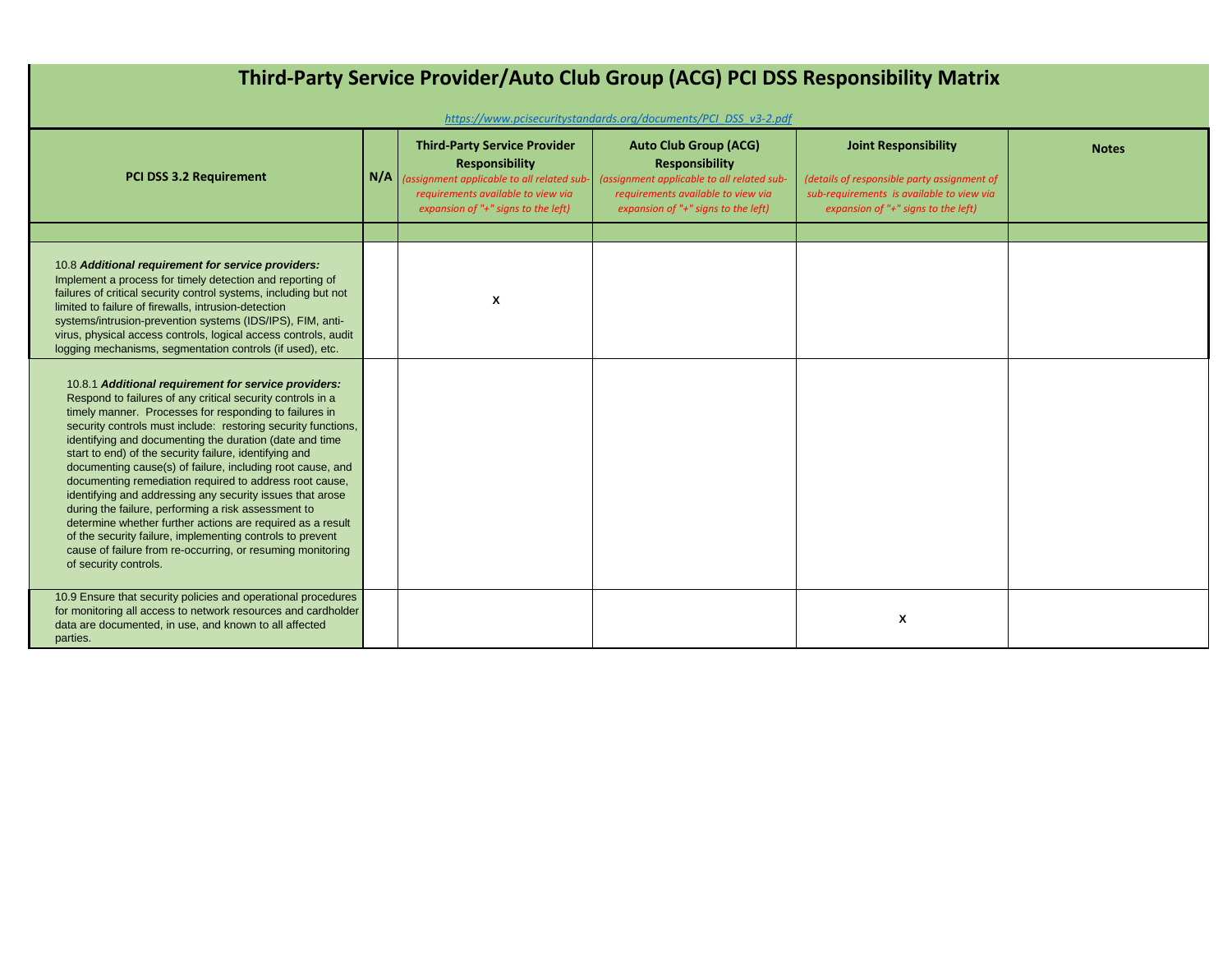| Third-Party Service Provider/Auto Club Group (ACG) PCI DSS Responsibility Matrix                                                                                                                                                                                                                                                                                                                                                                                                                                                                                      |     |                                                                                                                                                                                        |                                                                                                                                                                                  |                                                                                                                                                                |              |  |  |  |
|-----------------------------------------------------------------------------------------------------------------------------------------------------------------------------------------------------------------------------------------------------------------------------------------------------------------------------------------------------------------------------------------------------------------------------------------------------------------------------------------------------------------------------------------------------------------------|-----|----------------------------------------------------------------------------------------------------------------------------------------------------------------------------------------|----------------------------------------------------------------------------------------------------------------------------------------------------------------------------------|----------------------------------------------------------------------------------------------------------------------------------------------------------------|--------------|--|--|--|
| https://www.pcisecuritystandards.org/documents/PCI DSS v3-2.pdf                                                                                                                                                                                                                                                                                                                                                                                                                                                                                                       |     |                                                                                                                                                                                        |                                                                                                                                                                                  |                                                                                                                                                                |              |  |  |  |
| PCI DSS 3.2 Requirement                                                                                                                                                                                                                                                                                                                                                                                                                                                                                                                                               | N/A | <b>Third-Party Service Provider</b><br><b>Responsibility</b><br>(assignment applicable to all related sub<br>requirements available to view via<br>expansion of "+" signs to the left) | <b>Auto Club Group (ACG)</b><br><b>Responsibility</b><br>(assignment applicable to all related sub-<br>requirements available to view via<br>expansion of "+" signs to the left) | <b>Joint Responsibility</b><br>(details of responsible party assignment of<br>sub-requirements is available to view via<br>expansion of "+" signs to the left) | <b>Notes</b> |  |  |  |
|                                                                                                                                                                                                                                                                                                                                                                                                                                                                                                                                                                       |     |                                                                                                                                                                                        |                                                                                                                                                                                  |                                                                                                                                                                |              |  |  |  |
| <b>Requirement 11: Regularly test security systems and processes</b>                                                                                                                                                                                                                                                                                                                                                                                                                                                                                                  |     |                                                                                                                                                                                        |                                                                                                                                                                                  |                                                                                                                                                                |              |  |  |  |
| 11.1 Implement processes to test for the presence of wireless<br>access points (802.11), and detect and identify all authorized<br>and unauthorized wireless access points on a quarterly basis.<br>Note: Methods that may be used in the process include but<br>are not limited to wireless network scans, physical/logical<br>inspections of system components and infrastructure, network<br>access control (NAC), or wireless IDS/IPS. Whichever<br>methods are used, they must be sufficient to detect and<br>identify both authorized and unauthorized devices. |     | X                                                                                                                                                                                      |                                                                                                                                                                                  |                                                                                                                                                                |              |  |  |  |
| 11.1.1 Maintain an inventory of authorized wireless access<br>points including a documented business justification.                                                                                                                                                                                                                                                                                                                                                                                                                                                   |     |                                                                                                                                                                                        |                                                                                                                                                                                  |                                                                                                                                                                |              |  |  |  |
| 11.1.2 Implement incident response procedures in the<br>event unauthorized wireless access points are detected.                                                                                                                                                                                                                                                                                                                                                                                                                                                       |     |                                                                                                                                                                                        |                                                                                                                                                                                  |                                                                                                                                                                |              |  |  |  |
| 11.2 Run internal and external network vulnerability scans at<br>least quarterly and after any significant change in the network<br>(such as new system component installations, changes in<br>network topology, firewall rule modifications, product<br>upgrades).                                                                                                                                                                                                                                                                                                   |     | X                                                                                                                                                                                      |                                                                                                                                                                                  |                                                                                                                                                                |              |  |  |  |
| 11.2.1 Perform quarterly internal vulnerability scans and<br>rescans as needed, until all "high-risk" vulnerabilities (as<br>identified in Requirement 6.1) are resolved. Scans must be<br>performed by qualified personnel.                                                                                                                                                                                                                                                                                                                                          |     |                                                                                                                                                                                        |                                                                                                                                                                                  |                                                                                                                                                                |              |  |  |  |
| 11.2.2 Perform quarterly external vulnerability scans, via an<br>Approved Scanning Vendor (ASV) approved by the<br>Payment Card Industry Security Standards Council (PCI<br>SSC). Perform rescans as needed, until passing scans are<br>achieved                                                                                                                                                                                                                                                                                                                      |     |                                                                                                                                                                                        |                                                                                                                                                                                  |                                                                                                                                                                |              |  |  |  |
| 11.2.3 Perform internal and external scans, and rescans as<br>needed, after any significant change. Scans must be<br>performed by qualified personnel.                                                                                                                                                                                                                                                                                                                                                                                                                |     |                                                                                                                                                                                        |                                                                                                                                                                                  |                                                                                                                                                                |              |  |  |  |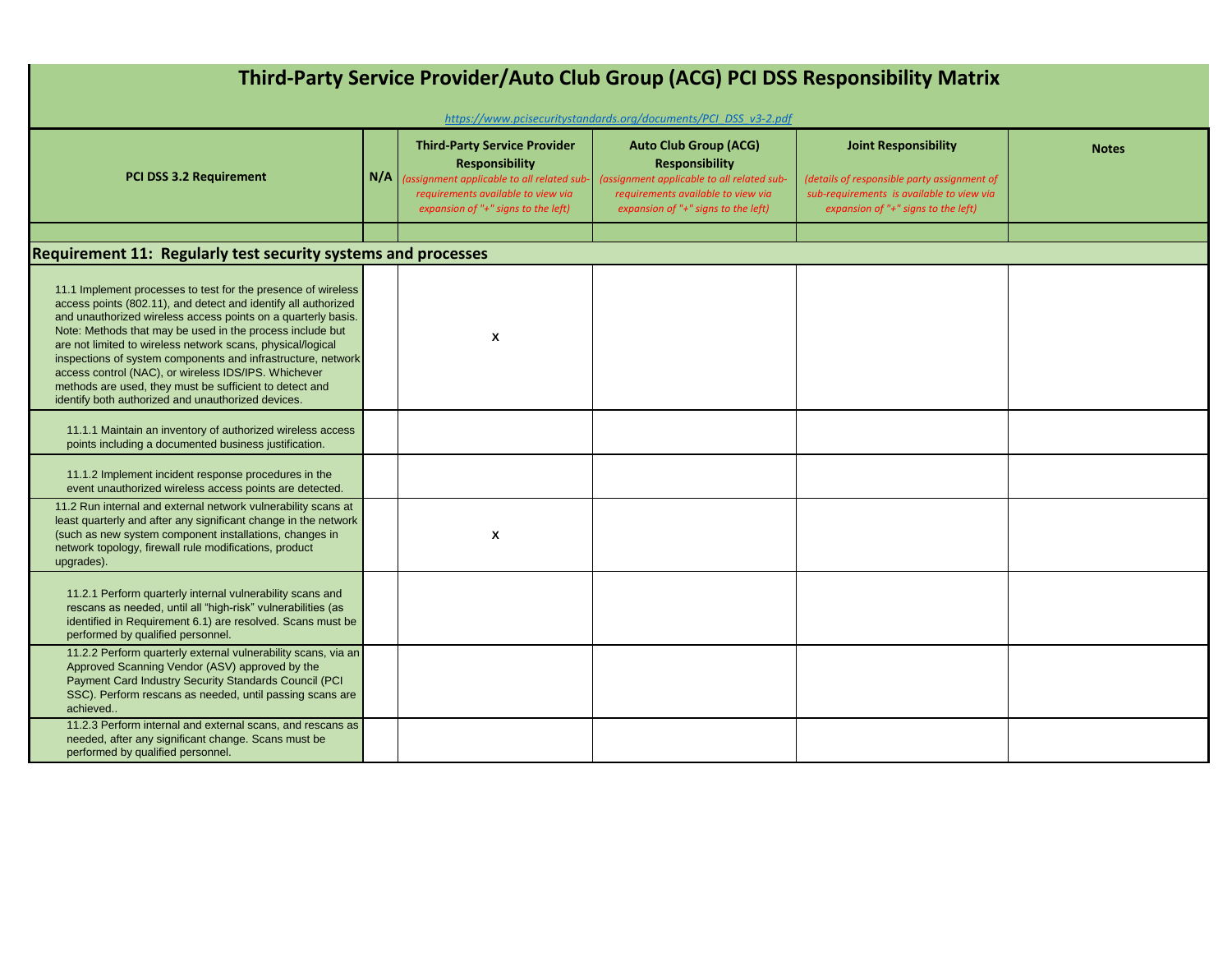| Third-Party Service Provider/Auto Club Group (ACG) PCI DSS Responsibility Matrix<br>https://www.pcisecuritystandards.org/documents/PCI DSS v3-2.pdf                                                                                                                                                                                                                                                                                                                                                                                                                                                                                                                                                                                                                                                                                                                                                                                                                                                                                                                                                                      |     |                                                                                                                                                                                        |                                                                                                                                                                                  |                                                                                                                                                                |              |  |  |
|--------------------------------------------------------------------------------------------------------------------------------------------------------------------------------------------------------------------------------------------------------------------------------------------------------------------------------------------------------------------------------------------------------------------------------------------------------------------------------------------------------------------------------------------------------------------------------------------------------------------------------------------------------------------------------------------------------------------------------------------------------------------------------------------------------------------------------------------------------------------------------------------------------------------------------------------------------------------------------------------------------------------------------------------------------------------------------------------------------------------------|-----|----------------------------------------------------------------------------------------------------------------------------------------------------------------------------------------|----------------------------------------------------------------------------------------------------------------------------------------------------------------------------------|----------------------------------------------------------------------------------------------------------------------------------------------------------------|--------------|--|--|
| <b>PCI DSS 3.2 Requirement</b>                                                                                                                                                                                                                                                                                                                                                                                                                                                                                                                                                                                                                                                                                                                                                                                                                                                                                                                                                                                                                                                                                           | N/A | <b>Third-Party Service Provider</b><br><b>Responsibility</b><br>(assignment applicable to all related sub<br>requirements available to view via<br>expansion of "+" signs to the left) | <b>Auto Club Group (ACG)</b><br><b>Responsibility</b><br>(assignment applicable to all related sub-<br>requirements available to view via<br>expansion of "+" signs to the left) | <b>Joint Responsibility</b><br>(details of responsible party assignment of<br>sub-requirements is available to view via<br>expansion of "+" signs to the left) | <b>Notes</b> |  |  |
|                                                                                                                                                                                                                                                                                                                                                                                                                                                                                                                                                                                                                                                                                                                                                                                                                                                                                                                                                                                                                                                                                                                          |     |                                                                                                                                                                                        |                                                                                                                                                                                  |                                                                                                                                                                |              |  |  |
| 11.3 Implement a methodology for penetration testing that<br>includes the following:<br>· Is based on industry-accepted penetration testing<br>approaches (for example, NIST SP800-115)<br>· Includes coverage for the entire CDE perimeter and<br>critical systems<br>Includes testing from both inside and outside the network<br>· Includes testing to validate any segmentation and scope-<br>reduction controls<br>· Defines application-layer penetration tests to include, at a<br>minimum, the vulnerabilities listed in Requirement 6.5<br>- Defines network-layer penetration tests to include<br>components that support network functions as well as<br>operating systems<br>· Includes review and consideration of threats and<br>vulnerabilities experienced in the last 12 months<br>Specifies retention of penetration testing results and<br>remediation activities results.<br>Note: This update to Requirement 11.3 is a best practice until<br>June 30, 2015, after which it becomes a requirement. PCI<br>DSS v2.0 requirements for penetration testing must be<br>followed until v3.0 is in place. |     | X                                                                                                                                                                                      |                                                                                                                                                                                  |                                                                                                                                                                |              |  |  |
| 11.3.1 Perform external penetration testing at least<br>annually and after any significant infrastructure or<br>application upgrade or modification (such as an operating<br>system upgrade, a sub-network added to the environment,<br>or a web server added to the environment).                                                                                                                                                                                                                                                                                                                                                                                                                                                                                                                                                                                                                                                                                                                                                                                                                                       |     |                                                                                                                                                                                        |                                                                                                                                                                                  |                                                                                                                                                                |              |  |  |
| 11.3.2 Perform internal penetration testing at least annually<br>and after any significant infrastructure or application<br>upgrade or modification (such as an operating system<br>upgrade, a sub-network added to the environment, or a<br>web server added to the environment).                                                                                                                                                                                                                                                                                                                                                                                                                                                                                                                                                                                                                                                                                                                                                                                                                                       |     |                                                                                                                                                                                        |                                                                                                                                                                                  |                                                                                                                                                                |              |  |  |
| 11.3.3 Exploitable vulnerabilities found during penetration<br>testing are corrected and testing is repeated to verify the<br>corrections.                                                                                                                                                                                                                                                                                                                                                                                                                                                                                                                                                                                                                                                                                                                                                                                                                                                                                                                                                                               |     |                                                                                                                                                                                        |                                                                                                                                                                                  |                                                                                                                                                                |              |  |  |
| 11.3.4 If segmentation is used to isolate the CDE from<br>other networks, perform penetration tests at least annually<br>and after any changes to segmentation controls/methods to<br>verify that the segmentation methods are operational and<br>effective, and isolate all out-of-scope systems from in-<br>scope systems.                                                                                                                                                                                                                                                                                                                                                                                                                                                                                                                                                                                                                                                                                                                                                                                             |     |                                                                                                                                                                                        |                                                                                                                                                                                  |                                                                                                                                                                |              |  |  |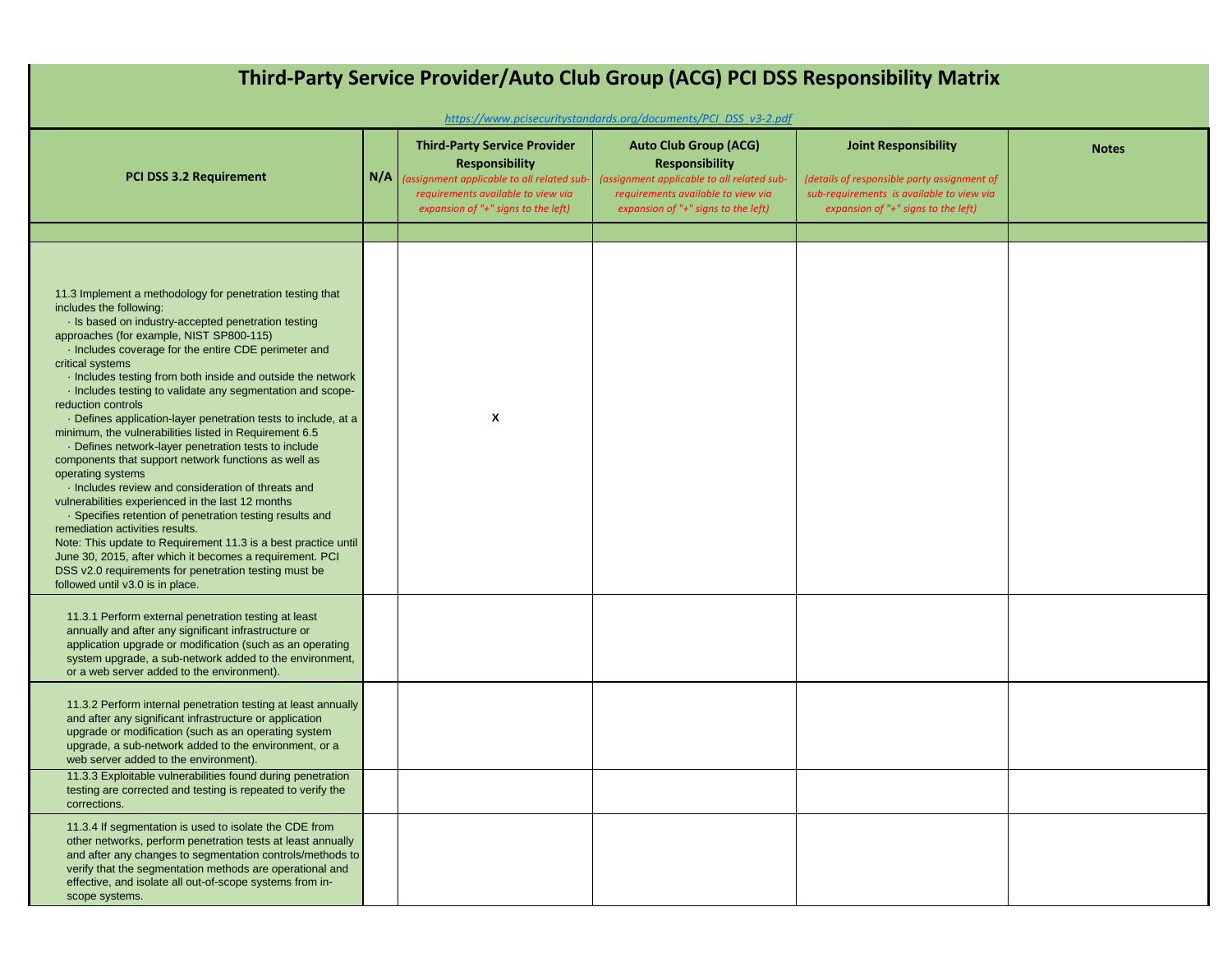| Third-Party Service Provider/Auto Club Group (ACG) PCI DSS Responsibility Matrix<br>https://www.pcisecuritystandards.org/documents/PCI DSS v3-2.pdf                                                                                                                                                                                                                                                                                                                                                                                                                                                                                                                                                                                                                                                                                      |     |                                                                                                                                                                                        |                                                                                                                                                                                      |                                                                                                                                                                |              |  |  |
|------------------------------------------------------------------------------------------------------------------------------------------------------------------------------------------------------------------------------------------------------------------------------------------------------------------------------------------------------------------------------------------------------------------------------------------------------------------------------------------------------------------------------------------------------------------------------------------------------------------------------------------------------------------------------------------------------------------------------------------------------------------------------------------------------------------------------------------|-----|----------------------------------------------------------------------------------------------------------------------------------------------------------------------------------------|--------------------------------------------------------------------------------------------------------------------------------------------------------------------------------------|----------------------------------------------------------------------------------------------------------------------------------------------------------------|--------------|--|--|
| PCI DSS 3.2 Requirement                                                                                                                                                                                                                                                                                                                                                                                                                                                                                                                                                                                                                                                                                                                                                                                                                  | N/A | <b>Third-Party Service Provider</b><br><b>Responsibility</b><br>assignment applicable to all related sub-<br>requirements available to view via<br>expansion of "+" signs to the left) | <b>Auto Club Group (ACG)</b><br><b>Responsibility</b><br>(assignment applicable to all related sub-<br>requirements available to view via<br>expansion of " $+$ " signs to the left) | <b>Joint Responsibility</b><br>(details of responsible party assignment of<br>sub-requirements is available to view via<br>expansion of "+" signs to the left) | <b>Notes</b> |  |  |
| 11.3.4.1 Additional requirement for service<br><b>providers:</b> If segmentation is used, confirm PCI DSS<br>scope by performing penetration testing on<br>segmentation controls at least every six months and<br>after any changes to segmentation controls/methods.                                                                                                                                                                                                                                                                                                                                                                                                                                                                                                                                                                    |     |                                                                                                                                                                                        |                                                                                                                                                                                      |                                                                                                                                                                |              |  |  |
| 11.4 Use intrusion-detection and/or intrusion-prevention<br>techniques to detect and/or prevent intrusions into the<br>network. Monitor all traffic at the perimeter of the cardholder<br>data environment as well as at critical points in the cardholder<br>data environment, and alert personnel to suspected<br>compromises. Keep all intrusion-detection and prevention<br>engines, baselines, and signatures up to date.                                                                                                                                                                                                                                                                                                                                                                                                           |     | X                                                                                                                                                                                      |                                                                                                                                                                                      |                                                                                                                                                                |              |  |  |
| 11.5 Deploy a change-detection mechanism (for example, file-<br>integrity monitoring tools) to alert personnel to unauthorized<br>modification of critical system files, configuration files, or<br>content files; and configure the software to perform critical file<br>comparisons at least weekly. Note: For change-detection<br>purposes, critical files are usually those that do not regularly<br>change, but the modification of which could indicate a system<br>compromise or risk of compromise. Change-detection<br>mechanisms such as file-integrity monitoring products usually<br>come preconfigured with critical files for the related operating<br>system. Other critical files, such as those for custom<br>applications, must be evaluated and defined by the entity (that<br>is, the merchant or service provider). |     | X                                                                                                                                                                                      |                                                                                                                                                                                      |                                                                                                                                                                |              |  |  |
| 11.5.1 Implement a process to respond to any alerts<br>generated by the change detection solution.<br>11.6 Ensure that security policies and operational procedures<br>for security monitoring and testing are documented, in use,                                                                                                                                                                                                                                                                                                                                                                                                                                                                                                                                                                                                       |     |                                                                                                                                                                                        |                                                                                                                                                                                      | X                                                                                                                                                              |              |  |  |
| and known to all affected parties.<br>Requirement 12: Maintain a policy that addresses information security for all personnel                                                                                                                                                                                                                                                                                                                                                                                                                                                                                                                                                                                                                                                                                                            |     |                                                                                                                                                                                        |                                                                                                                                                                                      |                                                                                                                                                                |              |  |  |
| 12.1 Establish, publish, maintain, and disseminate a security<br>policy.                                                                                                                                                                                                                                                                                                                                                                                                                                                                                                                                                                                                                                                                                                                                                                 |     |                                                                                                                                                                                        |                                                                                                                                                                                      | X                                                                                                                                                              |              |  |  |
| 12.1.1 Review the security policy at least annually and<br>update the policy when the environment changes.                                                                                                                                                                                                                                                                                                                                                                                                                                                                                                                                                                                                                                                                                                                               |     |                                                                                                                                                                                        |                                                                                                                                                                                      | X                                                                                                                                                              |              |  |  |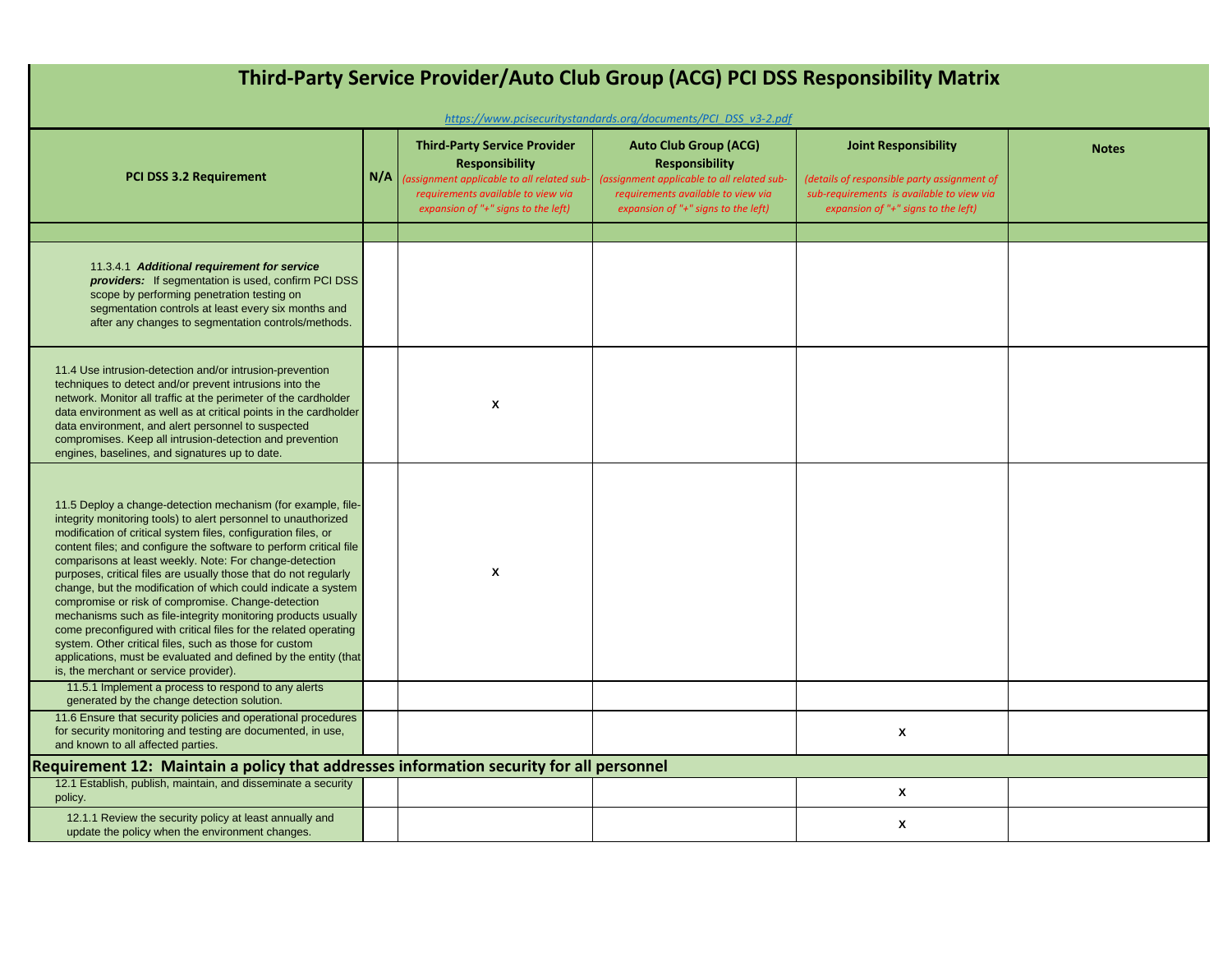| Third-Party Service Provider/Auto Club Group (ACG) PCI DSS Responsibility Matrix                                                                                                                                                                                                                                                                                                                                                             |     |                                                                                                                                                                                         |                                                                                                                                                                                                                                                     |                                                                                                                                                                |              |  |  |
|----------------------------------------------------------------------------------------------------------------------------------------------------------------------------------------------------------------------------------------------------------------------------------------------------------------------------------------------------------------------------------------------------------------------------------------------|-----|-----------------------------------------------------------------------------------------------------------------------------------------------------------------------------------------|-----------------------------------------------------------------------------------------------------------------------------------------------------------------------------------------------------------------------------------------------------|----------------------------------------------------------------------------------------------------------------------------------------------------------------|--------------|--|--|
|                                                                                                                                                                                                                                                                                                                                                                                                                                              |     |                                                                                                                                                                                         |                                                                                                                                                                                                                                                     |                                                                                                                                                                |              |  |  |
| <b>PCI DSS 3.2 Requirement</b>                                                                                                                                                                                                                                                                                                                                                                                                               | N/A | <b>Third-Party Service Provider</b><br><b>Responsibility</b><br>(assignment applicable to all related sub-<br>requirements available to view via<br>expansion of "+" signs to the left) | https://www.pcisecuritystandards.org/documents/PCI_DSS_v3-2.pdf<br><b>Auto Club Group (ACG)</b><br><b>Responsibility</b><br>(assignment applicable to all related sub-<br>requirements available to view via<br>expansion of "+" signs to the left) | <b>Joint Responsibility</b><br>(details of responsible party assignment of<br>sub-requirements is available to view via<br>expansion of "+" signs to the left) | <b>Notes</b> |  |  |
|                                                                                                                                                                                                                                                                                                                                                                                                                                              |     |                                                                                                                                                                                         |                                                                                                                                                                                                                                                     |                                                                                                                                                                |              |  |  |
| 12.2 Implement a risk-assessment process that:<br>In the serformed at least annually and upon significant<br>changes to the environment (for example, acquisition, merger,<br>relocation, etc.),<br>· Identifies critical assets, threats, and vulnerabilities, and<br>· Results in a formal risk assessment.<br>Examples of risk-assessment methodologies include but are<br>not limited to OCTAVE, ISO 27005 and NIST SP 800-30            |     |                                                                                                                                                                                         |                                                                                                                                                                                                                                                     | X                                                                                                                                                              |              |  |  |
| 12.3 Develop usage policies for critical technologies and<br>define proper use of these technologies. Note: Examples of<br>critical technologies include, but are not limited to, remote<br>access and wireless technologies, laptops, tablets, removable<br>electronic media, email usage and Internet usage.                                                                                                                               |     |                                                                                                                                                                                         |                                                                                                                                                                                                                                                     | X                                                                                                                                                              |              |  |  |
| 12.3.1 Explicit approval by authorized parties                                                                                                                                                                                                                                                                                                                                                                                               |     |                                                                                                                                                                                         |                                                                                                                                                                                                                                                     | X                                                                                                                                                              |              |  |  |
| 12.3.2 Authentication for use of the technology                                                                                                                                                                                                                                                                                                                                                                                              |     |                                                                                                                                                                                         |                                                                                                                                                                                                                                                     | X                                                                                                                                                              |              |  |  |
| 12.3.3 A list of all such devices and personnel with access                                                                                                                                                                                                                                                                                                                                                                                  |     |                                                                                                                                                                                         |                                                                                                                                                                                                                                                     | X                                                                                                                                                              |              |  |  |
| 12.3.4 A method to accurately and readily determine<br>owner, contact information, and purpose (for example,<br>labeling, coding, and/or inventorying of devices)                                                                                                                                                                                                                                                                            |     |                                                                                                                                                                                         |                                                                                                                                                                                                                                                     | $\mathbf{x}$                                                                                                                                                   |              |  |  |
| 12.3.5 Acceptable uses of the technology                                                                                                                                                                                                                                                                                                                                                                                                     |     |                                                                                                                                                                                         |                                                                                                                                                                                                                                                     | X                                                                                                                                                              |              |  |  |
| 12.3.6 Acceptable network locations for the technologies                                                                                                                                                                                                                                                                                                                                                                                     |     |                                                                                                                                                                                         |                                                                                                                                                                                                                                                     | $\pmb{\chi}$                                                                                                                                                   |              |  |  |
| 12.3.7 List of company-approved products                                                                                                                                                                                                                                                                                                                                                                                                     |     |                                                                                                                                                                                         |                                                                                                                                                                                                                                                     | $\pmb{\chi}$                                                                                                                                                   |              |  |  |
| 12.3.8 Automatic disconnect of sessions for remote-access<br>technologies after a specific period of inactivity                                                                                                                                                                                                                                                                                                                              |     | X                                                                                                                                                                                       |                                                                                                                                                                                                                                                     |                                                                                                                                                                |              |  |  |
| 12.3.9 Activation of remote-access technologies for<br>vendors and business partners only when needed by<br>vendors and business partners, with immediate<br>deactivation after use                                                                                                                                                                                                                                                          |     |                                                                                                                                                                                         | $\boldsymbol{\mathsf{x}}$                                                                                                                                                                                                                           |                                                                                                                                                                |              |  |  |
| 12.3.10 For personnel accessing cardholder data via<br>remote-access technologies, prohibit the copying, moving,<br>and storage of cardholder data onto local hard drives and<br>removable electronic media, unless explicitly authorized for<br>a defined business need. Where there is an authorized<br>business need, the usage policies must require the data be<br>protected in accordance with all applicable PCI DSS<br>Requirements. |     |                                                                                                                                                                                         | X                                                                                                                                                                                                                                                   |                                                                                                                                                                |              |  |  |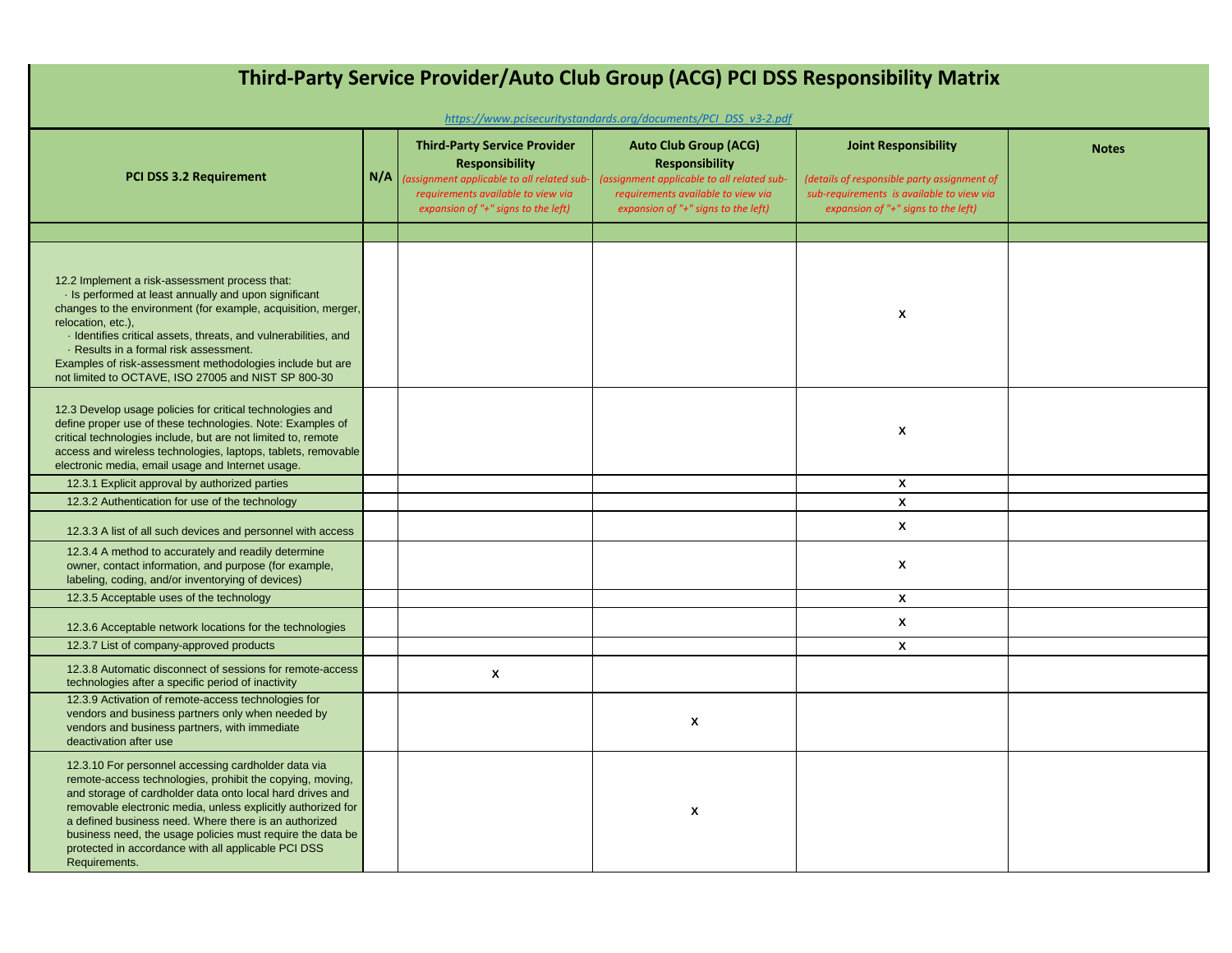| Third-Party Service Provider/Auto Club Group (ACG) PCI DSS Responsibility Matrix                                                                                                                                                                                                                                                                                                                                                                                                 |     |                                                                                                                                                                                         |                                                                                                                                                                                                                                                     |                                                                                                                                                                |              |
|----------------------------------------------------------------------------------------------------------------------------------------------------------------------------------------------------------------------------------------------------------------------------------------------------------------------------------------------------------------------------------------------------------------------------------------------------------------------------------|-----|-----------------------------------------------------------------------------------------------------------------------------------------------------------------------------------------|-----------------------------------------------------------------------------------------------------------------------------------------------------------------------------------------------------------------------------------------------------|----------------------------------------------------------------------------------------------------------------------------------------------------------------|--------------|
| <b>PCI DSS 3.2 Requirement</b>                                                                                                                                                                                                                                                                                                                                                                                                                                                   | N/A | <b>Third-Party Service Provider</b><br><b>Responsibility</b><br>(assignment applicable to all related sub-<br>requirements available to view via<br>expansion of "+" signs to the left) | https://www.pcisecuritystandards.org/documents/PCI DSS v3-2.pdf<br><b>Auto Club Group (ACG)</b><br><b>Responsibility</b><br>(assignment applicable to all related sub-<br>requirements available to view via<br>expansion of "+" signs to the left) | <b>Joint Responsibility</b><br>(details of responsible party assignment of<br>sub-requirements is available to view via<br>expansion of "+" signs to the left) | <b>Notes</b> |
|                                                                                                                                                                                                                                                                                                                                                                                                                                                                                  |     |                                                                                                                                                                                         |                                                                                                                                                                                                                                                     |                                                                                                                                                                |              |
| 12.4 Ensure that the security policy and procedures clearly<br>define information security responsibilities for all personnel.                                                                                                                                                                                                                                                                                                                                                   |     |                                                                                                                                                                                         |                                                                                                                                                                                                                                                     | X                                                                                                                                                              |              |
| 12.4.1 Additional requirement for service providers:<br>Executive management shall establish responsibility for the<br>protection of cardholder data and a PCI DSS compliance<br>program to include:<br>- Overall accountability for maintaining PCI DSS<br>compliance<br>- Defining a charter for a PCI DSS Compliance program<br>and communication to executive management.                                                                                                    |     | Χ                                                                                                                                                                                       |                                                                                                                                                                                                                                                     |                                                                                                                                                                |              |
| 12.5 Assign to an individual or team the following information<br>security management responsibilities:                                                                                                                                                                                                                                                                                                                                                                          |     |                                                                                                                                                                                         |                                                                                                                                                                                                                                                     | X                                                                                                                                                              |              |
| 12.5.1 Establish, document, and distribute security policies<br>and procedures.                                                                                                                                                                                                                                                                                                                                                                                                  |     |                                                                                                                                                                                         |                                                                                                                                                                                                                                                     | X                                                                                                                                                              |              |
| 12.5.2 Monitor and analyze security alerts and information,<br>and distribute to appropriate personnel.                                                                                                                                                                                                                                                                                                                                                                          |     |                                                                                                                                                                                         |                                                                                                                                                                                                                                                     | X                                                                                                                                                              |              |
| 12.5.3 Establish, document, and distribute security incident<br>response and escalation procedures to ensure timely and<br>effective handling of all situations.                                                                                                                                                                                                                                                                                                                 |     |                                                                                                                                                                                         |                                                                                                                                                                                                                                                     | X                                                                                                                                                              |              |
| 12.5.4 Administer user accounts, including additions,<br>deletions, and modifications.                                                                                                                                                                                                                                                                                                                                                                                           |     |                                                                                                                                                                                         |                                                                                                                                                                                                                                                     | X                                                                                                                                                              |              |
| 12.5.5 Monitor and control all access to data.                                                                                                                                                                                                                                                                                                                                                                                                                                   |     |                                                                                                                                                                                         |                                                                                                                                                                                                                                                     | X                                                                                                                                                              |              |
| 12.6 Implement a formal security awareness program to make<br>all personnel aware of the importance of cardholder data<br>security.                                                                                                                                                                                                                                                                                                                                              |     |                                                                                                                                                                                         |                                                                                                                                                                                                                                                     | X                                                                                                                                                              |              |
| 12.6.1 Educate personnel upon hire and at least annually.<br>Note: Methods can vary depending on the role of the<br>personnel and their level of access to the cardholder data.                                                                                                                                                                                                                                                                                                  |     |                                                                                                                                                                                         |                                                                                                                                                                                                                                                     | X                                                                                                                                                              |              |
| 12.6.2 Require personnel to acknowledge at least annually<br>that they have read and understood the security policy and<br>procedures.                                                                                                                                                                                                                                                                                                                                           |     |                                                                                                                                                                                         |                                                                                                                                                                                                                                                     | X                                                                                                                                                              |              |
| 12.7 Screen potential personnel prior to hire to minimize the<br>risk of attacks from internal sources. (Examples of<br>background checks include previous employment history,<br>criminal record, credit history, and reference checks.) Note:<br>For those potential personnel to be hired for certain positions<br>such as store cashiers who only have access to one card<br>number at a time when facilitating a transaction, this<br>requirement is a recommendation only. |     |                                                                                                                                                                                         |                                                                                                                                                                                                                                                     | X                                                                                                                                                              |              |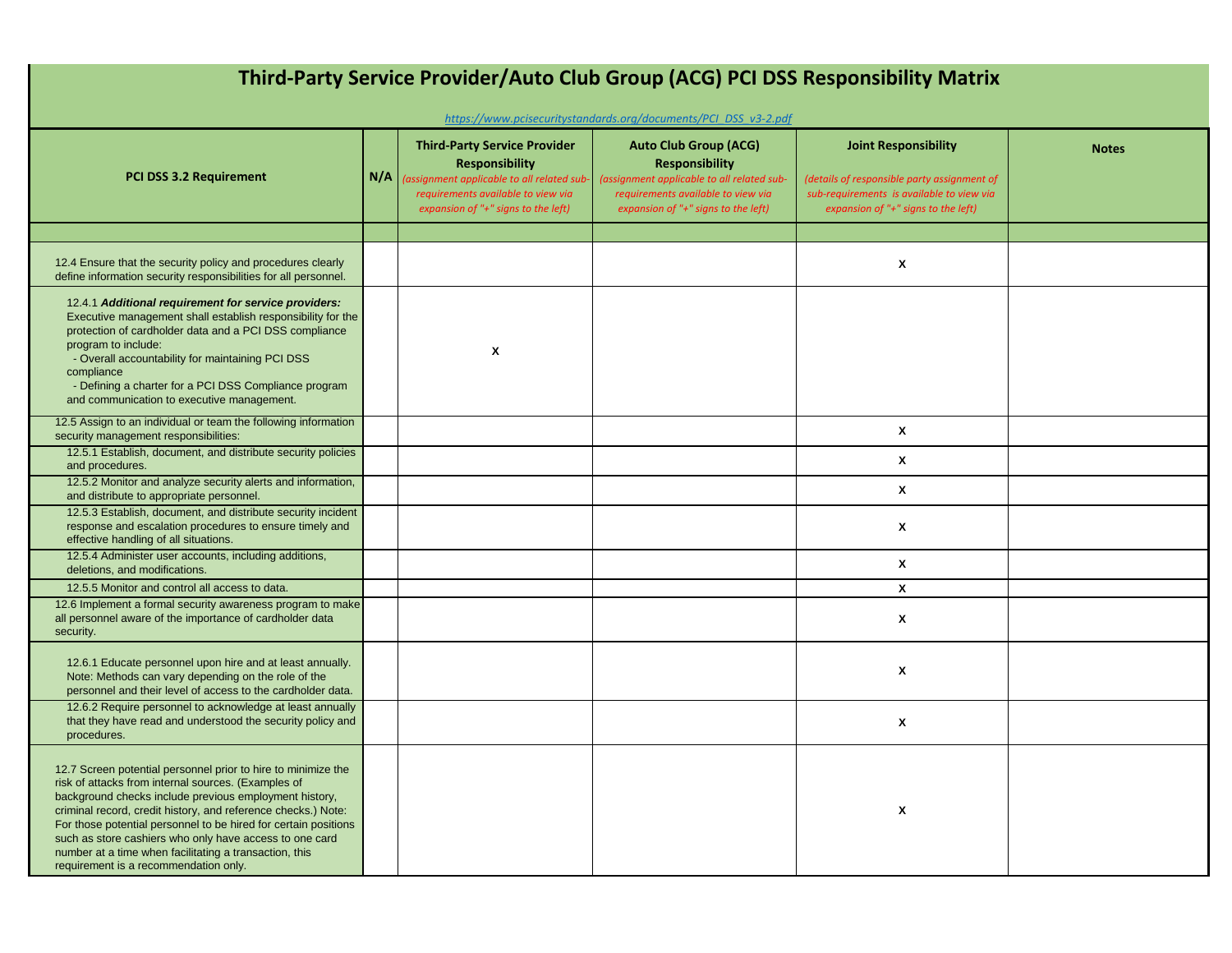| Third-Party Service Provider/Auto Club Group (ACG) PCI DSS Responsibility Matrix<br>https://www.pcisecuritystandards.org/documents/PCI_DSS_v3-2.pdf                                                                                                                                                                                                                                                                                                                                                                                                                                                                                                                                                                                                                                                                                                                                  |     |                                                                                                                                                                                         |                                                                                                                                                                                  |                                                                                                                                                                |              |  |
|--------------------------------------------------------------------------------------------------------------------------------------------------------------------------------------------------------------------------------------------------------------------------------------------------------------------------------------------------------------------------------------------------------------------------------------------------------------------------------------------------------------------------------------------------------------------------------------------------------------------------------------------------------------------------------------------------------------------------------------------------------------------------------------------------------------------------------------------------------------------------------------|-----|-----------------------------------------------------------------------------------------------------------------------------------------------------------------------------------------|----------------------------------------------------------------------------------------------------------------------------------------------------------------------------------|----------------------------------------------------------------------------------------------------------------------------------------------------------------|--------------|--|
| <b>PCI DSS 3.2 Requirement</b>                                                                                                                                                                                                                                                                                                                                                                                                                                                                                                                                                                                                                                                                                                                                                                                                                                                       | N/A | <b>Third-Party Service Provider</b><br><b>Responsibility</b><br>(assignment applicable to all related sub-<br>requirements available to view via<br>expansion of "+" signs to the left) | <b>Auto Club Group (ACG)</b><br><b>Responsibility</b><br>(assignment applicable to all related sub-<br>requirements available to view via<br>expansion of "+" signs to the left) | <b>Joint Responsibility</b><br>(details of responsible party assignment of<br>sub-requirements is available to view via<br>expansion of "+" signs to the left) | <b>Notes</b> |  |
|                                                                                                                                                                                                                                                                                                                                                                                                                                                                                                                                                                                                                                                                                                                                                                                                                                                                                      |     |                                                                                                                                                                                         |                                                                                                                                                                                  |                                                                                                                                                                |              |  |
| 12.8 Maintain and implement policies and procedures to<br>manage service providers with whom cardholder data is<br>shared, or that could affect the security of cardholder data, as<br>follows:                                                                                                                                                                                                                                                                                                                                                                                                                                                                                                                                                                                                                                                                                      |     |                                                                                                                                                                                         | X                                                                                                                                                                                |                                                                                                                                                                |              |  |
| 12.8.1 Maintain a list of service providers.                                                                                                                                                                                                                                                                                                                                                                                                                                                                                                                                                                                                                                                                                                                                                                                                                                         |     |                                                                                                                                                                                         |                                                                                                                                                                                  |                                                                                                                                                                |              |  |
| 12.8.2 Maintain a written agreement that includes an<br>acknowledgement that the service providers are<br>responsible for the security of cardholder data the service<br>providers possess or otherwise store, process or transmit<br>on behalf of the customer, or to the extent that they could<br>impact the security of the customer's cardholder data<br>environment. Note: The exact wording of an<br>acknowledgement will depend on the agreement between<br>the two parties, the details of the service being provided,<br>and the responsibilities assigned to each party. The<br>acknowledgement does not have to include the exact<br>wording provided in this requirement.                                                                                                                                                                                               |     |                                                                                                                                                                                         |                                                                                                                                                                                  |                                                                                                                                                                |              |  |
| 12.8.3 Ensure there is an established process for engaging<br>service providers including proper due diligence prior to<br>engagement.                                                                                                                                                                                                                                                                                                                                                                                                                                                                                                                                                                                                                                                                                                                                               |     |                                                                                                                                                                                         |                                                                                                                                                                                  |                                                                                                                                                                |              |  |
| 12.8.4 Maintain a program to monitor service providers' PCI<br>DSS compliance status at least annually.                                                                                                                                                                                                                                                                                                                                                                                                                                                                                                                                                                                                                                                                                                                                                                              |     |                                                                                                                                                                                         |                                                                                                                                                                                  |                                                                                                                                                                |              |  |
| 12.8.5 Maintain information about which PCI DSS<br>requirements are managed by each service provider, and<br>which are managed by the entity.                                                                                                                                                                                                                                                                                                                                                                                                                                                                                                                                                                                                                                                                                                                                        |     |                                                                                                                                                                                         |                                                                                                                                                                                  |                                                                                                                                                                |              |  |
| 12.9 Additional requirement for service providers:<br>Service providers acknowledge in writing to customers that<br>they are responsible for the security of cardholder data the<br>service provider possesses or otherwise stores, processes, or<br>transmits on behalf of the customer, or to the extent that they<br>could impact the security of the customer's cardholder data<br>environment. Note: This requirement is a best practice until<br>June 30, 2015, after which it becomes a requirement. Note:<br>The exact wording of an acknowledgement will depend on the<br>agreement between the two parties, the details of the service<br>being provided, and the responsibilities assigned to each<br>party. The acknowledgement does not have to include the<br>exact wording provided in this requirement.<br>12.10 Implement an incident response plan. Be prepared to |     | X                                                                                                                                                                                       |                                                                                                                                                                                  | X                                                                                                                                                              |              |  |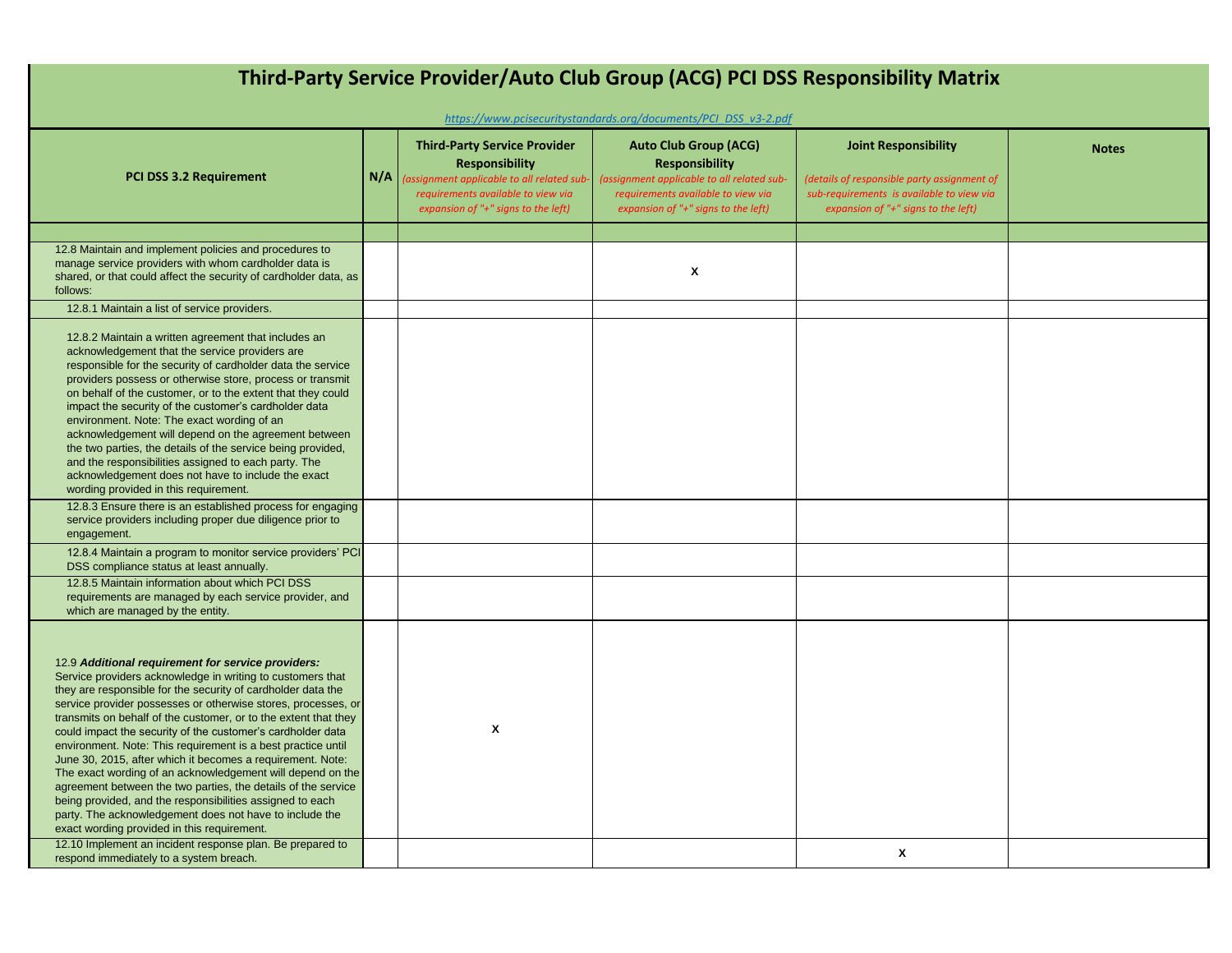| Third-Party Service Provider/Auto Club Group (ACG) PCI DSS Responsibility Matrix<br>https://www.pcisecuritystandards.org/documents/PCI_DSS_v3-2.pdf                                                                                                                                                                                                                                                                                                                                                                                                                                                                                                               |     |                                                                                                                                                                                         |                                                                                                                                                                                  |                                                                                                                                                                |              |
|-------------------------------------------------------------------------------------------------------------------------------------------------------------------------------------------------------------------------------------------------------------------------------------------------------------------------------------------------------------------------------------------------------------------------------------------------------------------------------------------------------------------------------------------------------------------------------------------------------------------------------------------------------------------|-----|-----------------------------------------------------------------------------------------------------------------------------------------------------------------------------------------|----------------------------------------------------------------------------------------------------------------------------------------------------------------------------------|----------------------------------------------------------------------------------------------------------------------------------------------------------------|--------------|
| <b>PCI DSS 3.2 Requirement</b>                                                                                                                                                                                                                                                                                                                                                                                                                                                                                                                                                                                                                                    | N/A | <b>Third-Party Service Provider</b><br><b>Responsibility</b><br>(assignment applicable to all related sub-<br>requirements available to view via<br>expansion of "+" signs to the left) | <b>Auto Club Group (ACG)</b><br><b>Responsibility</b><br>(assignment applicable to all related sub-<br>requirements available to view via<br>expansion of "+" signs to the left) | <b>Joint Responsibility</b><br>(details of responsible party assignment of<br>sub-requirements is available to view via<br>expansion of "+" signs to the left) | <b>Notes</b> |
| 12.10.1 Create the incident response plan to be<br>implemented in the event of system breach. Ensure the<br>plan addresses the following, at a minimum: · Roles,<br>responsibilities, and communication and contact strategies<br>in the event of a compromise including notification of the<br>payment brands, at a minimum · Specific incident response<br>procedures · Business recovery and continuity procedures ·<br>Data backup processes · Analysis of legal requirements for<br>reporting compromises · Coverage and responses of all<br>critical system components · Reference or inclusion of<br>incident response procedures from the payment brands. |     |                                                                                                                                                                                         |                                                                                                                                                                                  | X                                                                                                                                                              |              |
| 12.10.2 Review and test the plan, including all elements<br>listed in Requirement 12.10, at least annually.                                                                                                                                                                                                                                                                                                                                                                                                                                                                                                                                                       |     |                                                                                                                                                                                         |                                                                                                                                                                                  | X                                                                                                                                                              |              |
| 12.10.3 Designate specific personnel to be available on a<br>24/7 basis to respond to alerts.<br>12.10.4 Provide appropriate training to staff with security                                                                                                                                                                                                                                                                                                                                                                                                                                                                                                      |     |                                                                                                                                                                                         |                                                                                                                                                                                  | X                                                                                                                                                              |              |
| breach response responsibilities.                                                                                                                                                                                                                                                                                                                                                                                                                                                                                                                                                                                                                                 |     |                                                                                                                                                                                         |                                                                                                                                                                                  | X                                                                                                                                                              |              |
| 12.10.5 Include alerts from security monitoring systems,<br>including but not limited to intrusion-detection, intrusion<br>prevention, firewalls, and file-integrity monitoring systems.                                                                                                                                                                                                                                                                                                                                                                                                                                                                          |     | X                                                                                                                                                                                       |                                                                                                                                                                                  |                                                                                                                                                                |              |
| 12.10.6 Develop a process to modify and evolve the<br>incident response plan according to lessons learned and to<br>incorporate industry developments.                                                                                                                                                                                                                                                                                                                                                                                                                                                                                                            |     |                                                                                                                                                                                         |                                                                                                                                                                                  | X                                                                                                                                                              |              |
| 12.11 Additional requirement for service providers:<br>Perform reviews at least quarterly to confirm personnel are<br>following security policies and operational procedures.<br>Review must cover the following processes: daily log<br>reviews, firewall rule-set reviews, applying configuration<br>standards to new systems, responding to security alerts,<br>change management processes, etc.                                                                                                                                                                                                                                                              |     | X                                                                                                                                                                                       |                                                                                                                                                                                  |                                                                                                                                                                |              |
| 12.11.1 Additional requirement for service providers:<br>Maintain documentation of quarterly review process to<br>include:<br>- Documenting results of the reviews<br>- Review and sign-off of results by personnel assigned<br>responsibility for the PCI DSS compliance program                                                                                                                                                                                                                                                                                                                                                                                 |     |                                                                                                                                                                                         |                                                                                                                                                                                  |                                                                                                                                                                |              |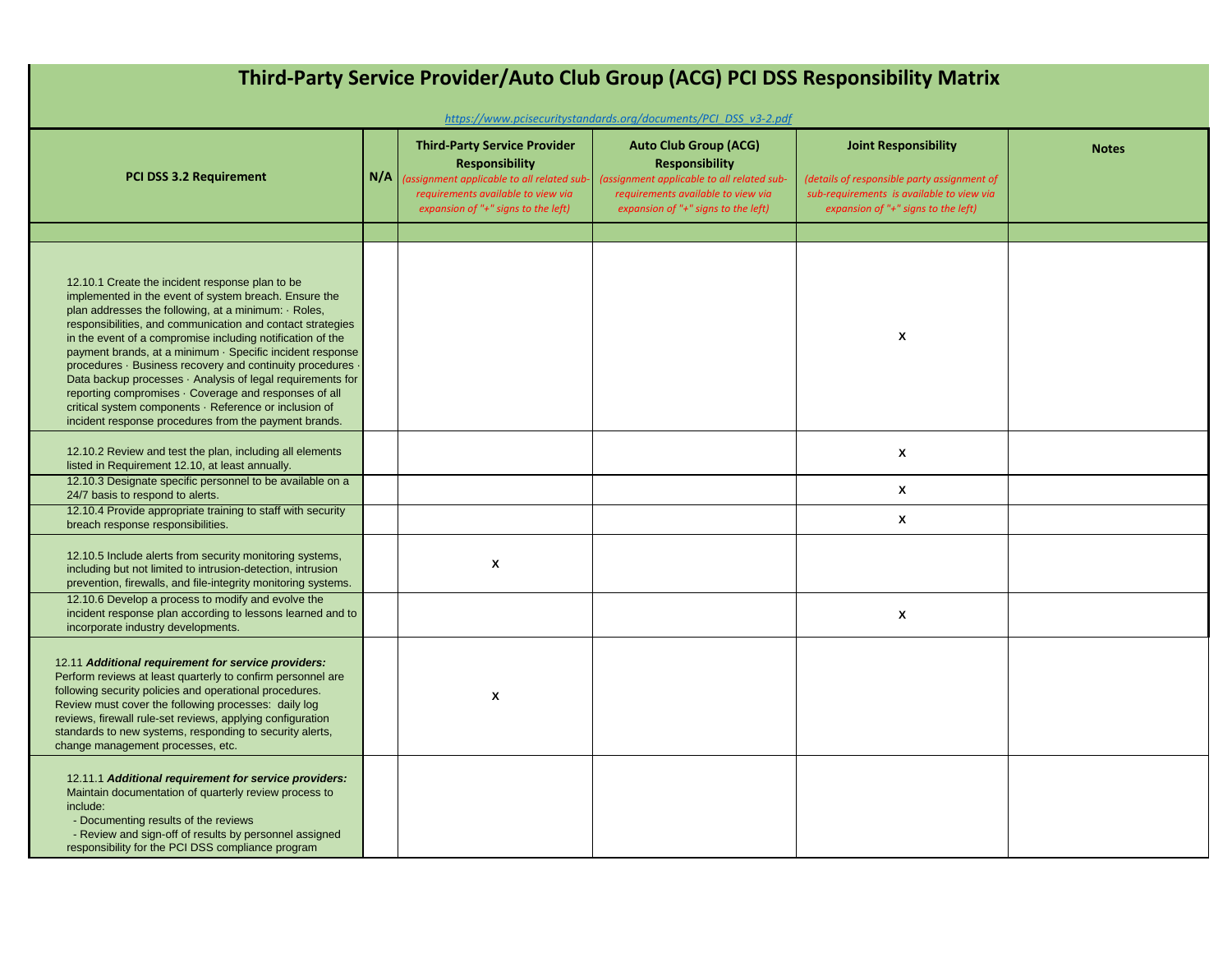| Third-Party Service Provider/Auto Club Group (ACG) PCI DSS Responsibility Matrix                                                                                                                                                                                                                                                                                                                                                                                                                       |     |                                                                                                                                                                                         |                                                                                                                                                                                  |                                                                                                                                                                |              |  |
|--------------------------------------------------------------------------------------------------------------------------------------------------------------------------------------------------------------------------------------------------------------------------------------------------------------------------------------------------------------------------------------------------------------------------------------------------------------------------------------------------------|-----|-----------------------------------------------------------------------------------------------------------------------------------------------------------------------------------------|----------------------------------------------------------------------------------------------------------------------------------------------------------------------------------|----------------------------------------------------------------------------------------------------------------------------------------------------------------|--------------|--|
| https://www.pcisecuritystandards.org/documents/PCI DSS v3-2.pdf                                                                                                                                                                                                                                                                                                                                                                                                                                        |     |                                                                                                                                                                                         |                                                                                                                                                                                  |                                                                                                                                                                |              |  |
| <b>PCI DSS 3.2 Requirement</b>                                                                                                                                                                                                                                                                                                                                                                                                                                                                         | N/A | <b>Third-Party Service Provider</b><br><b>Responsibility</b><br>(assignment applicable to all related sub-<br>requirements available to view via<br>expansion of "+" signs to the left) | <b>Auto Club Group (ACG)</b><br><b>Responsibility</b><br>(assignment applicable to all related sub-<br>requirements available to view via<br>expansion of "+" signs to the left) | <b>Joint Responsibility</b><br>(details of responsible party assignment of<br>sub-requirements is available to view via<br>expansion of "+" signs to the left) | <b>Notes</b> |  |
|                                                                                                                                                                                                                                                                                                                                                                                                                                                                                                        |     |                                                                                                                                                                                         |                                                                                                                                                                                  |                                                                                                                                                                |              |  |
| Requirement A.1: Shared hosting providers must protect the cardholder data environment                                                                                                                                                                                                                                                                                                                                                                                                                 |     |                                                                                                                                                                                         |                                                                                                                                                                                  |                                                                                                                                                                |              |  |
| A.1 Protect each entity's (that is, merchant, service provider,<br>or other entity) hosted environment and data, per A.1.1<br>through A.1.4: A hosting provider must fulfill these<br>requirements as well as all other relevant sections of the PCI<br>DSS. Note: Even though a hosting provider may meet these<br>requirements, the compliance of the entity that uses the<br>hosting provider is not guaranteed. Each entity must comply<br>with the PCI DSS and validate compliance as applicable. |     | X                                                                                                                                                                                       |                                                                                                                                                                                  |                                                                                                                                                                |              |  |
| A.1.1 Ensure that each entity only runs processes that<br>have access to that entity's cardholder data environment.                                                                                                                                                                                                                                                                                                                                                                                    |     |                                                                                                                                                                                         |                                                                                                                                                                                  |                                                                                                                                                                |              |  |
| A.1.2 Restrict each entity's access and privileges to its own<br>cardholder data environment only.                                                                                                                                                                                                                                                                                                                                                                                                     |     |                                                                                                                                                                                         |                                                                                                                                                                                  |                                                                                                                                                                |              |  |
| A.1.3 Ensure logging and audit trails are enabled and<br>unique to each entity's cardholder data environment and<br>consistent with PCI DSS Requirement 10.                                                                                                                                                                                                                                                                                                                                            |     |                                                                                                                                                                                         |                                                                                                                                                                                  |                                                                                                                                                                |              |  |
| A.1.4 Enable processes to provide for timely forensic<br>investigation in the event of a compromise to any hosted<br>merchant or service provider.                                                                                                                                                                                                                                                                                                                                                     |     |                                                                                                                                                                                         |                                                                                                                                                                                  |                                                                                                                                                                |              |  |
| Requirement A2: Additional PCI DSS Requirements for Entities using SSL/early TLS                                                                                                                                                                                                                                                                                                                                                                                                                       |     |                                                                                                                                                                                         |                                                                                                                                                                                  |                                                                                                                                                                |              |  |
| A2.1 Where POS POI terminals (and the SSL/TLS<br>termination points to which they connect) use SSL and/or<br>early TLS, the entity must either:<br>- Confirm the drives are not susceptible to any known<br>exploits for those protocols<br><b>OR</b><br>- Have a formal Risk Mitigation and Migration Plan in place.                                                                                                                                                                                  |     |                                                                                                                                                                                         | Χ                                                                                                                                                                                |                                                                                                                                                                |              |  |
| A2.2 Entities with existing implementations (other than as<br>allowed in A2.1) that use SSL and/or early TLS must have a<br>format Risk Mitigation and Migration Plan in place.                                                                                                                                                                                                                                                                                                                        |     |                                                                                                                                                                                         | X                                                                                                                                                                                |                                                                                                                                                                |              |  |